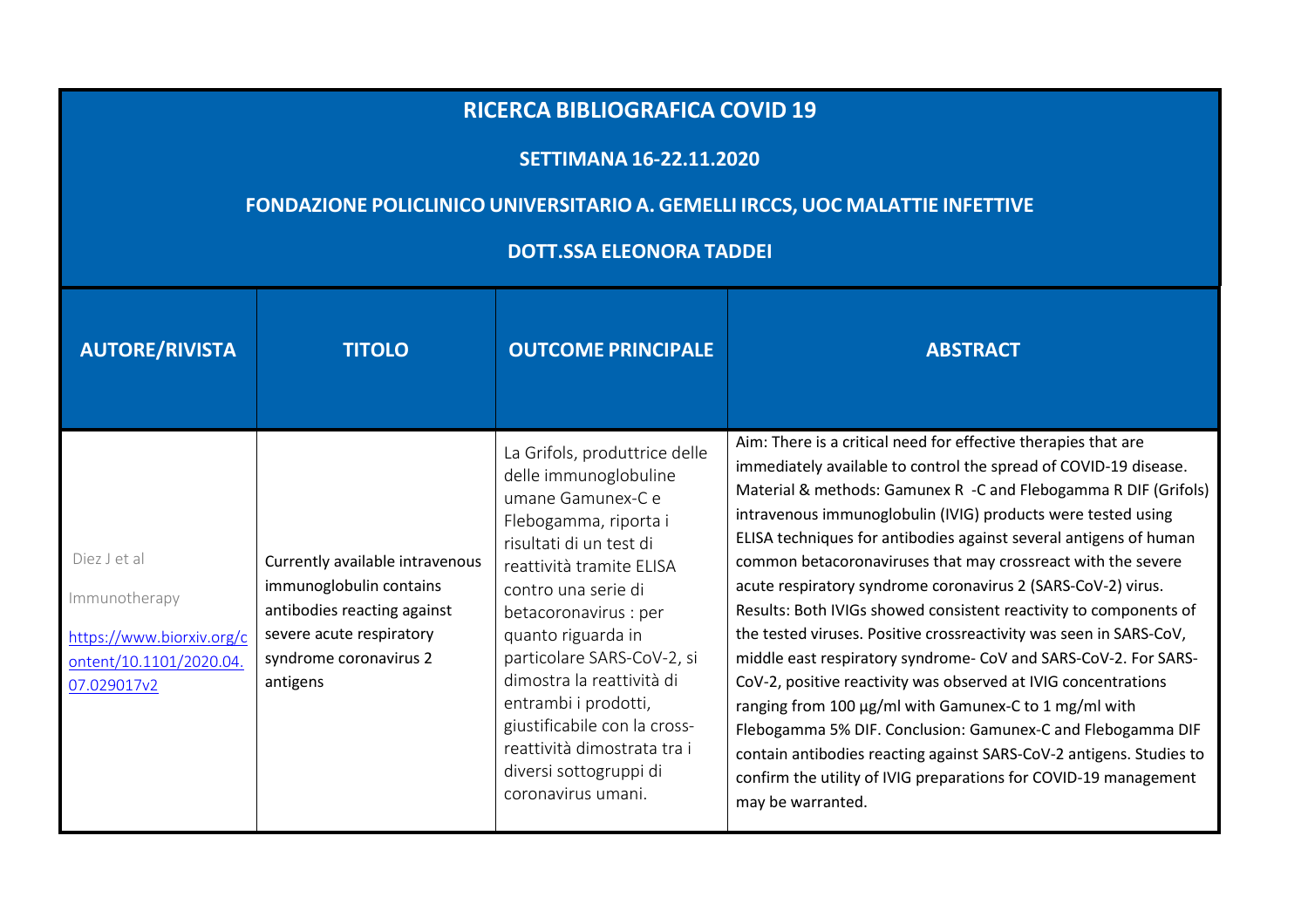|                                                                                                                                     |                                                                                        |                                                                                                                                                                                                                                                        |                                                                                                                                                                                                                                                                                                                                                                                                                                                                                                                                      | Table 1. Results of IgG reactivity against different coronaviruses                                                                      |                   |                 |                    |                          |                         |                    |                                                                                                                                            |                                                                                                                                                                                                                                                                                                                                                                                                                                                                                                                                                                                      |
|-------------------------------------------------------------------------------------------------------------------------------------|----------------------------------------------------------------------------------------|--------------------------------------------------------------------------------------------------------------------------------------------------------------------------------------------------------------------------------------------------------|--------------------------------------------------------------------------------------------------------------------------------------------------------------------------------------------------------------------------------------------------------------------------------------------------------------------------------------------------------------------------------------------------------------------------------------------------------------------------------------------------------------------------------------|-----------------------------------------------------------------------------------------------------------------------------------------|-------------------|-----------------|--------------------|--------------------------|-------------------------|--------------------|--------------------------------------------------------------------------------------------------------------------------------------------|--------------------------------------------------------------------------------------------------------------------------------------------------------------------------------------------------------------------------------------------------------------------------------------------------------------------------------------------------------------------------------------------------------------------------------------------------------------------------------------------------------------------------------------------------------------------------------------|
|                                                                                                                                     |                                                                                        |                                                                                                                                                                                                                                                        | <b>IVIG product</b>                                                                                                                                                                                                                                                                                                                                                                                                                                                                                                                  | Country of                                                                                                                              |                   |                 |                    |                          | Virus and antigen/targe |                    |                                                                                                                                            |                                                                                                                                                                                                                                                                                                                                                                                                                                                                                                                                                                                      |
|                                                                                                                                     |                                                                                        |                                                                                                                                                                                                                                                        |                                                                                                                                                                                                                                                                                                                                                                                                                                                                                                                                      | origin of the                                                                                                                           | <b>HCoV</b> (hata | <b>SADS-COV</b> |                    |                          |                         |                    | SARS-COM-                                                                                                                                  |                                                                                                                                                                                                                                                                                                                                                                                                                                                                                                                                                                                      |
|                                                                                                                                     |                                                                                        |                                                                                                                                                                                                                                                        |                                                                                                                                                                                                                                                                                                                                                                                                                                                                                                                                      |                                                                                                                                         | coronavinis).     |                 |                    | aihunit / DRS            |                         |                    | (EI-7606-960)                                                                                                                              |                                                                                                                                                                                                                                                                                                                                                                                                                                                                                                                                                                                      |
|                                                                                                                                     |                                                                                        |                                                                                                                                                                                                                                                        | Gamunex-C<br>10%                                                                                                                                                                                                                                                                                                                                                                                                                                                                                                                     |                                                                                                                                         | Negativ           | $1$ ma/m        | 100 µg/m           | $50 \text{ µq/m}$        | 50 ug/m                 | $100 \text{ m/m}$  | G kit)<br>1 mg/ml                                                                                                                          | 50 mg/ml                                                                                                                                                                                                                                                                                                                                                                                                                                                                                                                                                                             |
|                                                                                                                                     |                                                                                        |                                                                                                                                                                                                                                                        | Flebogamma<br>5% Dif                                                                                                                                                                                                                                                                                                                                                                                                                                                                                                                 |                                                                                                                                         | 50 mg/m           | $10$ mn/m       | $50 \text{ u}$ g/m | $50 \text{ u}0/\text{m}$ | $50 \mu$ g/m            |                    | NT                                                                                                                                         | NT                                                                                                                                                                                                                                                                                                                                                                                                                                                                                                                                                                                   |
|                                                                                                                                     |                                                                                        |                                                                                                                                                                                                                                                        | Flebogamma<br>10% DIF                                                                                                                                                                                                                                                                                                                                                                                                                                                                                                                |                                                                                                                                         | 100 mg/n          | $10$ mg/ $\pi$  | 100 uG/m           | $50 \text{ m}$           | $100 \text{ m}$         | $167 \times 0/\pi$ | $10$ mg/m                                                                                                                                  | 100 mg/ml                                                                                                                                                                                                                                                                                                                                                                                                                                                                                                                                                                            |
|                                                                                                                                     |                                                                                        |                                                                                                                                                                                                                                                        | Flebogamma<br>5% DIF                                                                                                                                                                                                                                                                                                                                                                                                                                                                                                                 | Czech<br>Republi                                                                                                                        | $50$ mg/m         |                 | $5$ man $/$ n      | $1 \text{ ma/m}$         |                         |                    |                                                                                                                                            | NT                                                                                                                                                                                                                                                                                                                                                                                                                                                                                                                                                                                   |
|                                                                                                                                     |                                                                                        |                                                                                                                                                                                                                                                        | Flebogamma<br>5% Dif                                                                                                                                                                                                                                                                                                                                                                                                                                                                                                                 |                                                                                                                                         |                   |                 |                    | I main                   |                         |                    | NT                                                                                                                                         | NT                                                                                                                                                                                                                                                                                                                                                                                                                                                                                                                                                                                   |
|                                                                                                                                     |                                                                                        |                                                                                                                                                                                                                                                        |                                                                                                                                                                                                                                                                                                                                                                                                                                                                                                                                      | Concentration denotes the last intravenous immunoglobulin dilution with positive result, or no reactivity even undiluted. N = 1-4 tests |                   |                 |                    |                          |                         |                    | luman coronavirus: IVIG: Intravenous Immunoglobulin: NT: Not tested: RBD: Receptor-binding domain: SARS: Severe acute respiratory syndrome |                                                                                                                                                                                                                                                                                                                                                                                                                                                                                                                                                                                      |
| Lu M et al<br>Cell<br>https://www.cell.com/cell<br>-host-<br>microbe/fulltext/S1931-<br>3128(20)30618-<br>1?utm medium=homepa<br>ge | <b>Real-time Conformational</b><br>Dynamics of SARS-CoV-2 Spikes<br>on Virus Particles | Variazione conformazionale<br>della proteina S di SARS-<br>CoV-2 al momento<br>dell'interazione col<br>recettore cellulare ACE2,<br>studiata tramite la tecnica<br>biofisica della smFRET e utile<br>ai fini di progettazione di<br>farmaci e vaccini. | vaccine development against COVID-19. Structural studies have<br>to observe conformational dynamics of S on virus particles. Virus-<br>associated S dynamically samples at least four distinct<br>bound S conformation through at least one on-path intermediate.<br>Conformational preferences observed upon expsoure to<br>convalescent plasma or antibodies suggest mechanisms of<br>neutralization involving either competition with hACE2 for binding<br>mechanisms of S recognition and conformations for immunogen<br>design. |                                                                                                                                         |                   |                 |                    |                          |                         |                    |                                                                                                                                            | SARS-CoV-2 spike (S) mediates viral entry into cells and is critical for<br>revealed distinct conformations of S, but real-time information that<br>connects these structures, is lacking. Here we apply single-molecule<br>Fluorescence (Förster) Resonance Energy Transfer (smFRET) imaging<br>conformational states. In response to human receptor Angiotensin-<br>Converting Enzyme 2 (hACE2), S opens sequentially into the hACE2-<br>to the receptor-binding domain (RBD) or allosteric interference with<br>conformational changes required for entry. Our findings inform on |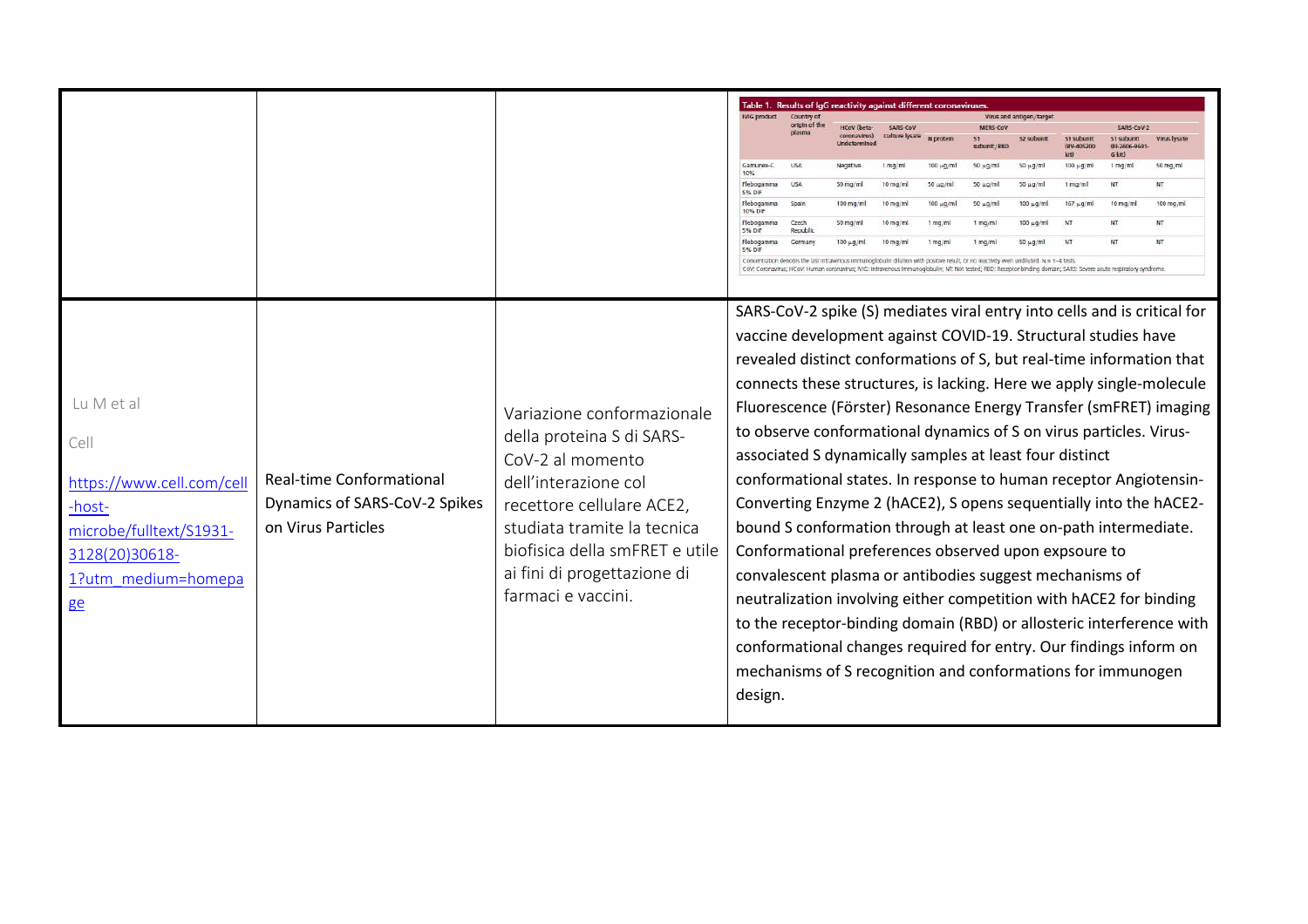|                                                                                            |                                                                                                           |                                                                                                                                                                                                                               | 'Up' conformatio<br>PEGylated quartz side<br>'Down' conformation<br>Spike (S) WT/tagged<br>HIV-1 GagPol<br>ARS-CoV-2 S lentivirus<br>particles<br>ARS-CoV-2 VLPs (S-MFN<br>NTD                                                                                                                                                                                                                                                                                                                                                                                                                                                                                                                                                                                                                                                                                                                                                                                                                                                                                                                                                                                                                                                        |
|--------------------------------------------------------------------------------------------|-----------------------------------------------------------------------------------------------------------|-------------------------------------------------------------------------------------------------------------------------------------------------------------------------------------------------------------------------------|---------------------------------------------------------------------------------------------------------------------------------------------------------------------------------------------------------------------------------------------------------------------------------------------------------------------------------------------------------------------------------------------------------------------------------------------------------------------------------------------------------------------------------------------------------------------------------------------------------------------------------------------------------------------------------------------------------------------------------------------------------------------------------------------------------------------------------------------------------------------------------------------------------------------------------------------------------------------------------------------------------------------------------------------------------------------------------------------------------------------------------------------------------------------------------------------------------------------------------------|
| Reche PA et al<br>Frontiers in Immunology<br>https://doi.org/10.3389/fi<br>mmu.2020.586984 | <b>Potential Cross-Reactive</b><br>Immunity to SARS-CoV-2 From<br>Common Human Pathogens<br>and Vaccines. | Ricerca dell' identità fra<br>peptidi di SARS-CoV-2 e altri<br>25 patogeni umani o<br>antigeni vaccinali, per<br>prédire cross-reattività :<br>l'unico caso si avrebbe per i<br>vaccini contro difterite-<br>tetano-pertosse. | The recently emerged SARS-CoV-2 causing the ongoing COVID-19<br>pandemic is particularly virulent in the elderly while children are<br>largely spared. Here, we explored the potential role of cross-<br>reactive immunity acquired from pediatric vaccinations and<br>exposure to common human pathogens in the protection and<br>pathology of COVID-19. To that end, we sought for peptide matches<br>to SARS-CoV-2 (identity >/= 80%, in at least eight residues) in the<br>proteomes of 25 human pathogens and in vaccine antigens, and<br>subsequently predicted their T and B cell reactivity to identify<br>potential cross-reactive epitopes. We found that viruses subject to<br>pediatric vaccinations do not contain cross-reactive epitopes with<br>SARS-CoV-2, precluding that they can provide any general<br>protection against COVID-19. Likewise, common viruses including<br>rhinovirus, respiratory syncytial virus, influenza virus, and several<br>herpesviruses are also poor or null sources of cross-reactive<br>immunity to SARS-CoV-2, discarding that immunological memory<br>against these viruses can have any general protective or<br>pathological role in COVID-19. In contrast, we found combination |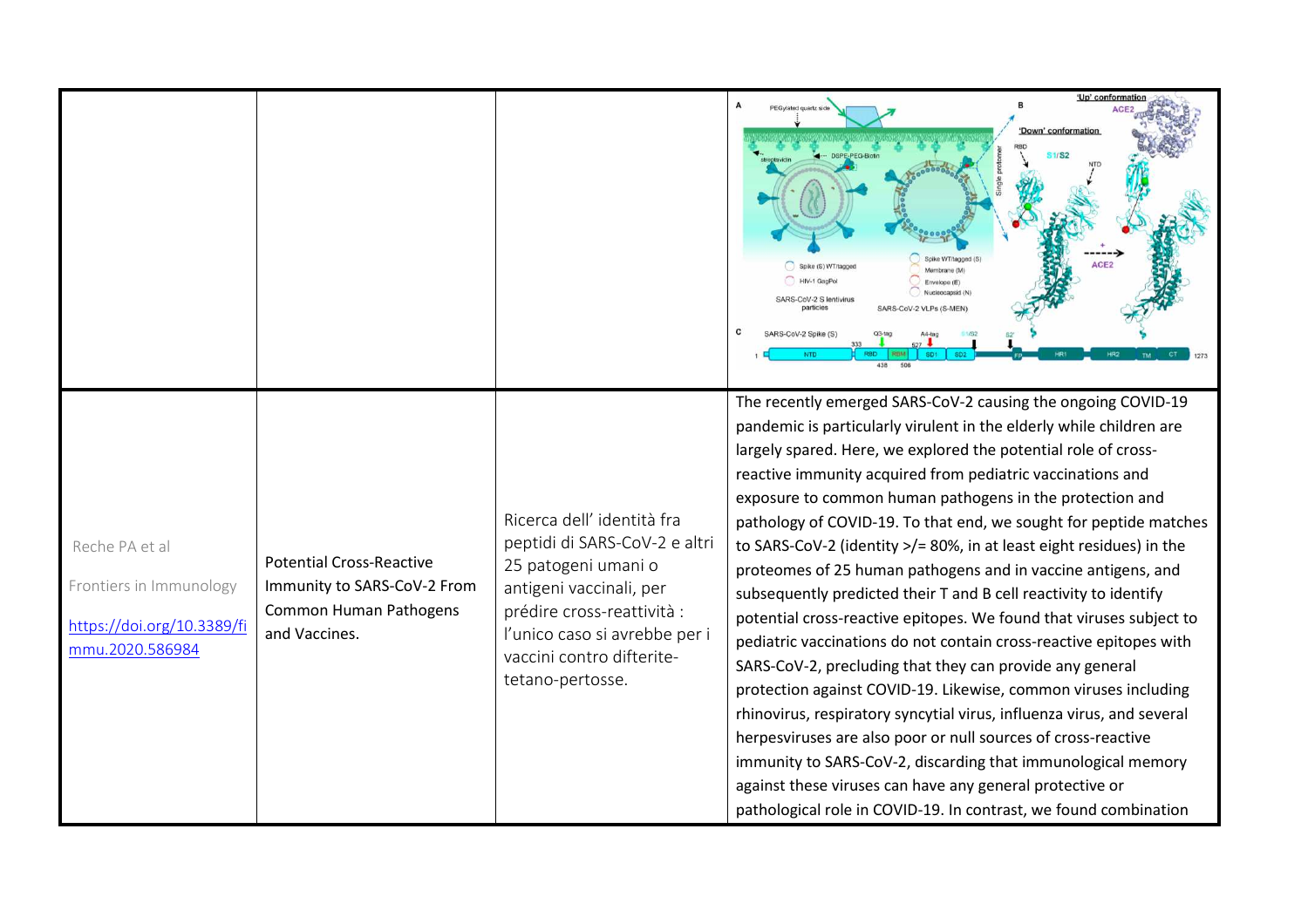|                                                                                        |                                                                         |                                                                                                                                                                                                                                                           | vaccines for treating diphtheria, tetanus, and pertussis infectious<br>diseases (DTP vaccine) to be significant sources of potential cross-<br>reactive immunity to SARS-CoV-2. DTP cross-reactive epitopes with<br>SARS-CoV-2 include numerous CD8 and CD4 T cell epitopes with<br>broad population protection coverage and potentially neutralizing B<br>cell epitopes in SARS-CoV-2 Spike protein. Worldwide, children<br>receive several DTP vaccinations, including three-four doses the first<br>year of life and one at 4-6 years of age. Moreover, a low antigenic<br>Tdap dose is also given at ages 9-14. Thereby, children may well be<br>protected from SARS-CoV-2 through cross-reactive immunity<br>elicited by DTP vaccinations, supporting testing in the general<br>population to prevent COVID-19.<br>Evidence suggests that SARS-CoV-2, as well as other coronaviruses,                                                                                                                                                                                                                                                                                                   |
|----------------------------------------------------------------------------------------|-------------------------------------------------------------------------|-----------------------------------------------------------------------------------------------------------------------------------------------------------------------------------------------------------------------------------------------------------|----------------------------------------------------------------------------------------------------------------------------------------------------------------------------------------------------------------------------------------------------------------------------------------------------------------------------------------------------------------------------------------------------------------------------------------------------------------------------------------------------------------------------------------------------------------------------------------------------------------------------------------------------------------------------------------------------------------------------------------------------------------------------------------------------------------------------------------------------------------------------------------------------------------------------------------------------------------------------------------------------------------------------------------------------------------------------------------------------------------------------------------------------------------------------------------------|
| Nissen C et al<br>Scientific Reports<br>https://doi.org/10.1038/s<br>41598-020-76442-2 | Long-distance airborne<br>dispersal of SARS-CoV-2 in<br>COVID-19 wards. | Geni di SARS-CoV-2 si<br>trovano a distanza dai<br>pazienti, nei filtri<br>dell'aerazione di una corsia<br>ospedaliera, anche se non si<br>tratterebbe di particelle<br>virali infettanti : il virus si<br>diffonde nell'ambiente<br>anche per via aerea. | can be dispersed and potentially transmitted by aerosols directly or<br>via ventilation systems. We therefore investigated ventilation<br>openings in one COVID-19 ward and central ducts that expel indoor<br>air from three COVID-19 wards at Uppsala University Hospital,<br>Sweden, during April and May 2020. Swab samples were taken from<br>individual ceiling ventilation openings and surfaces in central ducts.<br>Samples were subsequently subjected to rRT-PCR targeting the N<br>and E genes of SARS-CoV-2. Central ventilation HEPA filters, located<br>several stories above the wards, were removed and portions<br>analyzed in the same manner. In two subsequent samplings, SARS-<br>CoV-2 N and E genes were detected in seven and four out of 19<br>room vents, respectively. Central ventilation HEPA exhaust filters<br>from the ward were found positive for both genes in three samples.<br>Corresponding filters from two other, adjacent COVID-19 wards<br>were also found positive. Infective ability of the samples was<br>assessed by inoculation of susceptible cell cultures but could not be<br>determined in these experiments. Detection of SARS-CoV-2 in |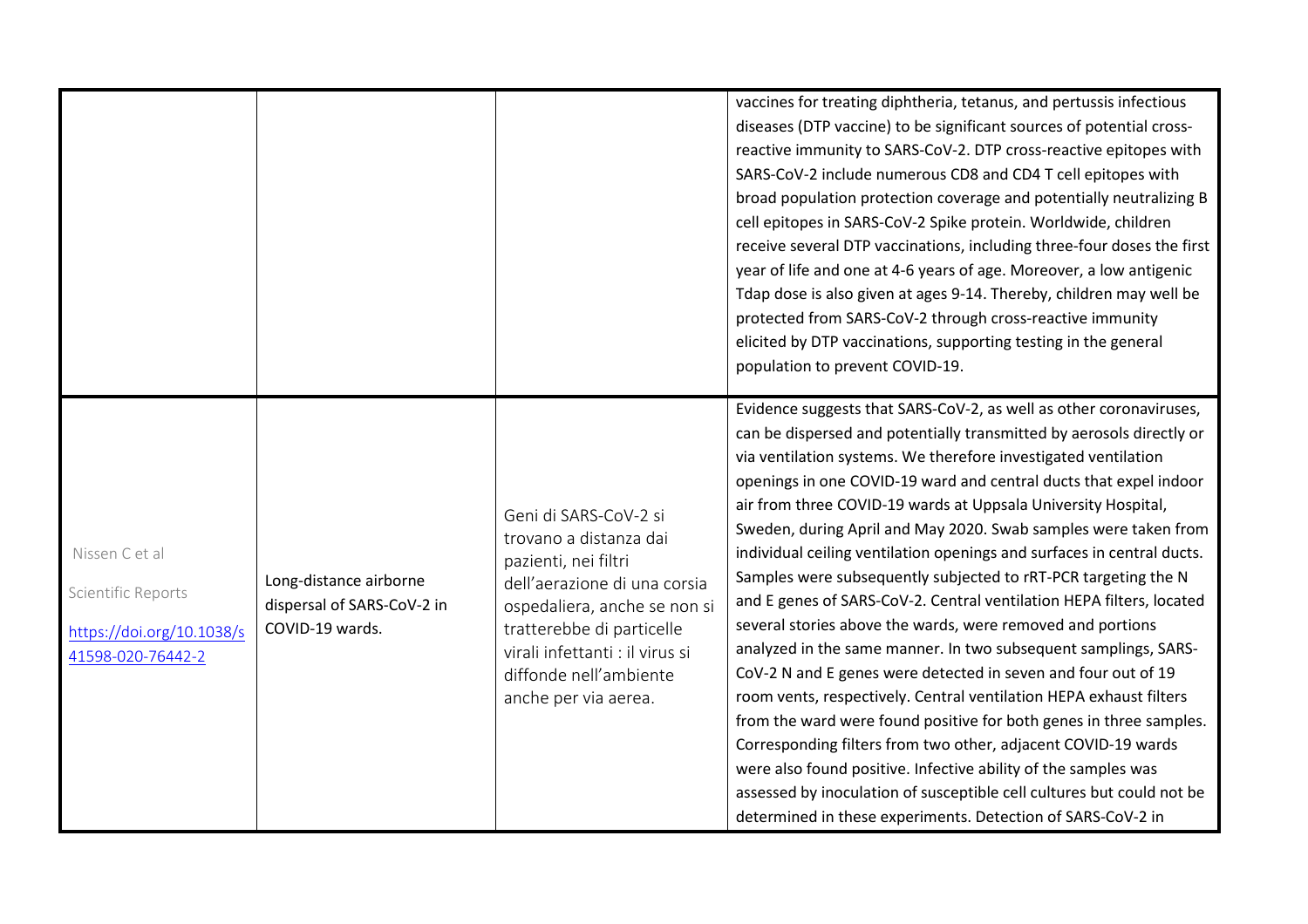|                                                                         |                                                      |                                                                                                                          | central ventilation systems, distant from patient areas, indicate that<br>virus can be transported long distances and that droplet<br>transmission alone cannot reasonably explain this, especially<br>considering the relatively low air change rates in these wards.<br>Airborne transmission of SARS-CoV-2 must be taken into<br>consideration for preventive measures.                                                                                                                                                                                                                                                   |
|-------------------------------------------------------------------------|------------------------------------------------------|--------------------------------------------------------------------------------------------------------------------------|------------------------------------------------------------------------------------------------------------------------------------------------------------------------------------------------------------------------------------------------------------------------------------------------------------------------------------------------------------------------------------------------------------------------------------------------------------------------------------------------------------------------------------------------------------------------------------------------------------------------------|
|                                                                         |                                                      |                                                                                                                          | $\rightarrow$<br>$\mathsf{L} \mathbin{\texttt{w}} \mathbin{\texttt{w}} \mathbin{\texttt{w}} \mathbin{\texttt{w}} \mathbin{\texttt{w}} \mathbin{\texttt{w}}$<br>$\mathbb I$ or<br>$\Box$ $\Box$ $\Box$<br>raaqiaattila <sup>u</sup> aad<br>$+$ mm<br>mm  e  mm  i   m <sub>m</sub>   r  r mn<br>TO THE REAL OF                                                                                                                                                                                                                                                                                                                |
|                                                                         |                                                      |                                                                                                                          | (A) Overview of the 19 investigated COVID-19 ward rooms (ward 1). Dots indicate approximate<br>placing of ceiling vent openings. Red dots indicate openings that where SARS-CoV-2 RNA was<br>detected in at least one of two samplings, blue dots openings negative in both samplings. (B) Lateral<br>view of the hospital building. Ward levels: red; COVID-19 outpatient clinic, yellow and blue; COVID-19<br>wards 1 and 2, with 19 rooms each, purple; eighth floor with central ventilation fans and HEPA filters.<br>Individual ceiling vent openings were investigated on the second-floor ward (yellow) seen in (A). |
| Hunter DJ<br>NEJM<br>https://www.nejm.org/do<br>i/full/10.1056/NEJMp203 | Trying to "Protect the NHS" in<br>the United Kingdom | Situazione del servizio<br>sanitario nazionale del<br>Regno Unito (NHS) alla<br>seconda ondata pandemica<br>di COVID-19. | So, as the days shorten, the second wave is breaking on the shores<br>of "the scepter'd isle." The exhausted NHS workforce is being asked<br>to step up again, and despite government edicts to maintain normal<br>services, much of the NHS may again be repurposed as a Covid<br>service. Large-scale deployment of rapid tests in the hands of local<br>authorities may help the exit from lockdown, but new optimism                                                                                                                                                                                                     |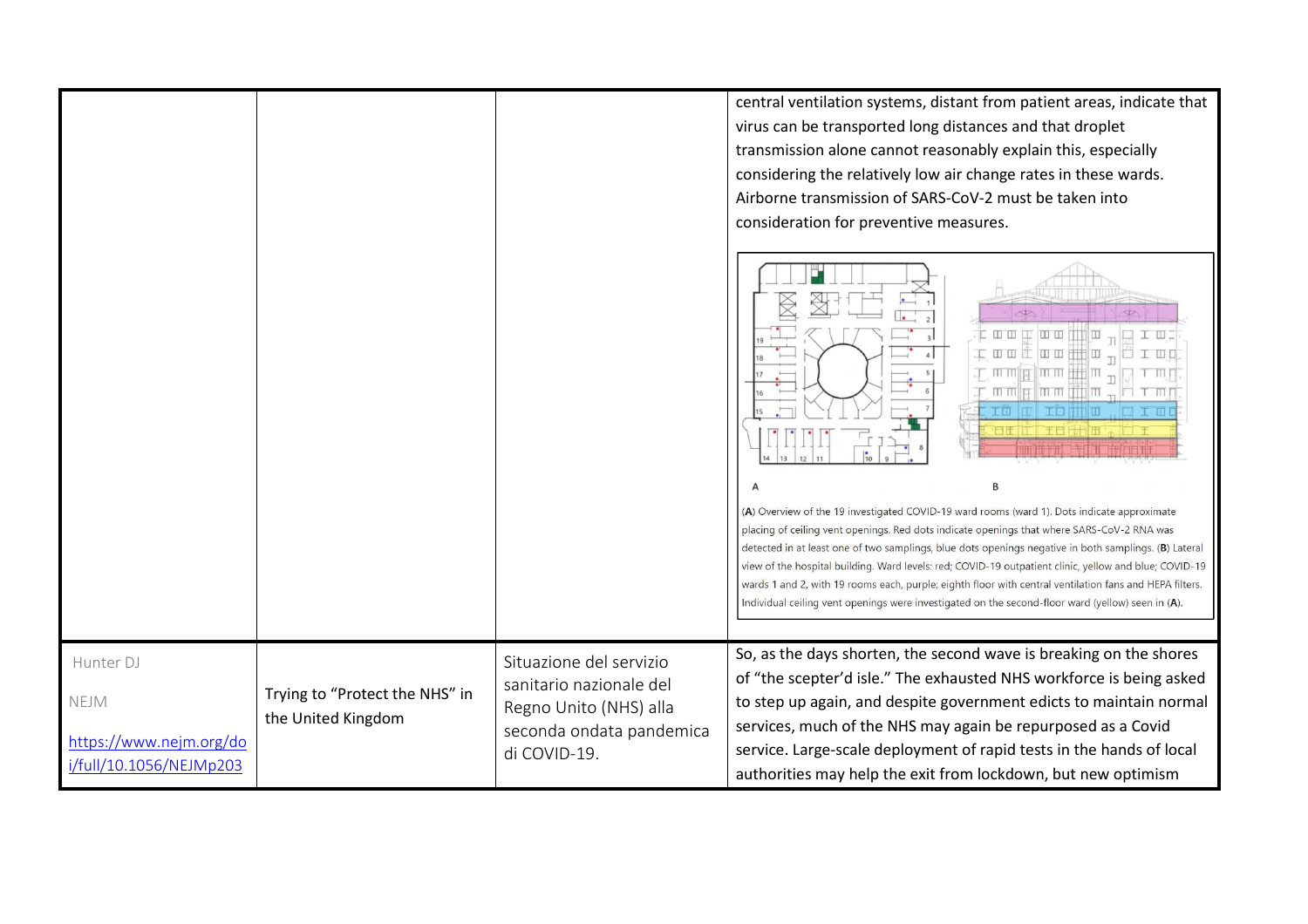| 2508?query=featured_co                                                                                        |                                                                                       |                                                                                                                                                                                                                                                                                                                                                                                                               | about vaccines is tempered with realism that a mass rollout will                                                                                                                                                                                                                                                                                                                                                                                                                                                                                                                                                                                                                                                                                                                                                                                                                                                                                                                                                                                                                                |
|---------------------------------------------------------------------------------------------------------------|---------------------------------------------------------------------------------------|---------------------------------------------------------------------------------------------------------------------------------------------------------------------------------------------------------------------------------------------------------------------------------------------------------------------------------------------------------------------------------------------------------------|-------------------------------------------------------------------------------------------------------------------------------------------------------------------------------------------------------------------------------------------------------------------------------------------------------------------------------------------------------------------------------------------------------------------------------------------------------------------------------------------------------------------------------------------------------------------------------------------------------------------------------------------------------------------------------------------------------------------------------------------------------------------------------------------------------------------------------------------------------------------------------------------------------------------------------------------------------------------------------------------------------------------------------------------------------------------------------------------------|
| ronavirus                                                                                                     |                                                                                       |                                                                                                                                                                                                                                                                                                                                                                                                               | take many months. This is likely to be a winter of discontent.                                                                                                                                                                                                                                                                                                                                                                                                                                                                                                                                                                                                                                                                                                                                                                                                                                                                                                                                                                                                                                  |
|                                                                                                               |                                                                                       |                                                                                                                                                                                                                                                                                                                                                                                                               | $20,000 -$<br>Wales<br>Scotland<br>17,500<br>Northern Ireland<br>England<br>15,000-<br>in Hospital<br>12,500<br>of Patients<br>$10,000 -$<br>7,500<br>ιé.<br>5,000<br>$2,500 -$<br>only                                                                                                                                                                                                                                                                                                                                                                                                                                                                                                                                                                                                                                                                                                                                                                                                                                                                                                         |
|                                                                                                               |                                                                                       |                                                                                                                                                                                                                                                                                                                                                                                                               |                                                                                                                                                                                                                                                                                                                                                                                                                                                                                                                                                                                                                                                                                                                                                                                                                                                                                                                                                                                                                                                                                                 |
| Bronte V et al<br>The Journal of Clinical<br>Investigation<br>https://www.jci.org/articl<br>es/view/141772/ga | Baricitinib restrains the<br>immune dysregulation in<br>patients with severe COVID-19 | Studio osservazionale che<br>confronta 20 pazienti<br>trattati con l'inibitore di<br>JAK1/2 baricitinib e 56<br>trattati con altri farmaci<br>(mai steroidi) ricoverati per<br>polmonite da SARS-CoV-2. Si<br>evidenzia una riduzione dei<br>livelli di citochine<br>proinfiammatorie (IL-6, IL-<br>1beta, TNF-alfa), una<br>aumentata produzione di<br>anticorpi anti-SARS-CoV-2 e<br>miglioramento clinico. | BACKGROUND. Patients with coronavirus disease 2019 (COVID-19)<br>develop pneumonia generally associated with lymphopenia and a<br>severe inflammatory response due to uncontrolled cytokine release.<br>These mediators are transcriptionally regulated by the JAK/STAT<br>signaling pathways, which can be disabled by small molecules.<br>METHODS. We treated a group of patients ( $n = 20$ ) with baricitinib<br>according to an off-label use of the drug. The study was designed as<br>an observational, longitudinal trial and approved by the local ethics<br>committee. The patients were treated with 4 mg baricitinib twice<br>daily for 2 days, followed by 4 mg per day for the remaining 7 days.<br>Changes in the immune phenotype and expression of<br>phosphorylated STAT3 (p-STAT3) in blood cells were evaluated and<br>correlated with serum-derived cytokine levels and antibodies<br>against severe acute respiratory syndrome-coronavirus 2 (anti-<br>SARS-CoV-2). In a single treated patient, we also evaluated the<br>alteration of myeloid cell functional activity. |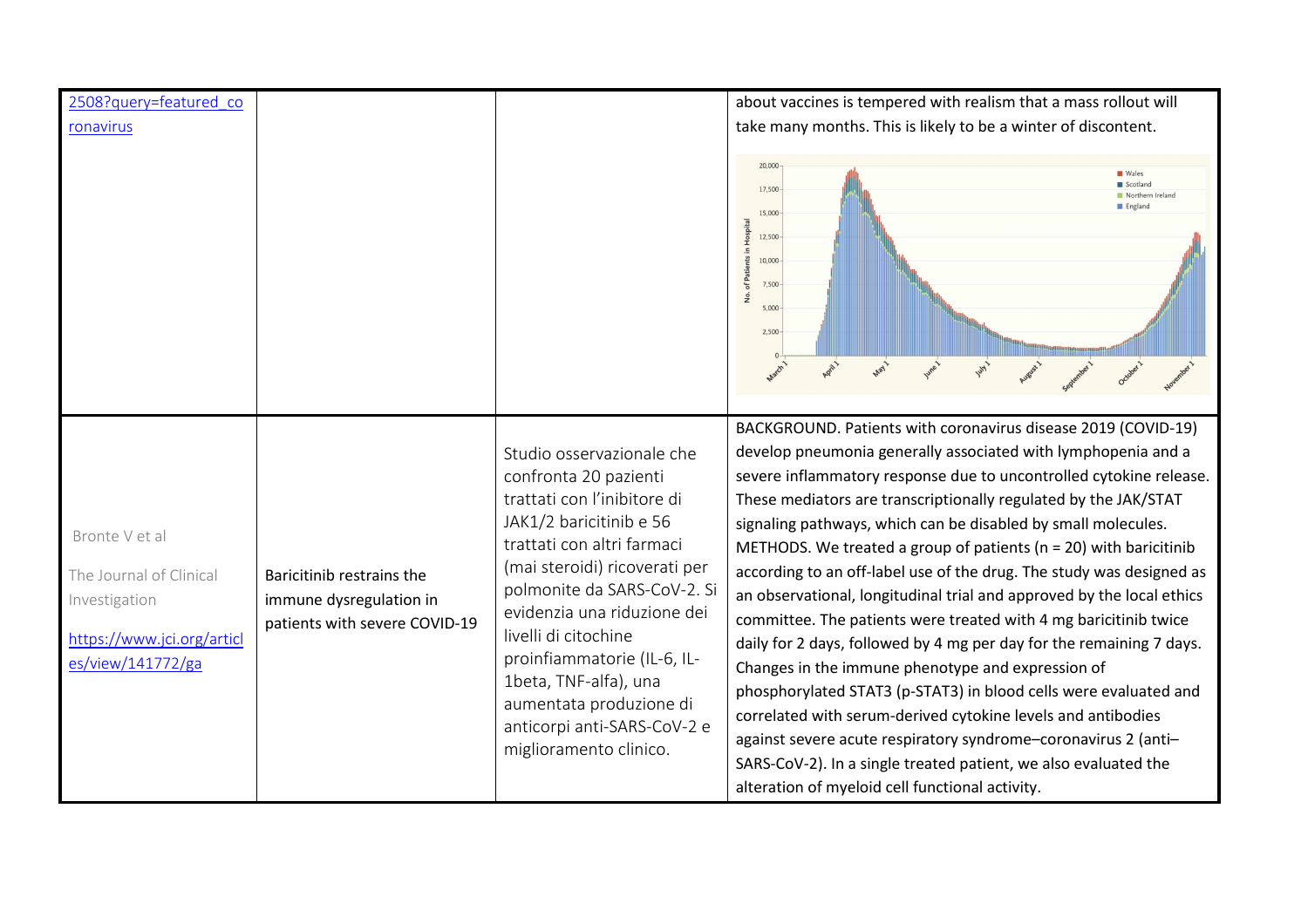|                                     |                                                                                |                                                                                                            | RESULTS. We provide evidence that patients treated with baricitinib<br>had a marked reduction in serum levels of IL-6, IL-1 $\beta$ , and TNF- $\alpha$ , a<br>rapid recovery of circulating T and B cell frequencies, and increased<br>antibody production against the SARS-CoV-2 spike protein, all of<br>which were clinically associated with a reduction in the need for<br>oxygen therapy and a progressive increase in the P/F (PaO2, oxygen<br>partial pressure/FiO2, fraction of inspired oxygen) ratio.<br>CONCLUSION. These data suggest that baricitinib prevented the<br>progression to a severe, extreme form of the viral disease by<br>modulating the patients' immune landscape and that these changes<br>were associated with a safer, more favorable clinical outcome for<br>patients with COVID-19 pneumonia. |                                                                                                                                                                                                                                              |
|-------------------------------------|--------------------------------------------------------------------------------|------------------------------------------------------------------------------------------------------------|-----------------------------------------------------------------------------------------------------------------------------------------------------------------------------------------------------------------------------------------------------------------------------------------------------------------------------------------------------------------------------------------------------------------------------------------------------------------------------------------------------------------------------------------------------------------------------------------------------------------------------------------------------------------------------------------------------------------------------------------------------------------------------------------------------------------------------------|----------------------------------------------------------------------------------------------------------------------------------------------------------------------------------------------------------------------------------------------|
|                                     |                                                                                |                                                                                                            | <b>Baricitinib</b><br>JAK<br>T lymphocytes<br>Baricitinib<br><b>B</b> lymphocytes<br>STAT:<br>$f$ $lgG$<br>STAT3<br>$\n  p-STAT3\n$<br>IL-1β<br>TNF-α<br>$\circ \circ$<br>$VIL-6$<br>Low inflammation                                                                                                                                                                                                                                                                                                                                                                                                                                                                                                                                                                                                                             | No baricitinib<br><b>JAK</b><br>STAT3 P<br>$\circ \, \circ \, \circ \, \circ$<br><b>P</b> STAT3<br>Cytokines<br>STAT3 DIVINE<br>$\uparrow$ IL-1 $\upbeta$<br>TNF- $\alpha$<br>STAT3<br><b>2000 TINE-C</b><br>00000 IL-6<br>Hyperinflammation |
| Callaway E<br>Nature Communications | COVID vaccine excitement<br>builds as Moderna reports third<br>positive result | Commento al comonicato<br>stampa dall'azienda<br>Moderna che ha annunciato<br>che il proprio vaccino a RNA | They say good news comes in threes. For the third time in a week, a<br>coronavirus vaccine developer has reported preliminary results<br>suggesting that its vaccine is highly effective.                                                                                                                                                                                                                                                                                                                                                                                                                                                                                                                                                                                                                                         |                                                                                                                                                                                                                                              |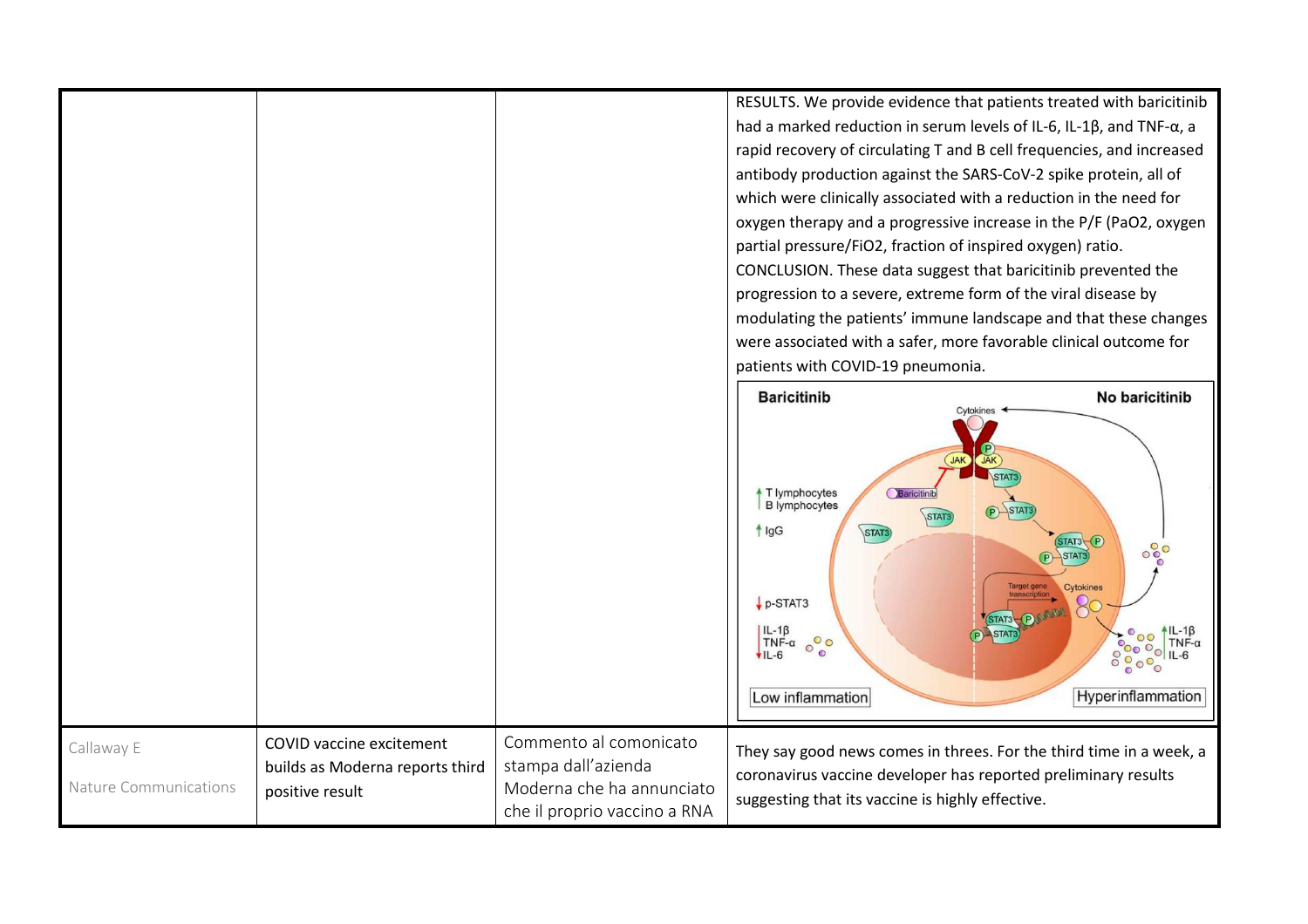| https://www.nature.com/<br>articles/d41586-020-<br>03248-7                                                                                                |                                                                                                                                 | anti-SARS-CoV-2 mostra<br>un'efficacia del 94%.<br>Ulteriore caratteristica<br>promettente la possibilità di<br>stoccaggio in frigorifero.                                                                                                                                                                                   | Today, biotech company Moderna in Cambridge, Massachusetts,<br>reported that its RNA-based vaccine is more than 94% effective at<br>preventing COVID-19, on the basis of an analysis of 95 cases in its<br>ongoing phase III efficacy trial.                                                                                                                                                                                                                                                                                                                                                                                                                                                                                                                                                                                                        |
|-----------------------------------------------------------------------------------------------------------------------------------------------------------|---------------------------------------------------------------------------------------------------------------------------------|------------------------------------------------------------------------------------------------------------------------------------------------------------------------------------------------------------------------------------------------------------------------------------------------------------------------------|-----------------------------------------------------------------------------------------------------------------------------------------------------------------------------------------------------------------------------------------------------------------------------------------------------------------------------------------------------------------------------------------------------------------------------------------------------------------------------------------------------------------------------------------------------------------------------------------------------------------------------------------------------------------------------------------------------------------------------------------------------------------------------------------------------------------------------------------------------|
| Halstead SB et al<br>The Journal of Infectious<br><b>Diseases</b><br>https://academic.oup.co<br>m/jid/article/222/12/194<br>6/5891764                     | COVID-19 Vaccines: Should We<br>Fear ADE?                                                                                       | Gli autori di questo lavoro<br>spiegano perché è<br>improbabile che la<br>vaccinazione contro SARS-<br>CoV-2 scateni una ADE<br>(fenomeno composto da<br>infezione favorita dagli<br>anticorpi diretti contro il<br>patogeno stesso, oppure<br>ipersensibilità da vaccino),<br>come osservato invece per il<br>virus Dengue. | Might COVID-19 vaccines sensitize humans to antibody-dependent<br>enhanced (ADE) breakthrough infections? This is unlikely because<br>coronavirus diseases in humans lack the clinical, epidemiological,<br>biological, or pathological attributes of ADE disease exemplified by<br>dengue viruses (DENV). In contrast to DENV, SARS and MERS CoVs<br>predominantly infect respiratory epithelium, not macrophages.<br>Severe disease centers on older persons with preexisting conditions<br>and not infants or individuals with previous coronavirus infections.<br>Live virus challenge of animals given SARS or MERS vaccines<br>resulted in vaccine hypersensitivity reactions (VAH), similar to those<br>in humans given inactivated measles or respiratory syncytial virus<br>vaccines. Safe and effective COVID-19 vaccines must avoid VAH. |
| Xuejiao L et al<br>Open Forum Infectious<br><b>Diseases</b><br>https://academic.oup.co<br>m/ofid/advance-<br>article/doi/10.1093/ofid/<br>ofaa540/5981601 | Three-month pulmonary<br>function and radiological<br>outcomes in COVID-19<br>survivors: a longitudinal patient<br>cohort study | Esiti del follow-up<br>pneumologico e radiologico<br>di 172 persone con storia di<br>polmonite da SARS-CoV-2.                                                                                                                                                                                                                | Background : This study aimed to investigate pulmonary function<br>and radiological outcomes in a group of coronavirus disease 2019<br>(COVID-19) survivors.<br>Methods: 172 COVID-19 survivors in a follow-up clinic in a referral<br>hospital underwent high resolution computed tomography (CT) of<br>the thorax and pulmonary function tests at three month after<br>hospital discharge.<br>Results : The median duration from hospital discharge to<br>radiological and pulmonary function test was 90 (interquartile<br>range=88-95) days. The abnormal pulmonary function was found in<br>11 (6.40%) patients, and abnormal small airway function (FEF25-<br>75%) in 12 (6.98%). Six (3.49%) patients had obstructive ventilation<br>impairment and six (3.49%) had restrictive ventilatory impairment.                                      |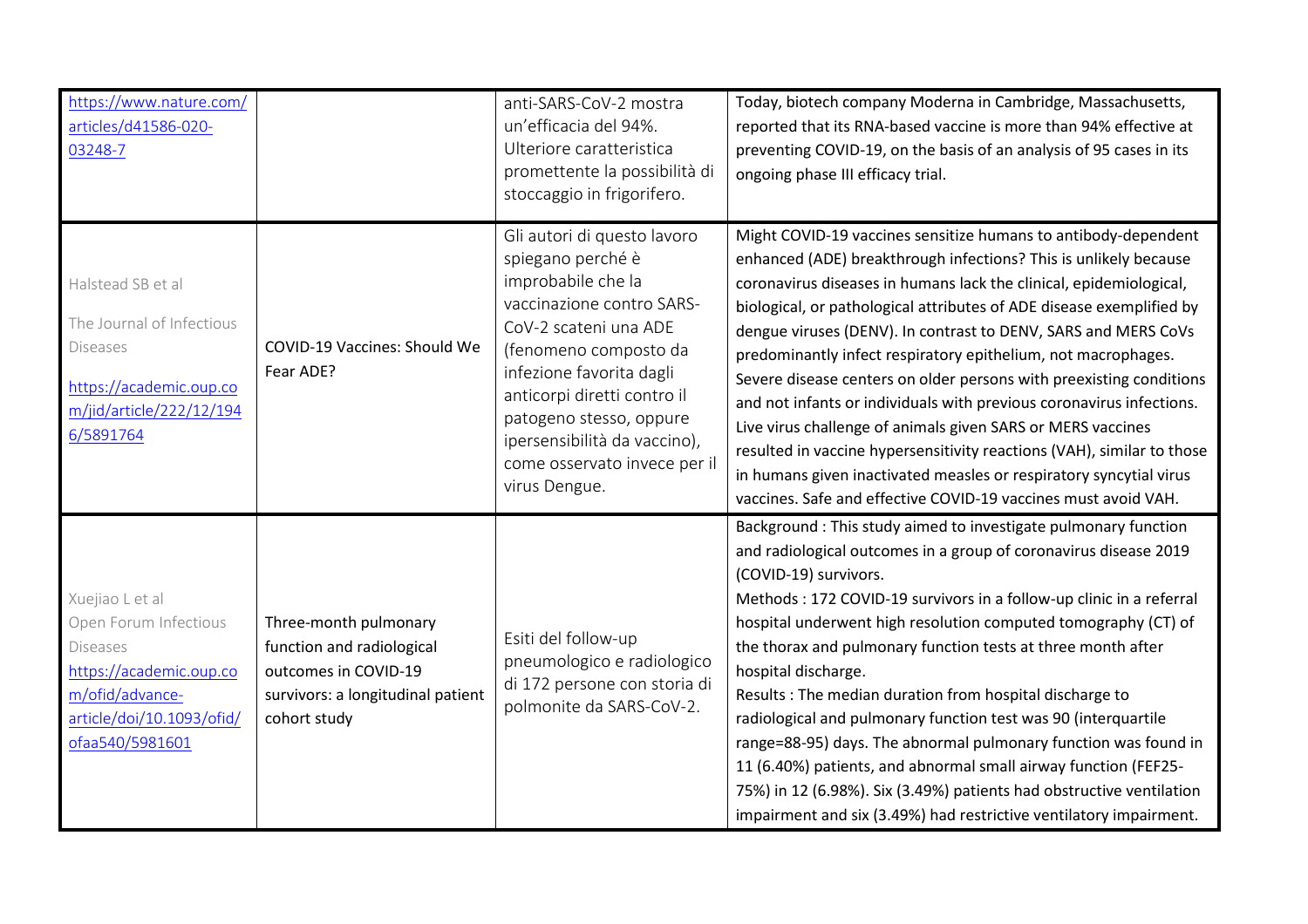|                                                                                                                                        |                                                                                                                                                               |                                                                                                                                                                                                                                                                                                                     | No significant differences in lung function parameters were<br>observed between the non-severe and severe groups. Of 142<br>COVID-19 patients performed CT scan, 122 (85.91%) showed<br>residual CT abnormalities and 52 (36.62%) showed chronic and<br>fibrotic changes. The ground-glass opacities absorption in the lungs<br>of severe cases was less satisfactory than that of non-severe<br>patients. The severe paients had higher CT scores than non-severe<br>cases (2.00 versus 0.00, P < 0.001)<br>Conclusion: Of the COVID-19 survivors, 6.40% still present<br>pulmonary function abnormality three month after discharge, which<br>did not vary by disease severity during hospitalization. 85.91%<br>patients had abnormalities on chest CT, with fibrous stripes and<br>ground glass opacity as the most common pattern.<br>Although the starting event in COVID-19 is a viral infection some                                                                                                                                                                                                                  |
|----------------------------------------------------------------------------------------------------------------------------------------|---------------------------------------------------------------------------------------------------------------------------------------------------------------|---------------------------------------------------------------------------------------------------------------------------------------------------------------------------------------------------------------------------------------------------------------------------------------------------------------------|-------------------------------------------------------------------------------------------------------------------------------------------------------------------------------------------------------------------------------------------------------------------------------------------------------------------------------------------------------------------------------------------------------------------------------------------------------------------------------------------------------------------------------------------------------------------------------------------------------------------------------------------------------------------------------------------------------------------------------------------------------------------------------------------------------------------------------------------------------------------------------------------------------------------------------------------------------------------------------------------------------------------------------------------------------------------------------------------------------------------------------|
| Corominas H et al<br>Clinical Immunology<br>https://www.sciencedirec<br>t.com/science/article/pii/<br>S1521661620307919?via<br>%3Dihub | Effectiveness and safety of<br>intravenous tocilizumab to<br>treat COVID-19-associated<br>hyperinflammatory syndrome:<br>Covizumab-6 observational<br>cohort. | Studio osservazionale<br>monocentrico su 104<br>pazienti ricoverati con<br>infezione da SARS-CoV-2 e<br>trattati co tocilizumab EV, in<br>cui si nota una riduzione di<br>alcuni indici di flogosi nel<br>tempo e una minore<br>mortalità rispetto a quella<br>riportata per questi malati<br>nella stessa regione. | patients present with an over-exuberant inflammatory response,<br>leading to acute lung injury (ALI) and adult respiratory distress<br>syndrome (ARDS). Since IL-6 plays a critical role in the inflammatory<br>response, we assessed the efficacy and safety of tocilizumab (TCZ)<br>in this single-centre, observational study in all Covid-19 in-patient<br>with a proven SARS-CoV-2 rapidly progressing infection to prevent<br>ALI and ARDS. 104 patients with COVID-19 treated with TCZ had a<br>lower mortality rate (5.8%) compared with the regional mortality<br>rate (11%), hospitalized patient's mortality (10%), and slightly lower<br>than hospitalized patients treated with our standard of care alone<br>(6%). We found that TCZ rapidly decreased acute phase reactants,<br>ferritin and liver release of proteins. D-Dimer decreased slowly. We<br>did not observe specific safety concerns. Early administration of IL6-<br>R antagonists in COVID-19 patients with impending<br>hyperinflammatory response, may be safe and effective treatment<br>to prevent, ICU admission and further complications. |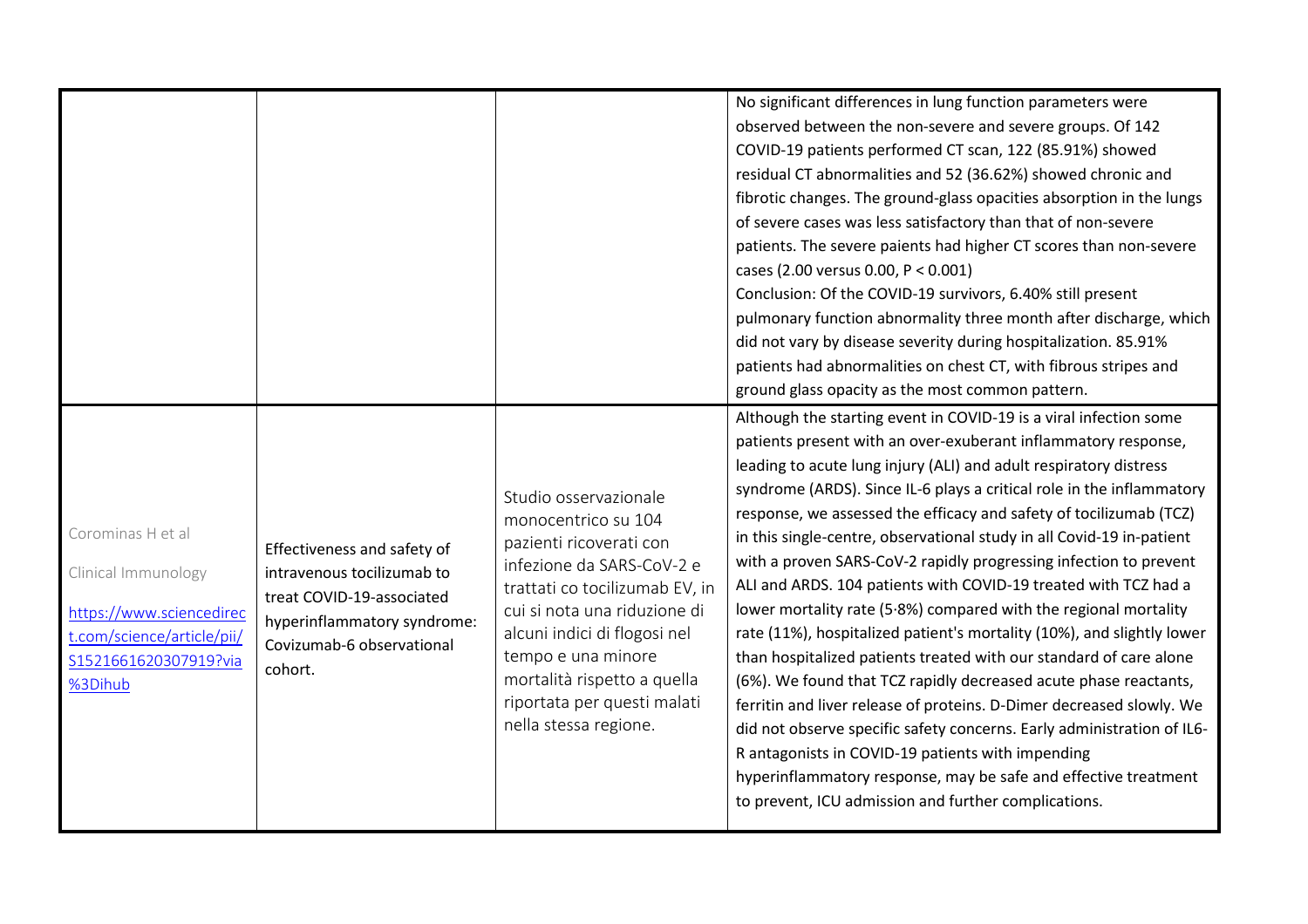|                                                                                                             |                                                                                  |                                                                                                                                                                          | Understanding immune respor<br>syndrome coronavirus 2 is cruc<br>pathogenesis and the usefulne<br>hyperimmune globulin and cor<br>developing vaccines, antivirals,<br>11 months ago, the canvas we<br>around the world have worked<br>canvas. In this Review, we disc<br>human humoral and cellular in<br>respiratory syndrome coronavi<br>the COVID-19 vaccines current                                                                                                                                                                                                                                                                                                                                                                                                                                                                                     |
|-------------------------------------------------------------------------------------------------------------|----------------------------------------------------------------------------------|--------------------------------------------------------------------------------------------------------------------------------------------------------------------------|--------------------------------------------------------------------------------------------------------------------------------------------------------------------------------------------------------------------------------------------------------------------------------------------------------------------------------------------------------------------------------------------------------------------------------------------------------------------------------------------------------------------------------------------------------------------------------------------------------------------------------------------------------------------------------------------------------------------------------------------------------------------------------------------------------------------------------------------------------------|
| Poland G et al<br>The Lancet<br>https://www.sciencedirec<br>t.com/science/article/pii/<br>S0140673620321371 | SARS-CoV-2 immunity: review<br>and applications to phase 3<br>vaccine candidates | Revisione delle conoscenze<br>sulla risposta immunitaria<br>contro SARS-CoV-2 e<br>disamina delle<br>caratteristiche dei principali<br>vaccini attualmente in<br>studio. | Infected cell<br>Figure 2: SARS-CoV-2 infection and the development of immunity<br>The illustration depicts the major steps in the viral lifecycle and in the develo<br>via interactions with the ACE2 cellular receptor. (2) Entry into the cell. Viral p<br>leading to the release of danger-associated molecular patterns, the inflamm<br>release of RNA into the cell. (4) RNA translation to produce viral proteins. (5<br>daughter SARS-CoV-2 virions. (7) Recognition of the spike glycoprotein and<br>glycoprotein-binding antibodies and neutralising antibodies targeting the F<br>including epitopes from structural and non-structural proteins, to T cells. (1)<br>IFNY, IL-2, and TNFa). (14) CTL recognition and killing of infected cells. ACE:<br>T lymphocyte. RBD=receptor-binding domain. SARS-CoV-2=severe acute re<br>necrosis factor. |

nses to severe acute respiratory cial to understanding disease ess of bridge therapies, such as nvalescent human plasma, and to and monoclonal antibodies. A mere call COVID-19 was blank. Scientists de collaboratively to fill in this blank cuss what is currently known about mmune responses to severe acute rirus 2 and relate this knowledge to ly in phase 3 clinical trials.



opment of immune responses. (1) Attachment of the SARS-CoV-2 virion to the cell surface proteins can be recognised by pattern recognition receptors (eg, TLR3, TLR4, and TLR7), atory response, and the activation of innate anti-viral pathways. (3) Membrane fusion and S) RNA genome is copied and attached to the nucleocapsid protein. (6) Assembly of nucleocapsid protein (structural proteins) by the B-cell receptor. (8) B cell produces spike RBD region of the spike glycoprotein. (9) Viral uptake by APCs. (10) Presentation of antigens, 1) Activation of Th cells. (12) Activation of CTLs. (13) Th cells produce cytokines (mainly .<br>2=angiotensin-converting enzyme 2. APC=antigen-presenting cell. CTL=cytotoxic<br>spiratory syndrome coronavirus 2. Th=T-helper. TLR=toll-like receptor. TNF=tumour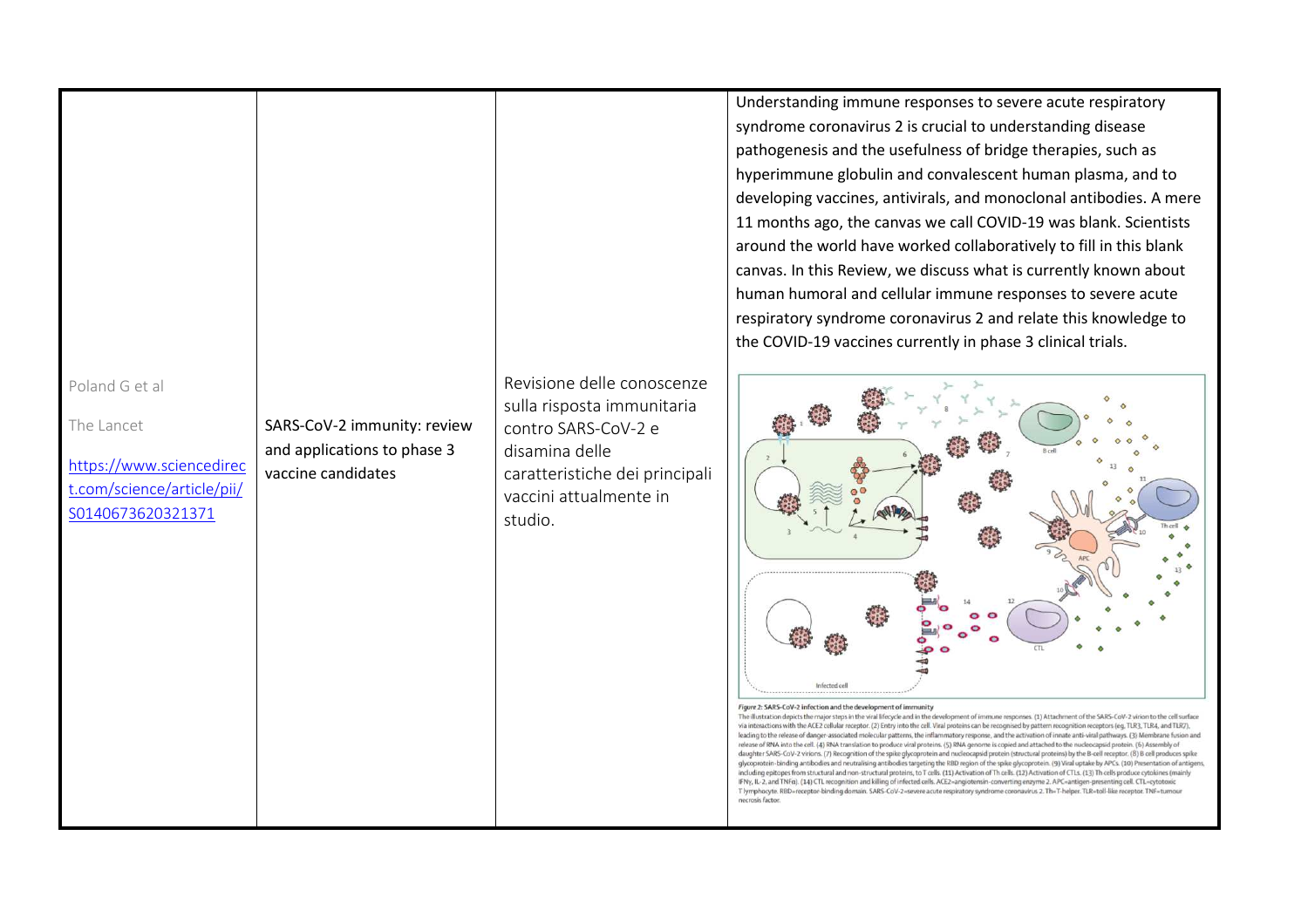| and a longer delay to treatment, which may have contributed to the | De Luca G et al<br>Journal of the American<br>College of Cardiology<br>https://www.sciencedirec<br>t.com/science/article/abs<br>/pii/S0735109720372399<br>?via%3Dihub | Impact of COVID-19 Pandemic<br>on Mechanical Reperfusion for<br><b>Patients With STEMI</b> | Ancora un lavoro sui « danni<br>collaterali » da COVID-19 :<br>sulla base dei dati di un<br>ampio registro europeo di<br>procedure di cardiologia<br>interventistica su pazienti<br>con STEMI, si nota una<br>riduzione del numero di<br>interventi e un aumento del<br>tempo « door-to-balloon »<br>(dall'ingresso in ospedale<br>all'inizio della procedura) fra<br>marzo-aprile 2019 e lo<br>stesso periodo nel 2020. | Background : The fear of contagion during the coronavirus disease-<br>2019 (COVID-19) pandemic may have potentially refrained patients<br>with ST-segment elevation myocardial infarction (STEMI) from<br>accessing the emergency system, with subsequent impact on<br>mortality.<br>Objectives: The ISACS-STEMI COVID-19 registry aims to estimate<br>the true impact of the COVID-19 pandemic on the treatment and<br>outcome of patients with STEMI treated by primary percutaneous<br>coronary intervention (PPCI), with identification of "at-risk" patient<br>cohorts for failure to present or delays to treatment.<br>Methods: This retrospective registry was performed in European<br>high-volume PPCI centers and assessed patients with STEMI treated<br>with PPPCI in March/April 2019 and 2020. Main outcomes are the<br>incidences of PPCI, delayed treatment, and in-hospital mortality.<br>Results: A total of 6,609 patients underwent PPCI in 77 centers,<br>located in 18 countries. In 2020, during the pandemic, there was a<br>significant reduction in PPCI as compared with 2019 (incidence rate<br>ratio: 0.811; 95% confidence interval: 0.78 to 0.84; p < 0.0001). The<br>heterogeneity among centers was not related to the incidence of<br>death due to COVID-19. A significant interaction was observed for<br>patients with arterial hypertension, who were less frequently<br>admitted in 2020 than in 2019. Furthermore, the pandemic was<br>associated with a significant increase in door-to-balloon and total<br>ischemia times, which may have contributed to the higher mortality<br>during the pandemic.<br>Conclusions: The COVID-19 pandemic had significant impact on the<br>treatment of patients with STEMI, with a 19% reduction in PPCI |
|--------------------------------------------------------------------|-----------------------------------------------------------------------------------------------------------------------------------------------------------------------|--------------------------------------------------------------------------------------------|--------------------------------------------------------------------------------------------------------------------------------------------------------------------------------------------------------------------------------------------------------------------------------------------------------------------------------------------------------------------------------------------------------------------------|----------------------------------------------------------------------------------------------------------------------------------------------------------------------------------------------------------------------------------------------------------------------------------------------------------------------------------------------------------------------------------------------------------------------------------------------------------------------------------------------------------------------------------------------------------------------------------------------------------------------------------------------------------------------------------------------------------------------------------------------------------------------------------------------------------------------------------------------------------------------------------------------------------------------------------------------------------------------------------------------------------------------------------------------------------------------------------------------------------------------------------------------------------------------------------------------------------------------------------------------------------------------------------------------------------------------------------------------------------------------------------------------------------------------------------------------------------------------------------------------------------------------------------------------------------------------------------------------------------------------------------------------------------------------------------------------------------------------------------------------------------------------------------------|
| procedures, especially among patients suffering from hypertension, |                                                                                                                                                                       |                                                                                            |                                                                                                                                                                                                                                                                                                                                                                                                                          |                                                                                                                                                                                                                                                                                                                                                                                                                                                                                                                                                                                                                                                                                                                                                                                                                                                                                                                                                                                                                                                                                                                                                                                                                                                                                                                                                                                                                                                                                                                                                                                                                                                                                                                                                                                        |
|                                                                    |                                                                                                                                                                       |                                                                                            |                                                                                                                                                                                                                                                                                                                                                                                                                          |                                                                                                                                                                                                                                                                                                                                                                                                                                                                                                                                                                                                                                                                                                                                                                                                                                                                                                                                                                                                                                                                                                                                                                                                                                                                                                                                                                                                                                                                                                                                                                                                                                                                                                                                                                                        |
|                                                                    |                                                                                                                                                                       |                                                                                            |                                                                                                                                                                                                                                                                                                                                                                                                                          |                                                                                                                                                                                                                                                                                                                                                                                                                                                                                                                                                                                                                                                                                                                                                                                                                                                                                                                                                                                                                                                                                                                                                                                                                                                                                                                                                                                                                                                                                                                                                                                                                                                                                                                                                                                        |
|                                                                    |                                                                                                                                                                       |                                                                                            |                                                                                                                                                                                                                                                                                                                                                                                                                          |                                                                                                                                                                                                                                                                                                                                                                                                                                                                                                                                                                                                                                                                                                                                                                                                                                                                                                                                                                                                                                                                                                                                                                                                                                                                                                                                                                                                                                                                                                                                                                                                                                                                                                                                                                                        |
|                                                                    |                                                                                                                                                                       |                                                                                            |                                                                                                                                                                                                                                                                                                                                                                                                                          | increased mortality during the pandemic.                                                                                                                                                                                                                                                                                                                                                                                                                                                                                                                                                                                                                                                                                                                                                                                                                                                                                                                                                                                                                                                                                                                                                                                                                                                                                                                                                                                                                                                                                                                                                                                                                                                                                                                                               |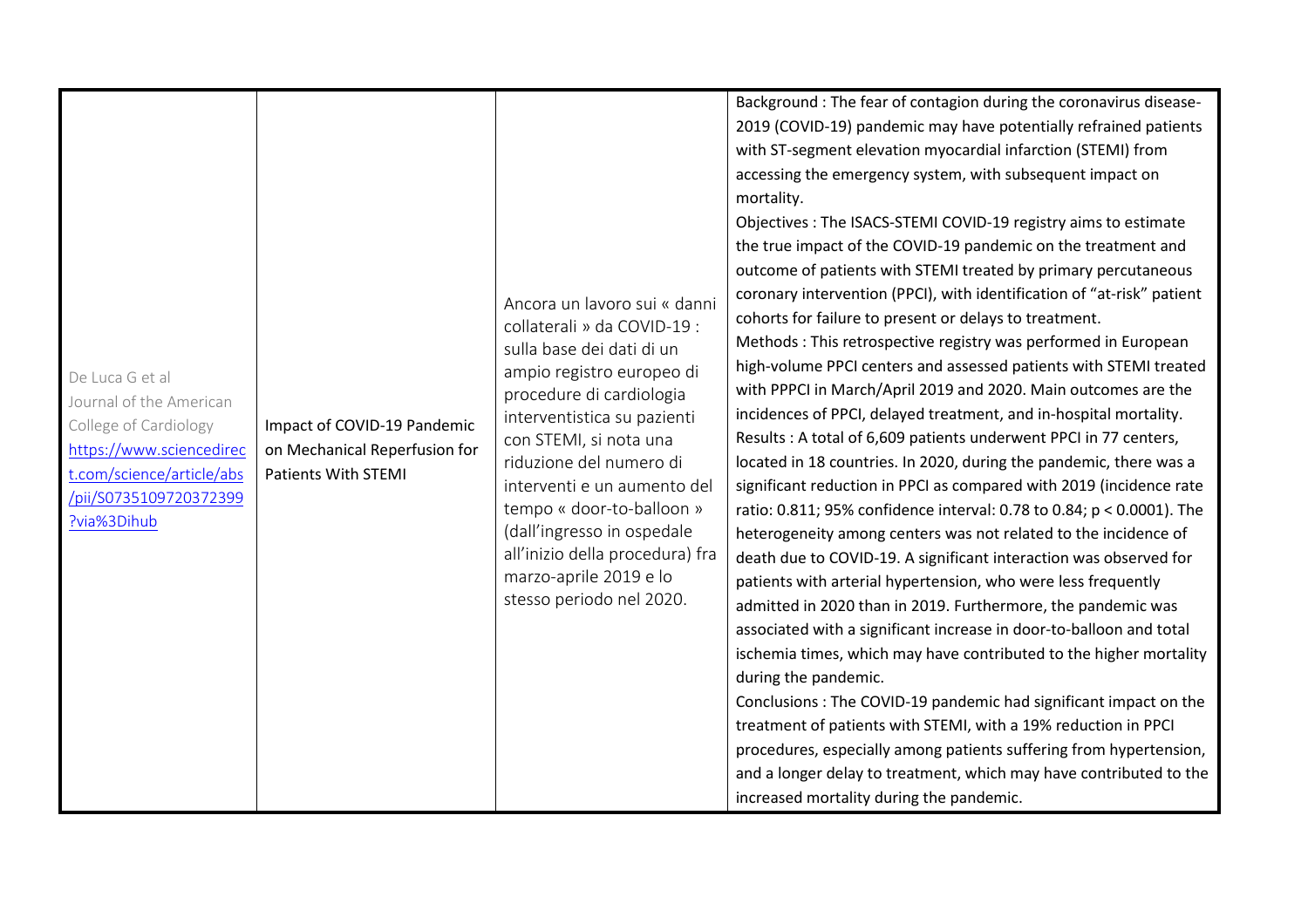|                                                                                             |                                                                                                                                 |                                                                                                                                                                            | <b>CENTRAL ILLUSTRATION: Impact of Coronavirus Disease-2019 Pandemic</b><br>Primary Percutaneous Coronary Intervention Cases, on Time Delays and<br><b>Mortality</b><br>A<br>1 Primary PCI Cases in<br>pact of COVID-19 Pand<br>on Primary PCI Cases<br>th or W<br>$1500 -$<br>IRR (95% CI) = 0.811 (0.78 - 0.84),<br>$p int = 0.005$<br>p < 0.0001<br><b>IRR 0.857</b><br><b>IRR 0.774</b><br>(95% Cl: 0.812- (95% Cl: 0.735-<br>0.903)<br>0.812)<br>1000<br>1000<br>of Primary PCI<br>Residents/Yea<br>p < 0.000<br>p < 0.000<br>500<br>500<br>2019<br>2020<br>2020                                                                                                                                                                                                                                                                                                                                                                                                                                                                                                                                                                                                                 |
|---------------------------------------------------------------------------------------------|---------------------------------------------------------------------------------------------------------------------------------|----------------------------------------------------------------------------------------------------------------------------------------------------------------------------|---------------------------------------------------------------------------------------------------------------------------------------------------------------------------------------------------------------------------------------------------------------------------------------------------------------------------------------------------------------------------------------------------------------------------------------------------------------------------------------------------------------------------------------------------------------------------------------------------------------------------------------------------------------------------------------------------------------------------------------------------------------------------------------------------------------------------------------------------------------------------------------------------------------------------------------------------------------------------------------------------------------------------------------------------------------------------------------------------------------------------------------------------------------------------------------|
| Biasucci G et al<br>Frontiers in Pediatrics<br>https://doi.org/10.3389/f<br>ped.2020.565522 | Safe Perinatal Management of<br>Neonates Born to SARS-CoV-2<br>Positive Mothers at the<br>Epicenter of the Italian<br>Epidemic. | Eperienza dell'Ospedale di<br>Piacenza nella gestione di 15<br>nascite da madre con<br>infezione da SARS-CoV-2 :<br>protocolli di test, gestione<br>del neonato e outcome. | Introduction: 2019-novel Coronavirus Disease (COVID-19) pandemic<br>has recently struck Northern Italy. Limited data are available about<br>COVID-19 during pregnancy and infancy, mostly from China. Herein,<br>our experience on a safe perinatal management of neonates born<br>to COVID-19 mothers is reported. Method: Since late February<br>through May 15, 2020, 375 pregnant women delivered at our City<br>Hospital in Piacenza, at the epicenter of the Italian epidemic. Of<br>these, 144 were tested via a SARS-CoV-2 quantitative rRT-PCR<br>nasopharyngeal swab prior to delivery, firstly on the basis of<br>epidemiological and clinical criteria, then adopting a universal<br>screening approach. All newborns from SARS-CoV-2 positive<br>mothers were tested via nasopharyngeal swab at birth, on day 3<br>and/or day 7. In case of positive result, they were re-tested on day<br>14. Results: Fifteen women tested positive for SARS-CoV-2 infection.<br>All newborns except one were born at term. All of them were non-<br>infected at birth, irrespective of mode of delivery; 13 out 15<br>remained negative; the two positive neonates became negative by |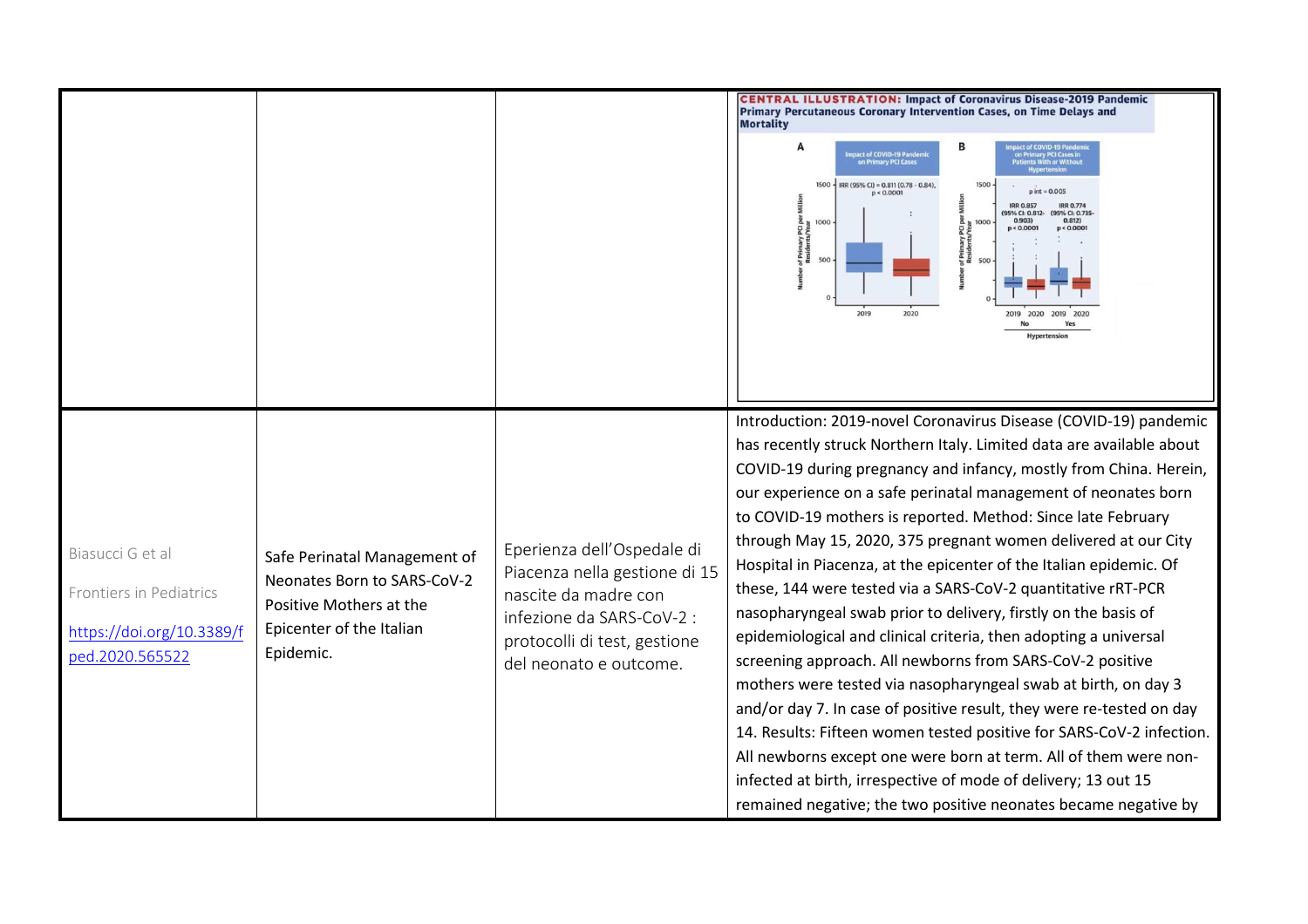|                                                                                                                                                                  |                                                 | day 14 of life. All of them have always remained asymptomatic. All<br>newborns except two were allowed to have immediate bonding,<br>permanent rooming-in, and direct breastfeeding. Conclusions: Our<br>study supports the claim that COVID-19 in pregnancy is not<br>associated with worse clinical outcomes compared to non-COVID-19<br>pregnant women and/or with higher rates of preterm birth and<br>intrauterine growth restriction. Intrauterine vertical transmission of<br>SARS-CoV-2 seems to be unlikely. Breastfeeding appears to be safe<br>and protective for the neonate, once appropriate preventive<br>measures are adopted.                                                                                                                                                                                                                                                                                                                                                                                                        |
|------------------------------------------------------------------------------------------------------------------------------------------------------------------|-------------------------------------------------|-------------------------------------------------------------------------------------------------------------------------------------------------------------------------------------------------------------------------------------------------------------------------------------------------------------------------------------------------------------------------------------------------------------------------------------------------------------------------------------------------------------------------------------------------------------------------------------------------------------------------------------------------------------------------------------------------------------------------------------------------------------------------------------------------------------------------------------------------------------------------------------------------------------------------------------------------------------------------------------------------------------------------------------------------------|
| Kkharroubi S et al<br>Are Lockdown Measures<br>Frontiers in Public Health<br><b>Effective Against COVID-19?</b><br>https://doi.org/10.3389/f<br>pubh.2020.549692 | Studio degli effetti del<br>lockdown in Libano. | As the Coronavirus Disease 2019 (COVID-19) pandemic progresses,<br>countries around the world are increasingly implementing a range<br>of responses that are intended to help prevent the transmission of<br>this disease. In the absence of a COVID-19 vaccine, we assess the<br>potential role of containment measures to suppress the virus<br>transmission, thereby slowing down the growth rate of cases and<br>rapidly reducing case incidence. The aim of this study is to show<br>that country lockdown has a critical and significant impact on the<br>pandemic. This is explored using real time incidence data in<br>Lebanon. We analyze COVID-19 cases in Lebanon before and after<br>lockdown measures have been implemented. The findings show<br>that the nationwide lockdown was effective in reducing cases and<br>has been successful in, so far, containing the virus. This study could<br>be an evidence-based call to continue with the lockdown measures,<br>based on real time incidence data. Further research is encouraged. |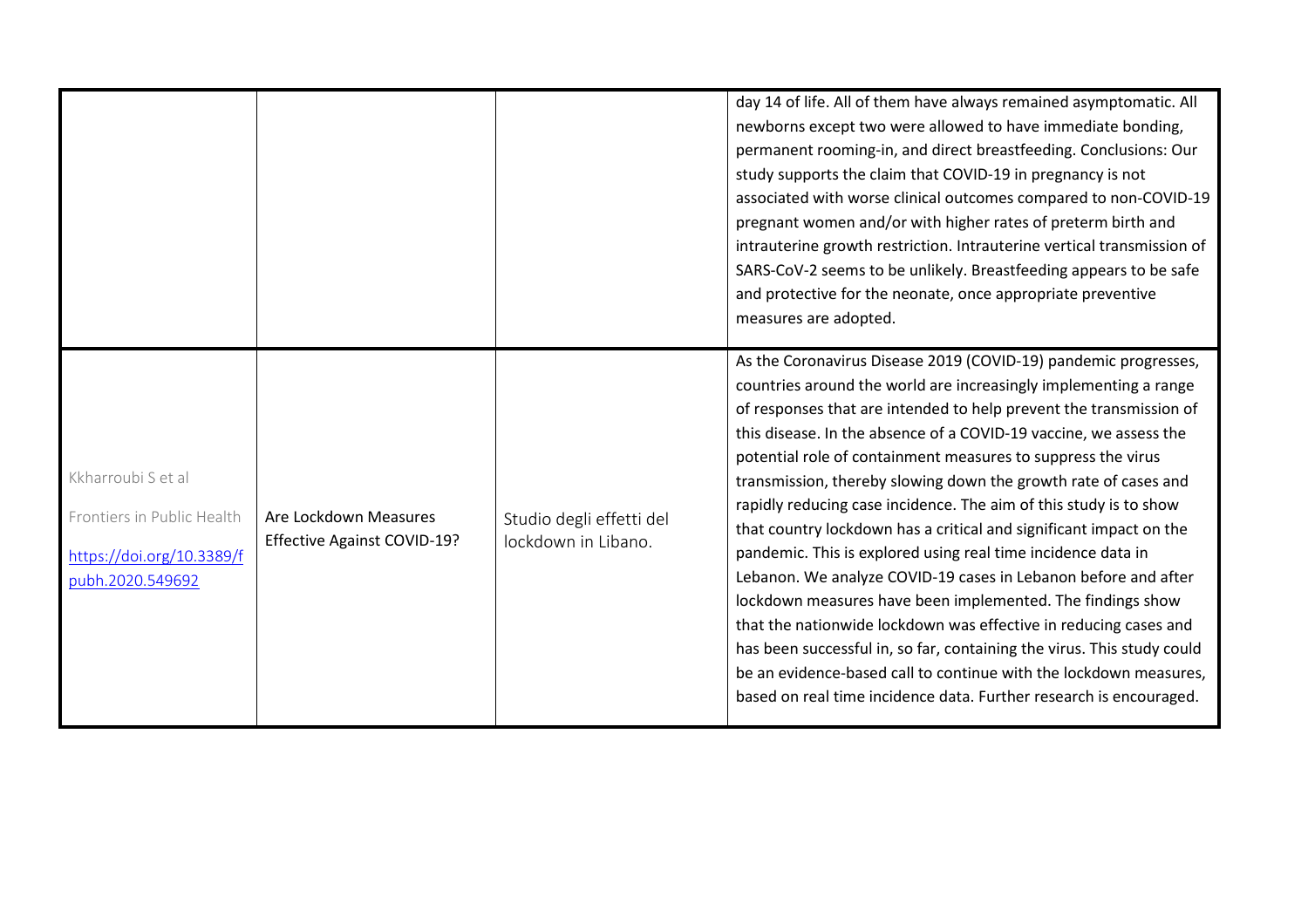|                                                                                                |                                                                                                  |                                                                                                                                                                                                                                            | $\Omega$<br>Feb 21 - Mar 20 (Pre-Quarantine)<br>Mar 21 - Apr 18 (Post-Quarantine)<br>$\mathfrak{D}$<br>$\overline{20}$<br>30 <sup>°</sup><br>20<br>50<br>Day (Starting Feb 23                                                                                                                                                                                                                                                                                                                                                      |
|------------------------------------------------------------------------------------------------|--------------------------------------------------------------------------------------------------|--------------------------------------------------------------------------------------------------------------------------------------------------------------------------------------------------------------------------------------------|------------------------------------------------------------------------------------------------------------------------------------------------------------------------------------------------------------------------------------------------------------------------------------------------------------------------------------------------------------------------------------------------------------------------------------------------------------------------------------------------------------------------------------|
| Ntoumi F et al<br>Nature<br>https://www.nature.com/<br>articles/d41586-020-<br>03220-5         | What if tropical diseases had as<br>much attention as COVID?                                     | Lo sforzo che il mondo ha<br>dedicato alla lotta contro<br>SARS-CoV-2 potrebbe essere<br>messo a frutto, una volta<br>terminata l'emergenza, per<br>contrastare le malattie<br>tropicali neglette, che<br>frattanto non sono<br>scomparse. | All year, COVID-19 has commandeered the world's attention. It is as<br>if no other disease has ever been more important, more contagious<br>or more deadly.                                                                                                                                                                                                                                                                                                                                                                        |
| Dan JM et al<br>bioRXiv<br>https://www.biorxiv.org/c<br>ontent/10.1101/2020.11.<br>15.383323v1 | Immunological memory to<br>SARS-CoV-2 assessed for<br>greater than six months after<br>infection | Analisi della risposta<br>immunitaria in 185 pazienti<br>con COVID-19, di cui 41<br>studiati a più di 6 mesi<br>dall'infezione.                                                                                                            | Understanding immune memory to SARS-CoV-2 is critical for<br>improving diagnostics and vaccines, and for assessing the likely<br>future course of the pandemic. We analyzed multiple<br>compartments of circulating immune memory to SARS-CoV-2 in 185<br>COVID-19 cases, including 41 cases at ≥6 months post-infection.<br>Spike IgG was relatively stable over 6+ months. Spike-specific<br>memory B cells were more abundant at 6 months than at 1 month.<br>SARS-CoV-2-specific CD4+ T cells and CD8+ T cells declined with a |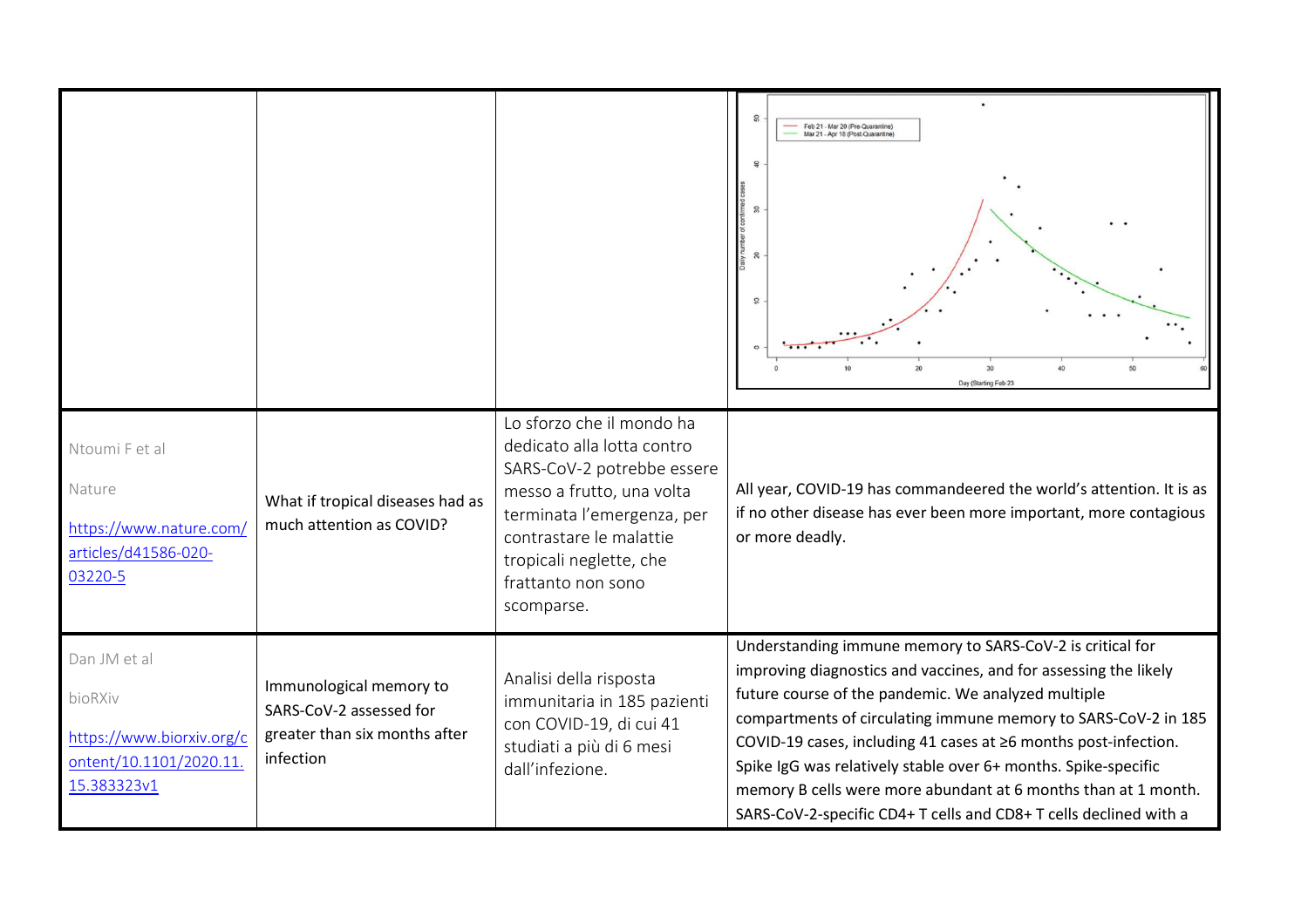|                                                                                                                |                                                                           |                                                                                                                                                                                                                                  | half-life of 3-5 months. By studying antibody, memory B cell, CD4+ T<br>cell, and CD8+ T cell memory to SARS-CoV-2 in an integrated<br>manner, we observed that each component of SARS-CoV-2 immune<br>memory exhibited distinct kinetics.<br>D<br>С<br>B:CO4<br>CD4:CD1<br>CD4: IgG<br>$10 -$<br>G+B+4-8+A+<br>G4B+4+8-A<br>$G + B + 4 - 8 - A +$<br>000 3 Pos (Others)<br>120 150 180 210 240<br>Days PSO                                                                                                                                                                                                                                                                                                                                                                                                                                                                                                                                                                                                                                                                                                                                                                                                     |
|----------------------------------------------------------------------------------------------------------------|---------------------------------------------------------------------------|----------------------------------------------------------------------------------------------------------------------------------------------------------------------------------------------------------------------------------|-----------------------------------------------------------------------------------------------------------------------------------------------------------------------------------------------------------------------------------------------------------------------------------------------------------------------------------------------------------------------------------------------------------------------------------------------------------------------------------------------------------------------------------------------------------------------------------------------------------------------------------------------------------------------------------------------------------------------------------------------------------------------------------------------------------------------------------------------------------------------------------------------------------------------------------------------------------------------------------------------------------------------------------------------------------------------------------------------------------------------------------------------------------------------------------------------------------------|
| Cassone A et al<br>Future Microbiology<br>https://www.futuremedic<br>ine.com/doi/10.2217/fmb<br>$-2020 - 0247$ | Chloroquine/hydroxycloroquine<br>and COVID-19: need to know<br>more about | Il ruolo dell'idrossiclorochina<br>contro SARS-CoV-2 merita,<br>secondo gli Autori di questo<br>studio, di essere ancora<br>considerato in studi ben<br>disegnati che pongano<br>l'attenzione su dose e<br>durata della terapia. | Chloroquine and its more soluble hydroxylated derivative<br>(CQ/HCQ), are members of the quinoline class of compounds which<br>have long been used in the treatment of malaria and inflammatory<br>disorders such as rheumatoid arthritis and lupus erythematosus<br>(recently reviewed). They are generally safe, easy to administer and<br>cheap compounds. Since an initial report from Gao et al., these two<br>old drugs have also become the subject of an intense research<br>activity and clinical use for their presumed prophylactic and/or<br>therapeutic efficacy in patients with COVID-19, the pandemic<br>disease caused by the newly emerged coronavirus SARS-CoV-2<br>(www.who.org). The basic rationale for repurposing CQ/HCQ for<br>COVID-19 treatment stems from an initial hypothesis, raised by<br>some of us and derived from studies on anti-HIV therapy, that CQ<br>could inhibit SARS-CoV-2, that was later verified and has now been<br>confirmed with the new coronavirus. For this and the lack of specific<br>anti-COVID-19 therapies and vaccines, CQ/HCQ were soon proposed<br>and included in Chinese guidelines for COVID-19 treatment, though<br>HCQ is no longer included. |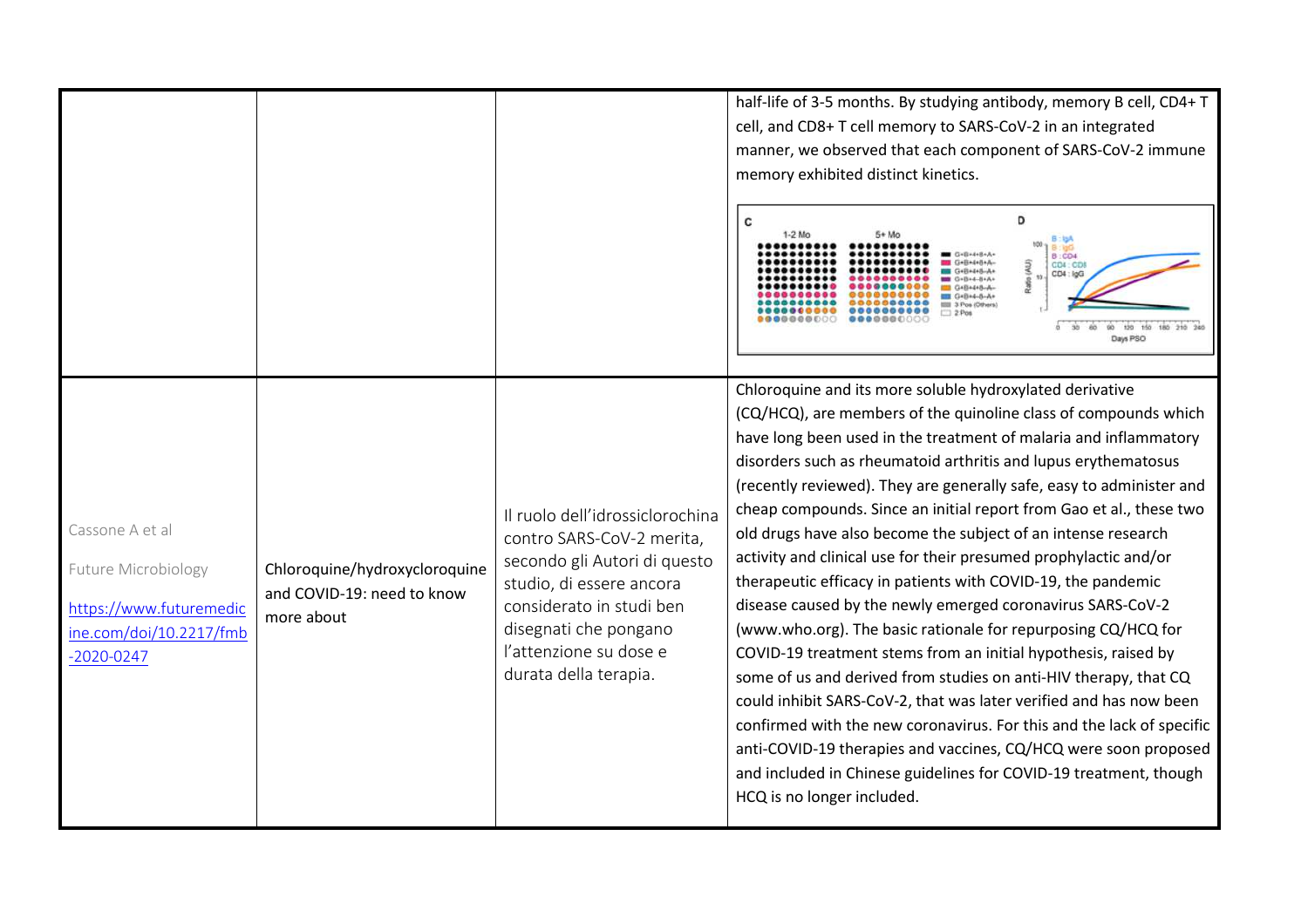| Zhonghua S et al<br>JAMA<br>https://jamanetwork.com<br>/journals/jamainternalme<br>dicine/fullarticle/2773060 | Diaphragm Pathology in<br><b>Critically III Patients With</b><br>COVID-19 and Postmortem<br>Findings From 3 Medical<br>Centers | Studio delle biopsie<br>diaframmatiche di 26<br>pazienti deceduti per<br>COVID-19 e<br>precedentemente<br>sottoposti a ventilazione<br>meccanica, a confronto con<br>8 pazienti ventilati deceduti<br>per altre cause (3 polmoniti<br>virali). Si dimostra la<br>presenza del recettore ACE2<br>nel diaframma e la tendenza<br>alla fibrosi nei pazienti<br>COVID-19. | Extrapulmonary manifestations of severe acute respiratory<br>syndrome coronavirus 2 (SARS-CoV-2) infection are now widely<br>recognized and have important clinical implications. To our<br>knowledge, the association of SARS-CoV-2 with the respiratory<br>muscles has not been studied. This is surprising, as the respiratory<br>muscles drive alveolar ventilation and their weakness results in<br>acute respiratory failure. In critically ill patients undergoing<br>ventilation, respiratory muscle weakness prolongs mechanical<br>ventilation and increases mortality. The aim of this study was to<br>investigate the association of severe coronavirus disease 2019<br>(COVID-19) with the respiratory muscles in critically ill patients and<br>compare the findings with those obtained from non-COVID-19<br>critically ill patients.                                                                                                                                                                                                           |
|---------------------------------------------------------------------------------------------------------------|--------------------------------------------------------------------------------------------------------------------------------|-----------------------------------------------------------------------------------------------------------------------------------------------------------------------------------------------------------------------------------------------------------------------------------------------------------------------------------------------------------------------|----------------------------------------------------------------------------------------------------------------------------------------------------------------------------------------------------------------------------------------------------------------------------------------------------------------------------------------------------------------------------------------------------------------------------------------------------------------------------------------------------------------------------------------------------------------------------------------------------------------------------------------------------------------------------------------------------------------------------------------------------------------------------------------------------------------------------------------------------------------------------------------------------------------------------------------------------------------------------------------------------------------------------------------------------------------|
| Chan PS et al<br>JAMA<br>https://jamanetwork.com<br>/journals/jamacardiology/<br>fullarticle/2773109          | Outcomes for Out-of-Hospital<br>Cardiac Arrest in the United<br><b>States During the Coronavirus</b><br>Disease 2019 Pandemic  | Confronto degli outcome<br>dell'arresto<br>cardiocircolatorio fuori<br>dall'ospedale fra il periodo<br>pandemico (marzo-aprile<br>2020) e l'anno<br>precedente in un ampio<br>registro statunitense :<br>minore ripristino del circolo<br>spontaneo e minore<br>sopravvivenza durante la<br>pandemia da COVID-19.                                                     | Importance Recent reports from communities severely affected by<br>the coronavirus disease 2019 (COVID-19) pandemic found lower<br>rates of sustained return of spontaneous circulation (ROSC) for out-<br>of-hospital cardiac arrest (OHCA). Whether the pandemic has<br>affected OHCA outcomes more broadly is unknown.<br>Objective To assess the association between the COVID-19<br>pandemic and OHCA outcomes, including in areas with low and<br>moderate COVID-19 disease burden.<br>Design, Setting, and Participants This study used a large US registry<br>of OHCAs to compare outcomes during the pandemic period of<br>March 16 through April 30, 2020, with those from March 16<br>through April 30, 2019. Cases were geocoded to US counties, and<br>the COVID-19 mortality rate in each county was categorized as very<br>low (0-25 per million residents), low (26-100 per million residents),<br>moderate (101-250 per million residents), high (251-500 per million<br>residents), or very high (>500 per million residents). As additional |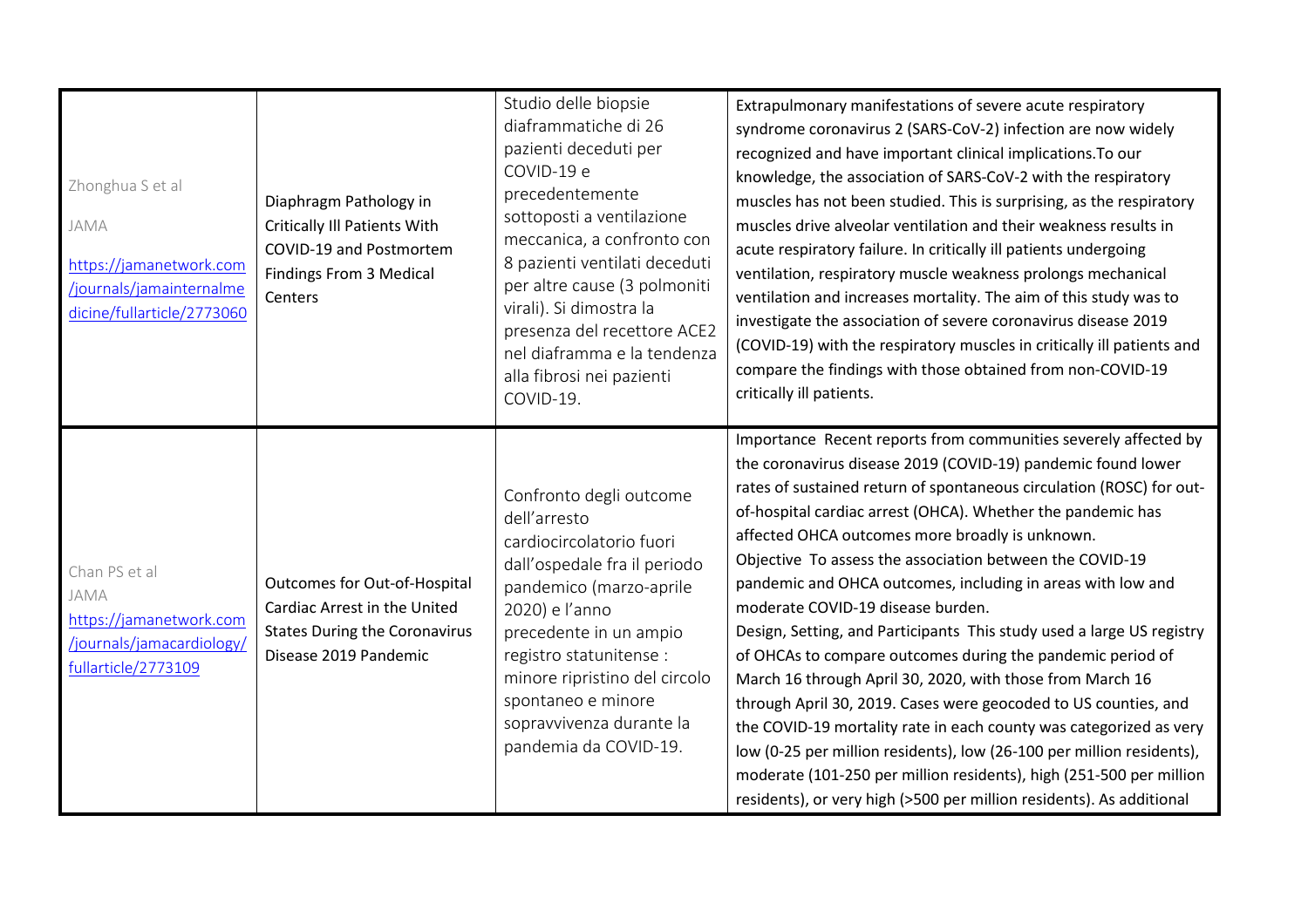| controls, the study compared OHCA outcomes during the                 |
|-----------------------------------------------------------------------|
| prepandemic period (January through February) and peripandemic        |
| period (March 1 through 15).                                          |
| Exposure The COVID-19 pandemic.                                       |
| Main Outcomes and Measures Sustained ROSC (≥20 minutes),              |
| survival to discharge, and OHCA incidence.                            |
| Results A total of 19 303 OHCAs occurred from March 16 through        |
| April 30 in both years, with 9863 cases in 2020 (mean [SD] age, 62.6  |
| [19.3] years; 6040 men [61.3%]) and 9440 in 2019 (mean [SD] age,      |
| 62.2 [19.2] years; 5922 men [62.7%]). During the pandemic, rates of   |
| sustained ROSC were lower than in 2019 (23.0% vs 29.8%; adjusted      |
| rate ratio, 0.82 [95% CI, 0.78-0.87]; P < .001). Sustained ROSC rates |
| were lower by between 21% (286 of 1429 [20.0%] in 2020 vs 305 of      |
| 1130 [27.0%] in 2019; adjusted RR, 0.79 [95% CI, 0.65-0.97]) and      |
| 33% (149 of 863 [17.3%] in 2020 vs 192 of 667 [28.8%] in 2019;        |
| adjusted RR, 0.67 [95% CI, 0.56-0.80]) in communities with high or    |
| very high COVID-19 mortality, respectively; however, rates of         |
| sustained ROSC were also lower by 11% (583 of 2317 [25.2%] in         |
| 2020 vs 740 of 2549 [29.0%] in 2019; adjusted RR, 0.89 [95% CI,       |
| 0.81-0.98]) to 15% (889 of 3495 [25.4%] in 2020 vs 1109 of 3532       |
| [31.4%] in 2019; adjusted RR, 0.85 [95% CI, 0.78-0.93]) in            |
| communities with very low and low COVID-19 mortality. Among           |
| emergency medical services agencies with complete data on             |
| hospital survival (7085 total patients), survival to discharge was    |
| lower during the pandemic compared with 2019 (6.6% vs 9.8%;           |
| adjusted RR, 0.83 [95% CI, 0.69-1.00]; P = .048), primarily in        |
| communities with moderate to very high COVID-19 mortality             |
| (interaction P = .049). Incidence of OHCA was higher than in 2019,    |
| but the increase was largely observed in communities with high        |
| COVID-19 mortality (adjusted mean difference, 38.6 [95% CI, 37.1-     |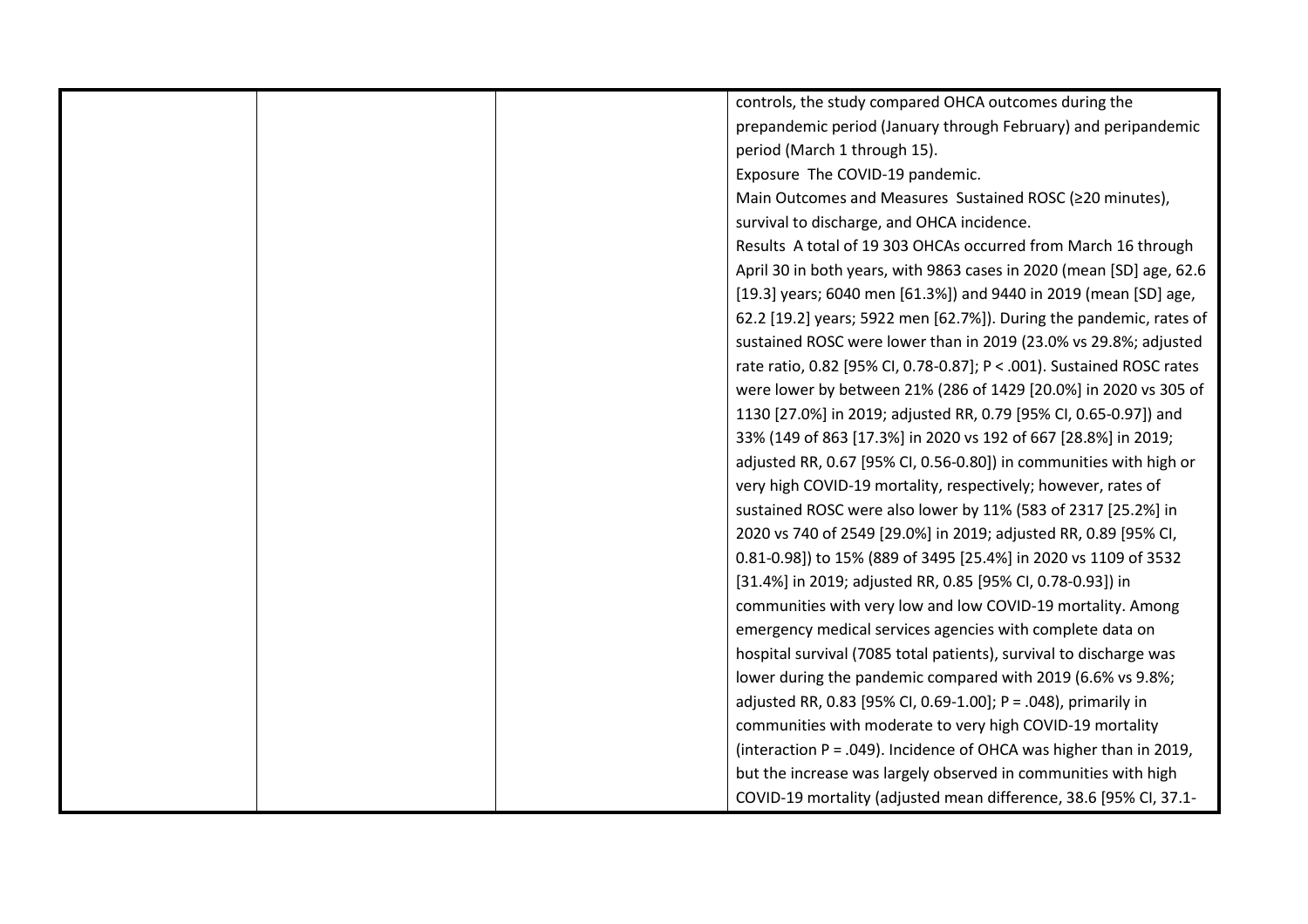|                                                                                                                                                        |                                                                                         |                                                                                                                                                             | 40.1] per million residents) and very high COVID-19 mortality<br>(adjusted mean difference, 28.7 [95% CI, 26.7-30.6] per million<br>residents). In contrast, there was no difference in rates of sustained<br>ROSC or survival to discharge during the prepandemic and<br>peripandemic periods in 2020 vs 2019.<br>Conclusions and Relevance Early during the pandemic, rates of<br>sustained ROSC for OHCA were lower throughout the US, even in<br>communities with low COVID-19 mortality rates. Overall survival<br>was lower, primarily in communities with moderate or high COVID-<br>19 mortality.                                                                                                                                                                                                                                                                                                                                                                                                                                                                                                                                                                                                                                                                                                                                                      |
|--------------------------------------------------------------------------------------------------------------------------------------------------------|-----------------------------------------------------------------------------------------|-------------------------------------------------------------------------------------------------------------------------------------------------------------|----------------------------------------------------------------------------------------------------------------------------------------------------------------------------------------------------------------------------------------------------------------------------------------------------------------------------------------------------------------------------------------------------------------------------------------------------------------------------------------------------------------------------------------------------------------------------------------------------------------------------------------------------------------------------------------------------------------------------------------------------------------------------------------------------------------------------------------------------------------------------------------------------------------------------------------------------------------------------------------------------------------------------------------------------------------------------------------------------------------------------------------------------------------------------------------------------------------------------------------------------------------------------------------------------------------------------------------------------------------|
| Hueso T et al<br>Blood<br>https://ashpublications.or<br>g/blood/article/136/20/2<br>290/463806/Convalescen<br>t-plasma-therapy-for-B-<br>cell-depleted | Convalescent plasma therapy<br>for B-cell-depleted patients<br>with protracted COVID-19 | Trattamento di 17 pazienti<br>con grave linfopenia B e<br>persistenza di sintomi da<br>COVID-19 con infusione di<br>plasma prelevato a soggetti<br>guariti. | Anti-CD20 monoclonal antibodies are widely used for the treatment<br>of hematological malignancies or autoimmune disease but may be<br>responsible for a secondary humoral deficiency. In the context of<br>COVID-19 infection, this may prevent the elicitation of a specific<br>SARS-CoV-2 antibody response. We report a series of 17<br>consecutive patients with profound B-cell lymphopenia and<br>prolonged COVID-19 symptoms, negative immunoglobulin G (IgG)-<br>IgM SARS-CoV-2 serology, and positive RNAemia measured by<br>digital polymerase chain reaction who were treated with 4 units of<br>COVID-19 convalescent plasma. Within 48 hours of transfusion, all<br>but 1 patient experienced an improvement of clinical symptoms.<br>The inflammatory syndrome abated within a week. Only 1 patient<br>who needed mechanical ventilation for severe COVID-19 disease<br>died of bacterial pneumonia. SARS-CoV-2 RNAemia decreased to<br>below the sensitivity threshold in all 9 evaluated patients. In 3<br>patients, virus-specific T-cell responses were analyzed using T-cell<br>enzyme-linked immunospot assay before convalescent plasma<br>transfusion. All showed a maintained SARS-CoV-2 T-cell response<br>and poor cross-response to other coronaviruses. No adverse event<br>was reported. Convalescent plasma with anti-SARS-CoV-2 |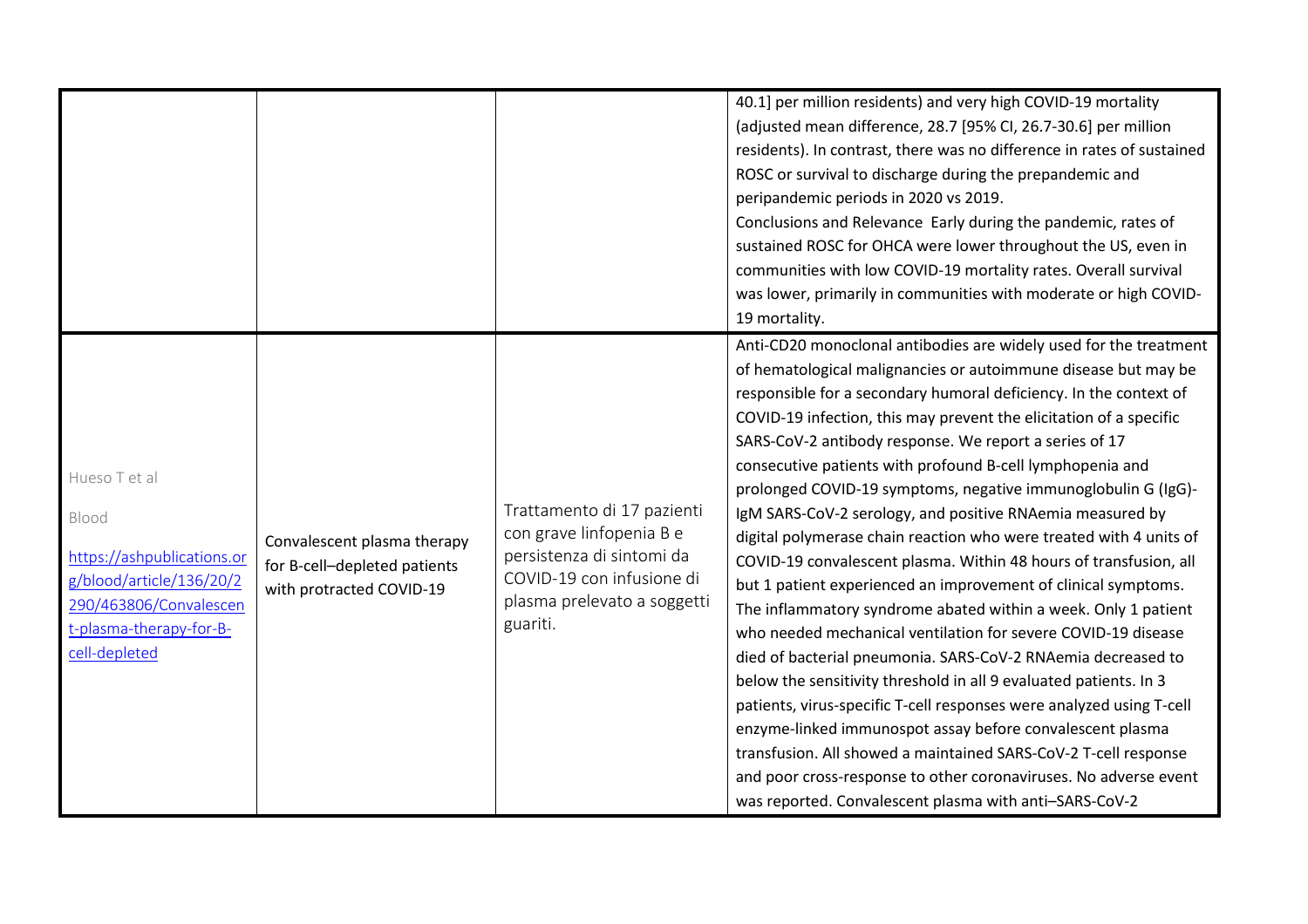|                                                                                                          |                                                                                                          |                                                                                                                              | antibodies appears to be a very promising approach in the context<br>of protracted COVID-19 symptoms in patients unable to mount a<br>specific humoral response to SARS-CoV-2.                                                                                                                                                                                                                                                                                                                                                                                                                                                                                                                                                                                                                                                                                                                                                                                                                                                                                                                                                                                                                                                                                                |
|----------------------------------------------------------------------------------------------------------|----------------------------------------------------------------------------------------------------------|------------------------------------------------------------------------------------------------------------------------------|-------------------------------------------------------------------------------------------------------------------------------------------------------------------------------------------------------------------------------------------------------------------------------------------------------------------------------------------------------------------------------------------------------------------------------------------------------------------------------------------------------------------------------------------------------------------------------------------------------------------------------------------------------------------------------------------------------------------------------------------------------------------------------------------------------------------------------------------------------------------------------------------------------------------------------------------------------------------------------------------------------------------------------------------------------------------------------------------------------------------------------------------------------------------------------------------------------------------------------------------------------------------------------|
| Shomuradova AS et al<br>Immunity<br>https://www.cell.com/im<br>munity/fulltext/S1074-<br>7613(20)30469-6 | SARS-CoV-2 epitopes are<br>recognized by a public and<br>diverse repertoire of human T<br>cell receptors | Dimostrazione delle<br>caratteristiche della risposta<br>T-mediata nei pazienti<br>guariti da infezione da SARS-<br>$COV-2.$ | Understanding the hallmarks of the immune response to SARS-CoV-<br>2 is critical for fighting the COVID-19 pandemic. We assessed<br>antibody and T cell reactivity in convalescent COVID-19 patients and<br>healthy donors sampled both prior to and during the pandemic.<br>Healthy donors examined during the pandemic exhibited increased<br>numbers of SARS-CoV-2-specific T cells, but no humoral response.<br>Their probable exposure to the virus resulted in either<br>asymptomatic infection without antibody secretion, or activation of<br>pre-existing immunity. In convalescent patients, we observed a<br>public and diverse T cell response to SARS-CoV-2 epitopes, revealing<br>T cell receptor (TCR) motifs with germline-encoded features. Bulk<br>CD4+ and CD8+ T cell responses to the spike glycoprotein were<br>mediated by groups of homologous TCRs, some of them shared<br>across multiple donors. Overall, our results demonstrate that the T<br>cell response to SARS-CoV-2, including the identified set of TCRs,<br>can serve as a useful biomarker for surveying antiviral immunity.<br>Е<br>F<br>CPT<br>* *<br>40<br>RT-PCR<br>(cycle threshlod value)<br>SARS-CoV-2<br>RNAemia (log (cp/mL))<br>- 2<br>- 2<br>30<br>20<br>10<br>$-14$<br>$-2$ |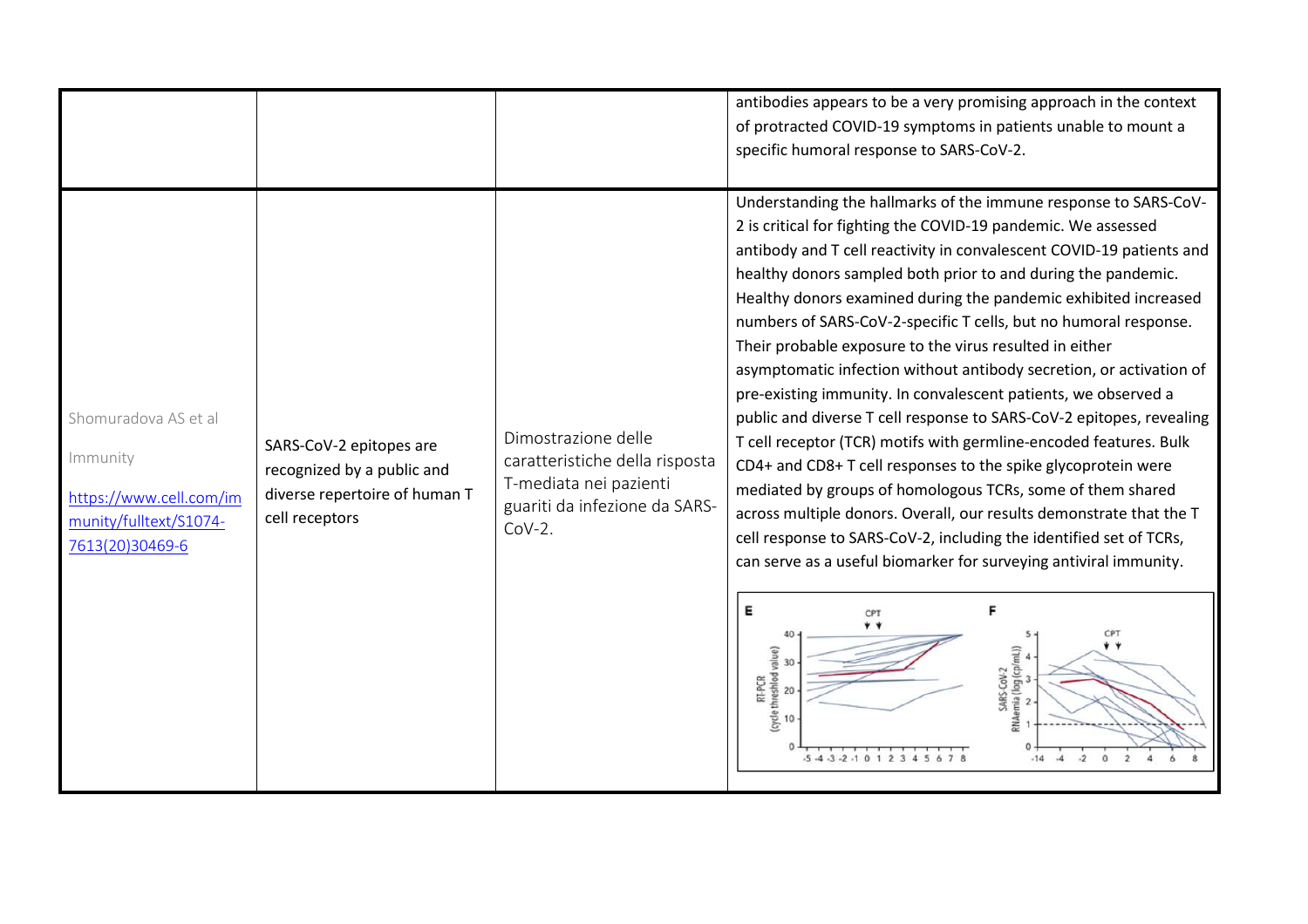|                                                                          |                                                 |                                                                                                                                                                                                                                                                                         | Convalescent patients<br>Healthy donors<br>lealthy donors<br>(CP)<br>sampled during pandemic<br>from biobank<br>(HD(CoV))<br>(HD(BB))<br>serum PBMC<br><b>HD(CoV</b><br>HD(BB)<br>S protein stimulation<br>and CD4*/CD8* IFNy* sort<br>CDR3 homology<br>ELISA (IgG)<br>ELISPOT with peptide pools<br>clusters<br>of SARS-CoV-2 proteins<br>CP.<br>HD<br>TCR repertoire<br>Rapid expansion with<br><b>HLA-A*02</b><br><b>HLA-A*02</b><br>S protein peptides<br>sequencing<br>$\sim$ RLQ<br>$\sim$ YLO<br>and tetramer+ sort                                                                                                                          |
|--------------------------------------------------------------------------|-------------------------------------------------|-----------------------------------------------------------------------------------------------------------------------------------------------------------------------------------------------------------------------------------------------------------------------------------------|-----------------------------------------------------------------------------------------------------------------------------------------------------------------------------------------------------------------------------------------------------------------------------------------------------------------------------------------------------------------------------------------------------------------------------------------------------------------------------------------------------------------------------------------------------------------------------------------------------------------------------------------------------|
| Rochwerg B et al<br>BMJ<br>https://www.bmj.com/co<br>ntent/370/bmj.m3379 | A living WHO guideline on drugs<br>for covid-19 | Linea guida del WHO<br>sull'utilizzo della terapia per<br>COVID-19 : relativamente<br>sconsigliato l'uso di<br>remdesivir nei pazienti<br>ospedalizzati (forse tenendo<br>conto di una carenza a<br>livello internazionale),<br>appoggiati invece gli steroidi<br>per i pazienti gravi. | Clinical question : What is the role of drug interventions in the<br>treatment of patients with covid-19?<br>New recommendation : The latest version of this WHO living<br>guidance focuses on remdesivir, following the 15 October 2020<br>preprint publication of results from the WHO SOLIDARITY trial. It<br>contains a weak or conditional recommendation against the use of<br>remdesivir in hospitalised patients with covid-19<br>Recommendations : The first version on this living guidance focused<br>on corticosteroids. The strong recommendation for systemic<br>corticosteroids in patients with severe and critical covid-19, and a |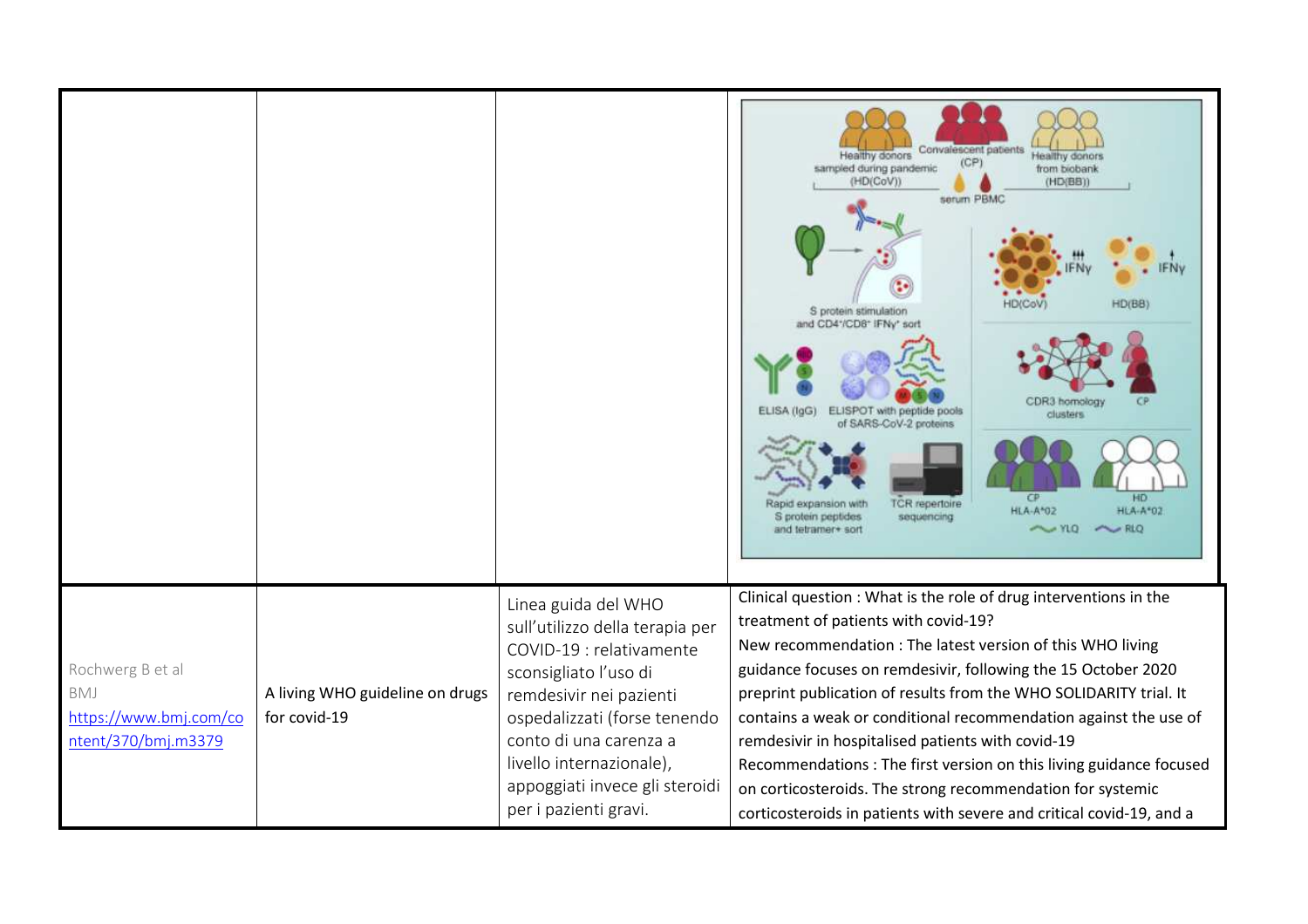|  | weak or conditional recommendation against systemic                    |
|--|------------------------------------------------------------------------|
|  | corticosteroids in patients with non-severe covid-19 are unchanged.    |
|  | How this guideline was created WHO has partnered with the non-         |
|  | profit Magic Evidence Ecosystem Foundation (MAGIC) for                 |
|  | methodologic support, to develop and disseminate living guidance       |
|  | for covid-19 drug treatments, based on a living systematic review      |
|  | and network analysis. An international standing Guideline              |
|  | Development Group (GDG) of content experts, clinicians, patients,      |
|  | and methodologists produced recommendations following                  |
|  | standards for trustworthy guideline development using the GRADE        |
|  | approach. No competing interests were identified for any panel         |
|  | member.                                                                |
|  | Understanding the new recommendation : When moving from                |
|  | evidence to the conditional recommendation against the use of          |
|  | remdesivir in patients with covid-19, the panel emphasised the         |
|  | evidence suggesting no important effect on mortality, need for         |
|  | mechanical ventilation, time to clinical improvement, and other        |
|  | patient-important outcomes. Considering the low or very low            |
|  | certainty evidence for all outcomes, the panel interpreted the         |
|  | evidence as not proving that remdesivir is ineffective; rather, there  |
|  | is no evidence based on currently available data that it does improve  |
|  | patient-important outcomes. The panel placed low value on small        |
|  | and uncertain benefits in the presence of the remaining possibility of |
|  | important harms. In addition, the panel considered contextual          |
|  | factors such as resources, feasibility, acceptability, and equity for  |
|  | countries and health care systems.                                     |
|  | Updates This is a living guideline. It replaces an earlier version     |
|  | published on 4 September 2020 and the BMJ Rapid                        |
|  | Recommendations on remdesivir published on 2 July 2020, and the        |
|  | previous version can be found as a data supplement. Future updates     |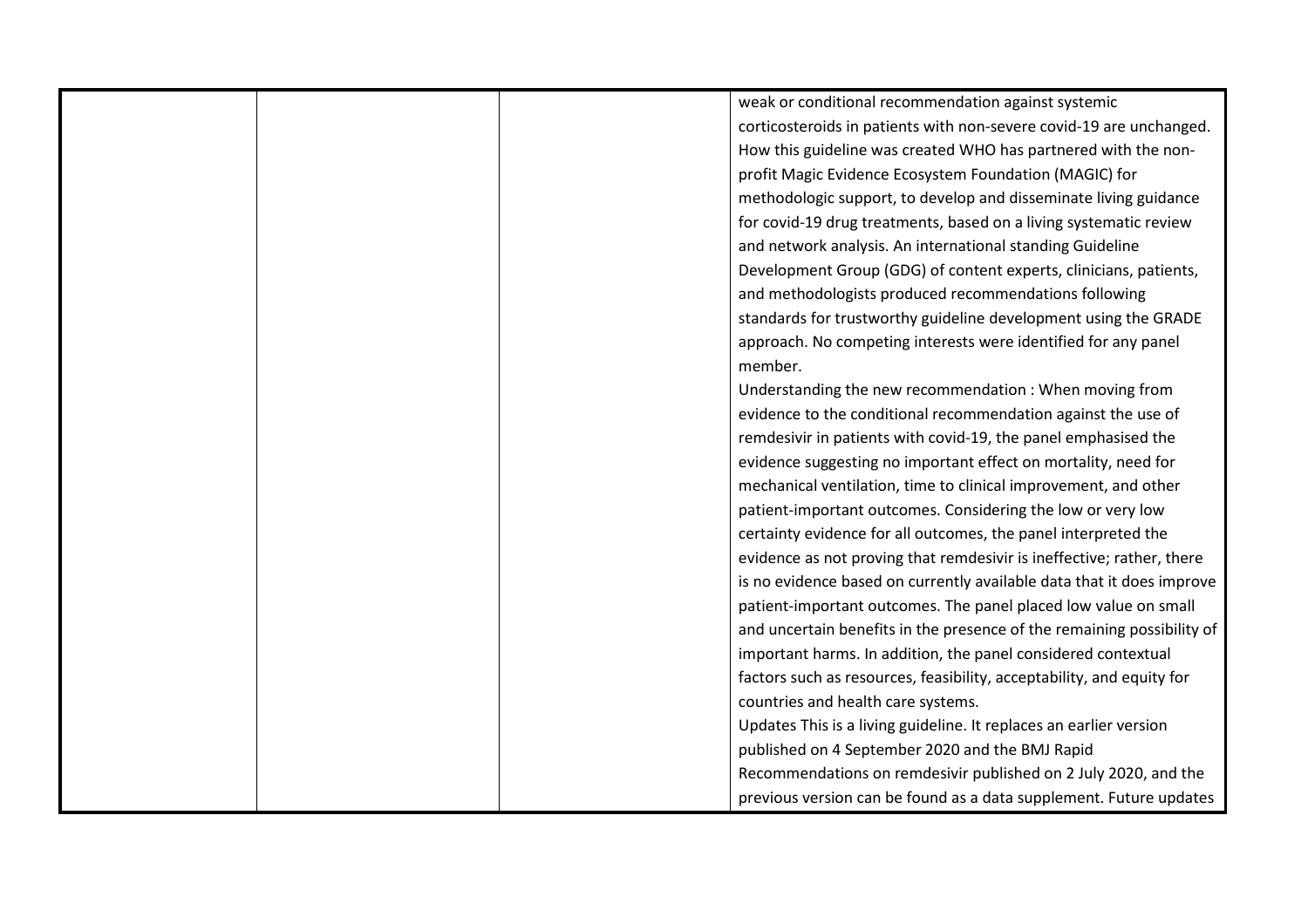|                                                                                                                                |                                                                                                                                                           |                                                                                                                                                                                                                                                                  | are planned to cover hydroxychloroquine and lopinavir-rotinavir.<br>New recommendations will be published as updates to this<br>guideline.                                                                                                                                                                                                                                                                                                                                                                                                                                                                                                                                                                                                                                                                                                                                                                                                                                                                                                                                                                                                                                                                                                                                                                                                                                                                                                                                                                                                                                                                                                                                                                                                                                  |
|--------------------------------------------------------------------------------------------------------------------------------|-----------------------------------------------------------------------------------------------------------------------------------------------------------|------------------------------------------------------------------------------------------------------------------------------------------------------------------------------------------------------------------------------------------------------------------|-----------------------------------------------------------------------------------------------------------------------------------------------------------------------------------------------------------------------------------------------------------------------------------------------------------------------------------------------------------------------------------------------------------------------------------------------------------------------------------------------------------------------------------------------------------------------------------------------------------------------------------------------------------------------------------------------------------------------------------------------------------------------------------------------------------------------------------------------------------------------------------------------------------------------------------------------------------------------------------------------------------------------------------------------------------------------------------------------------------------------------------------------------------------------------------------------------------------------------------------------------------------------------------------------------------------------------------------------------------------------------------------------------------------------------------------------------------------------------------------------------------------------------------------------------------------------------------------------------------------------------------------------------------------------------------------------------------------------------------------------------------------------------|
| Cevik M et al<br>The Lancet<br>https://www.thelancet.co<br>m/journals/lanmic/article<br>/PIIS2666-<br>5247(20)30172-5/fulltext | SARS-CoV-2, SARS-CoV, and<br>MERS-CoV viral load dynamics,<br>duration of viral shedding, and<br>infectiousness: a systematic<br>review and meta-analysis | Revisione delle conoscenze<br>sullo shedding virale nelle<br>principali malattie da<br>Coronavirus conosciute :<br>sulla base di 79 studi su<br>SARS-CoV-2, durata media<br>dell'eliminazione del virus<br>dalle alte vie aeree 17<br>giorni, massima 83 giorni. | Background: Viral load kinetics and duration of viral shedding are<br>important determinants for disease transmission. We aimed to<br>characterise viral load dynamics, duration of viral RNA shedding, and<br>viable virus shedding of severe acute respiratory syndrome<br>coronavirus 2 (SARS-CoV-2) in various body fluids, and to compare<br>SARS-CoV-2, SARS-CoV, and Middle East respiratory syndrome<br>coronavirus (MERS-CoV) viral dynamics.<br>Methods : In this systematic review and meta-analysis, we searched<br>databases, including MEDLINE, Embase, Europe PubMed Central,<br>medRxiv, and bioRxiv, and the grey literature, for research articles<br>published between Jan 1, 2003, and June 6, 2020. We included case<br>series (with five or more participants), cohort studies, and<br>randomised controlled trials that reported SARS-CoV-2, SARS-CoV,<br>or MERS-CoV infection, and reported viral load kinetics, duration of<br>viral shedding, or viable virus. Two authors independently extracted<br>data from published studies, or contacted authors to request data,<br>and assessed study quality and risk of bias using the Joanna Briggs<br>Institute Critical Appraisal Checklist tools. We calculated the mean<br>duration of viral shedding and 95% CIs for every study included and<br>applied the random-effects model to estimate a pooled effect size.<br>We used a weighted meta-regression with an unrestricted maximum<br>likelihood model to assess the effect of potential moderators on the<br>pooled effect size. This study is registered with PROSPERO,<br>CRD42020181914.<br>Findings: 79 studies (5340 individuals) on SARS-CoV-2, eight studies<br>(1858 individuals) on SARS-CoV, and 11 studies (799 individuals) on |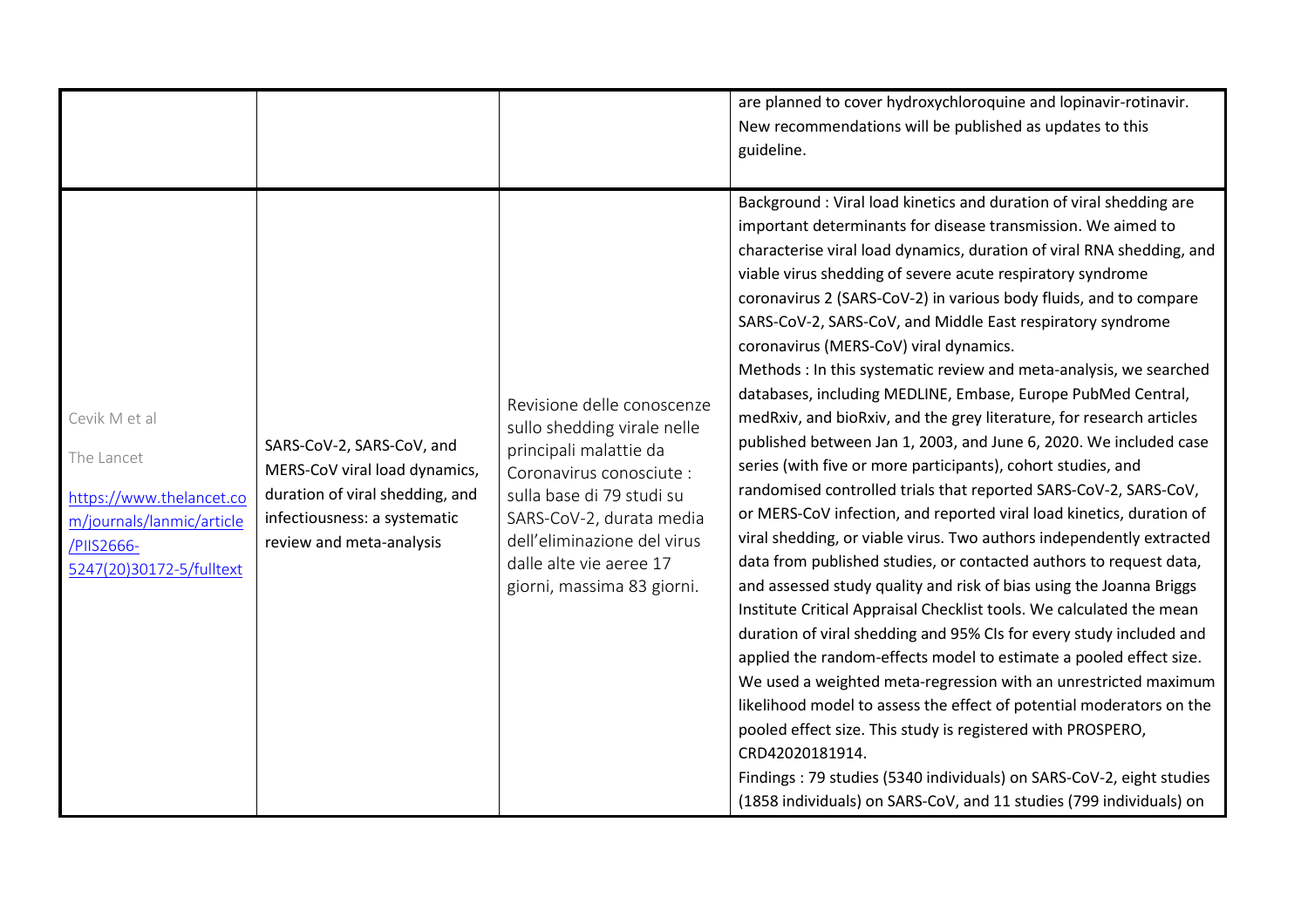|                                                                                                 |                                                                                                                         |                                                                                                                                                                          | MERS-CoV were included. Mean duration of SARS-CoV-2 RNA<br>shedding was 17.0 days (95% CI 15.5-18.6; 43 studies, 3229<br>individuals) in upper respiratory tract, 14.6 days (9.3-20.0; seven<br>studies, 260 individuals) in lower respiratory tract, 17.2 days (14.4-<br>20.1; 13 studies, 586 individuals) in stool, and 16.6 days (3.6-29.7;<br>two studies, 108 individuals) in serum samples. Maximum shedding<br>duration was 83 days in the upper respiratory tract, 59 days in the<br>lower respiratory tract, 126 days in stools, and 60 days in serum.<br>Pooled mean SARS-CoV-2 shedding duration was positively<br>associated with age (slope 0.304 [95% CI 0.115-0.493]; p=0.0016).<br>No study detected live virus beyond day 9 of illness, despite<br>persistently high viral loads, which were inferred from cycle<br>threshold values. SARS-CoV-2 viral load in the upper respiratory tract<br>appeared to peak in the first week of illness, whereas that of SARS-<br>CoV peaked at days 10-14 and that of MERS-CoV peaked at days 7-<br>10.<br>Interpretation: Although SARS-CoV-2 RNA shedding in respiratory<br>and stool samples can be prolonged, duration of viable virus is<br>relatively short-lived. SARS-CoV-2 titres in the upper respiratory<br>tract peak in the first week of illness. Early case finding and isolation, |
|-------------------------------------------------------------------------------------------------|-------------------------------------------------------------------------------------------------------------------------|--------------------------------------------------------------------------------------------------------------------------------------------------------------------------|----------------------------------------------------------------------------------------------------------------------------------------------------------------------------------------------------------------------------------------------------------------------------------------------------------------------------------------------------------------------------------------------------------------------------------------------------------------------------------------------------------------------------------------------------------------------------------------------------------------------------------------------------------------------------------------------------------------------------------------------------------------------------------------------------------------------------------------------------------------------------------------------------------------------------------------------------------------------------------------------------------------------------------------------------------------------------------------------------------------------------------------------------------------------------------------------------------------------------------------------------------------------------------------------------------------------------------------------------------|
|                                                                                                 |                                                                                                                         |                                                                                                                                                                          |                                                                                                                                                                                                                                                                                                                                                                                                                                                                                                                                                                                                                                                                                                                                                                                                                                                                                                                                                                                                                                                                                                                                                                                                                                                                                                                                                          |
|                                                                                                 |                                                                                                                         |                                                                                                                                                                          | and public education on the spectrum of illness and period of                                                                                                                                                                                                                                                                                                                                                                                                                                                                                                                                                                                                                                                                                                                                                                                                                                                                                                                                                                                                                                                                                                                                                                                                                                                                                            |
|                                                                                                 |                                                                                                                         |                                                                                                                                                                          | infectiousness are key to the effective containment of SARS-CoV-2.                                                                                                                                                                                                                                                                                                                                                                                                                                                                                                                                                                                                                                                                                                                                                                                                                                                                                                                                                                                                                                                                                                                                                                                                                                                                                       |
| Lee B et al<br><b>BMC Public Health</b><br>https://bmcpublichealth.<br>biomedcentral.com/articl | Modeling the impact of school<br>reopening on SARS-CoV-2<br>transmission using contact<br>structure data from Shanghai. | Modello matematico basato<br>su dati di contact tracing<br>eseguito a Shanghai,<br>utilizzato per prédire<br>l'impatto dell'apertura delle<br>scuole sulla diffusione di | BACKGROUND: Mathematical modeling studies have suggested that<br>pre-emptive school closures alone have little overall impact on<br>SARS-CoV-2 transmission, but reopening schools in the background<br>of community contact reduction presents a unique scenario that has<br>not been fully assessed. METHODS: We adapted a previously<br>published model using contact information from Shanghai to model                                                                                                                                                                                                                                                                                                                                                                                                                                                                                                                                                                                                                                                                                                                                                                                                                                                                                                                                              |
| es/10.1186/s12889-020-<br>09799-8                                                               |                                                                                                                         | SARS-CoV-2 : rilevante<br>impatto della presenza di                                                                                                                      | school reopening under various conditions. We investigated<br>different strategies by combining the contact patterns observed                                                                                                                                                                                                                                                                                                                                                                                                                                                                                                                                                                                                                                                                                                                                                                                                                                                                                                                                                                                                                                                                                                                                                                                                                            |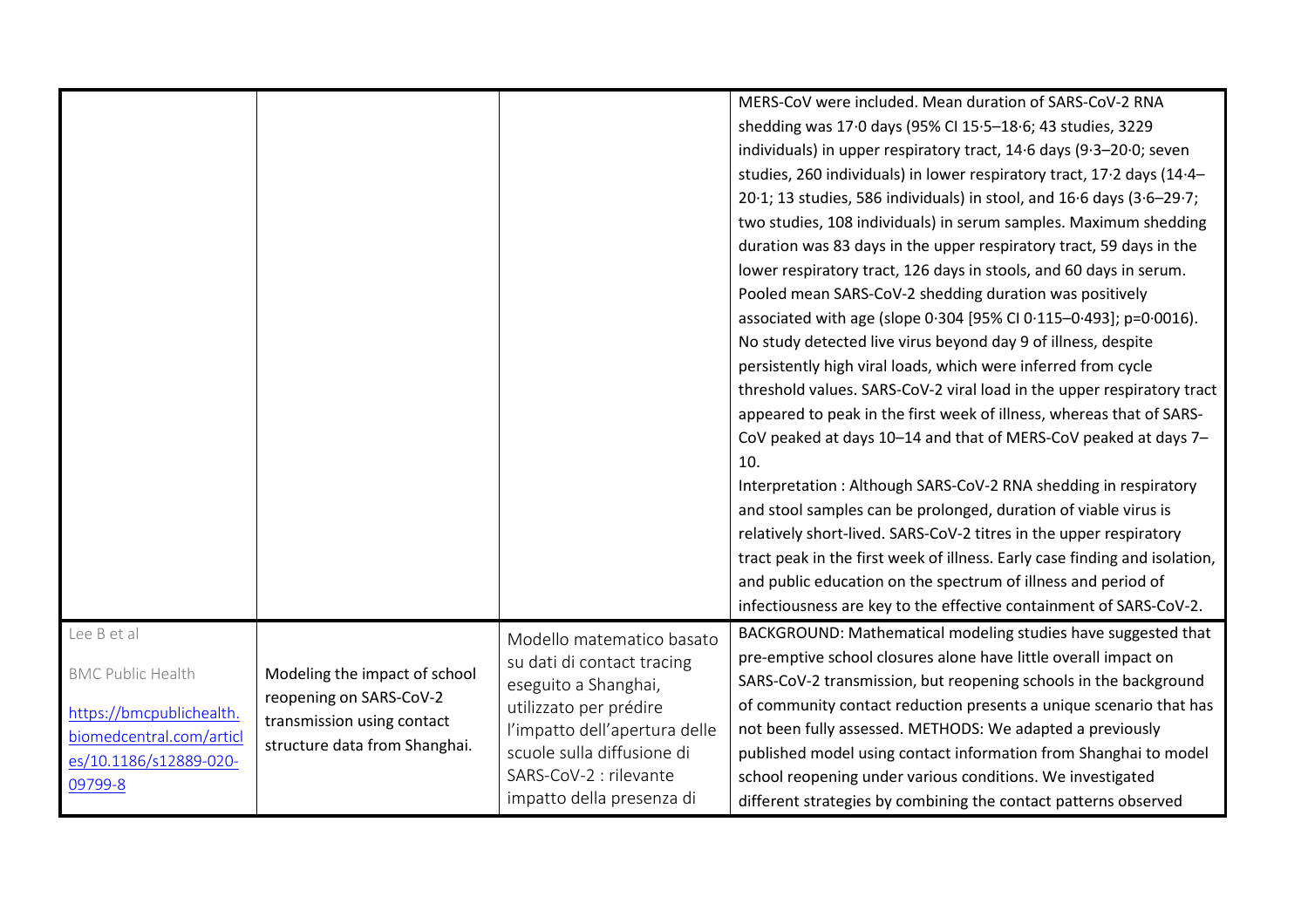|  | misure di isolamento fra<br>alunni e persone adulte. | between different age groups during both baseline and "lockdown"<br>periods. We also tested the robustness of our strategy to the<br>assumption of lower susceptibility to infection in children under age<br>15 years. RESULTS: We find that reopening schools for all children<br>would maintain a post-intervention R0 < 1 up to a baseline R0 of<br>approximately 3.3 provided that daily contacts among children 10-<br>19 years are reduced to 33% of baseline. This finding was robust to<br>various estimates of susceptibility to infection in children relative to<br>adults (up to 50%) and to estimates of various levels of concomitant<br>reopening in the rest of the community (up to 40%). However, full<br>school reopening without any degree of contact reduction in the<br>school setting returned R0 virtually back to baseline, highlighting the<br>importance of mitigation measures. CONCLUSIONS: These results,<br>based on contact structure data from Shanghai, suggest that schools<br>can reopen with proper precautions during conditions of extreme<br>contact reduction and during conditions of reasonable levels of<br>reopening in the rest of the community. |
|--|------------------------------------------------------|---------------------------------------------------------------------------------------------------------------------------------------------------------------------------------------------------------------------------------------------------------------------------------------------------------------------------------------------------------------------------------------------------------------------------------------------------------------------------------------------------------------------------------------------------------------------------------------------------------------------------------------------------------------------------------------------------------------------------------------------------------------------------------------------------------------------------------------------------------------------------------------------------------------------------------------------------------------------------------------------------------------------------------------------------------------------------------------------------------------------------------------------------------------------------------------------------|
|--|------------------------------------------------------|---------------------------------------------------------------------------------------------------------------------------------------------------------------------------------------------------------------------------------------------------------------------------------------------------------------------------------------------------------------------------------------------------------------------------------------------------------------------------------------------------------------------------------------------------------------------------------------------------------------------------------------------------------------------------------------------------------------------------------------------------------------------------------------------------------------------------------------------------------------------------------------------------------------------------------------------------------------------------------------------------------------------------------------------------------------------------------------------------------------------------------------------------------------------------------------------------|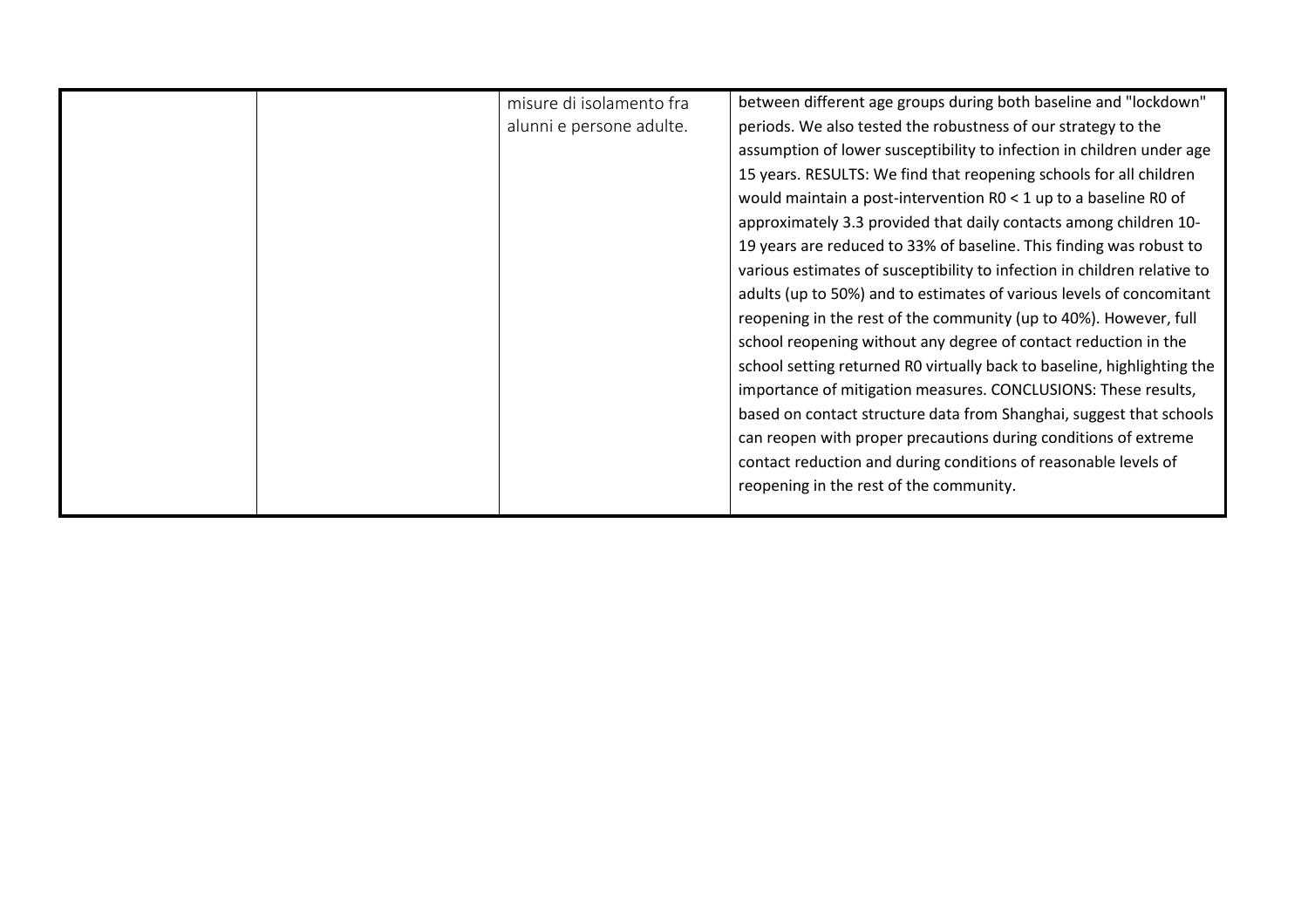|                                                          |                                                        |                                                                                                                                                               | $6 \cdot$<br><b>Baseline</b><br>School closure alone<br>5<br>Full lockdown<br>Full school reopening<br>Post-intervention $R_0$<br>Mixed reopening model<br>4<br>Reopen <10 years only<br>$3 -$<br>2<br>5<br>Baseline $R_0$                                                                                                                                                                                                                                                                                                                                                                                                                                                                                                                                                                                                                                                                                                                                                                                                                                                                                                                    |
|----------------------------------------------------------|--------------------------------------------------------|---------------------------------------------------------------------------------------------------------------------------------------------------------------|-----------------------------------------------------------------------------------------------------------------------------------------------------------------------------------------------------------------------------------------------------------------------------------------------------------------------------------------------------------------------------------------------------------------------------------------------------------------------------------------------------------------------------------------------------------------------------------------------------------------------------------------------------------------------------------------------------------------------------------------------------------------------------------------------------------------------------------------------------------------------------------------------------------------------------------------------------------------------------------------------------------------------------------------------------------------------------------------------------------------------------------------------|
|                                                          |                                                        |                                                                                                                                                               | Effects of school reopening during community "lockdown." Post-intervention $R_0$ as a function of<br>baseline $R_0$ under various conditions are shown. Dashed black line: Baseline, represents all contact<br>patterns pre-pandemic. Solid orange line: School closure alone, represents community pre-pandemic<br>contact patterns but with contacts among children 0-19 years removed to simulate full school<br>closure. Solid green line: Full "lockdown," represents full contact suppression during pandemic<br>conditions. Solid blue line: Full school reopening, represents full "lockdown" conditions but with re-<br>incorporation of all contacts among children 0-19 years according to baseline contact patterns to<br>simulate return to full school attendance. Interrupted blue line: Mixed reopening model, simulates<br>the effect of re-incorporating full contact patterns for children 0-9 years with reduction in contacts in<br>children 10-19 years to 33% of baseline. Dashed blue line: Reopen < 10 years only, simulates the<br>effect of re-incorporating baseline contact patterns for children 0-9 years only |
| Wang Y et al<br>Experimental and<br>Therapeutic Medicine | Lactoferrin for the treatment of<br>COVID-19 (Review). | La lattoferrina, che ha<br>acquisito popolarità tra le<br>persone comuni per la<br>prevenzione e cura di<br>COVID-19, è una<br>glicoproteina legante il ferro | The coronavirus disease 2019 (COVID-19) outbreak was caused by<br>infection with the severe acute respiratory syndrome coronavirus 2<br>(SARS-CoV-2). The clinical outcomes of elderly individuals and those<br>with underlying diseases affected by COVID-19 are serious, and may<br>result in acute respiratory distress syndrome (ARDS) and even                                                                                                                                                                                                                                                                                                                                                                                                                                                                                                                                                                                                                                                                                                                                                                                           |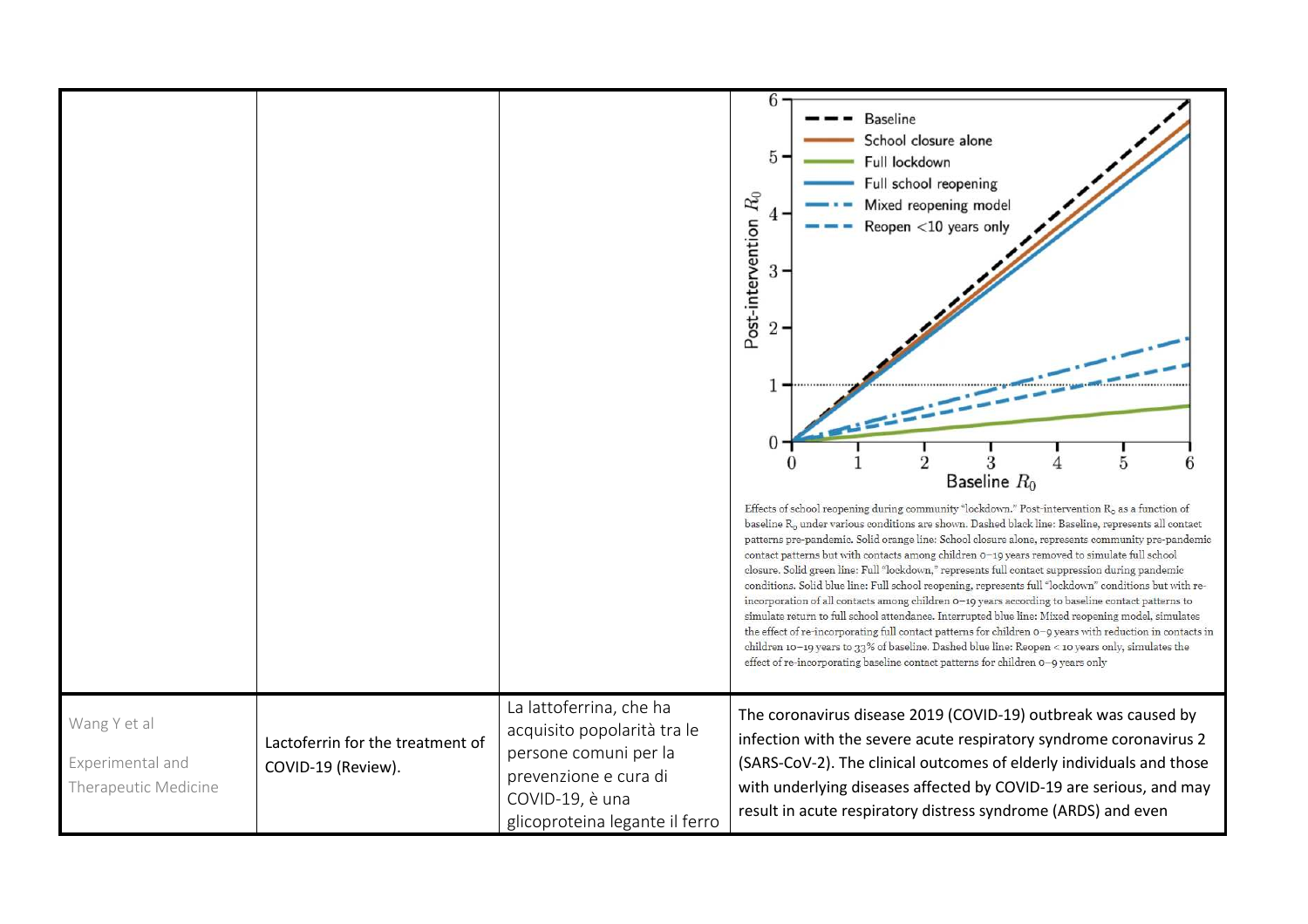| https://doi.org/10.3892/e<br>tm.2020.9402                                                                 |                                                                                                                                                                           | con prorpietà<br>antinfiammatorie la cui<br>attività contro SARS-CoV-2<br>non è tuttavia supportata da<br>studi rigorosi.                                                                                   | mortality. Currently, the clinical treatments for COVID-19 mostly<br>involve symptom alleviation measures and non-specific broad<br>spectrum antiviral drugs, as highly effective antiviral drugs and<br>vaccines are not yet available. Lactoferrin (LF) is a safe iron-binding<br>glycoprotein that is present in the milk of the majority of mammals<br>and exhibits broad-spectrum antiviral activity, including against<br>coronaviruses. In addition, LF also exhibits anti-inflammatory, anti-<br>infective and immune-regulating properties, which are in line with<br>the treatment requirements for SARS-CoV-2 infection. Therefore,<br>the use of LF may be of value in the prevention and/or management<br>of COVID-19. The aim of the present review was to summarize the<br>previous reports on the antiviral properties of LF and compare these<br>with the characteristics of SARS-CoV-2 infection, in order to |
|-----------------------------------------------------------------------------------------------------------|---------------------------------------------------------------------------------------------------------------------------------------------------------------------------|-------------------------------------------------------------------------------------------------------------------------------------------------------------------------------------------------------------|---------------------------------------------------------------------------------------------------------------------------------------------------------------------------------------------------------------------------------------------------------------------------------------------------------------------------------------------------------------------------------------------------------------------------------------------------------------------------------------------------------------------------------------------------------------------------------------------------------------------------------------------------------------------------------------------------------------------------------------------------------------------------------------------------------------------------------------------------------------------------------------------------------------------------------|
|                                                                                                           |                                                                                                                                                                           |                                                                                                                                                                                                             | determine whether LF could be used to assist in the prevention of<br>COVID-19 and to investigate the possible underlying mechanisms<br>governing its mode of action.                                                                                                                                                                                                                                                                                                                                                                                                                                                                                                                                                                                                                                                                                                                                                            |
| De Morais HA et al<br>Frontiers in Veterinary<br>Science<br>https://doi.org/10.3389/f<br>vets.2020.591216 | Natural Infection by SARS-CoV-2<br>in Companion Animals: A<br>Review of Case Reports and<br><b>Current Evidence of Their Role</b><br>in the Epidemiology of COVID-<br>19. | Revisione dei casi di<br>infezione da SARS-CoV-2<br>negli animali da compagnia :<br>nessuna infezione descritta<br>da animale a uomo, incerto<br>significato della diffusione<br>del virus fra gli animali. | Severe acute respiratory syndrome coronavirus 2 (SARS-CoV-2),<br>responsible for the coronavirus disease 2019 (COVID-19), is the<br>causative infectious agent of the current pandemic. As researchers<br>and health professionals are still learning the capabilities of this<br>virus, public health concerns arise regarding the zoonotic potential<br>of SARS-CoV-2. With millions of people detected with SARS-CoV-2<br>worldwide, reports of companion animals possibly infected with the<br>virus started to emerge. Therefore, our aim is to review reported<br>cases of animals naturally infected with SARS-CoV-2, particularly<br>companion pets, shedding light on the role of these animals in the<br>epidemiology of COVID-19.                                                                                                                                                                                    |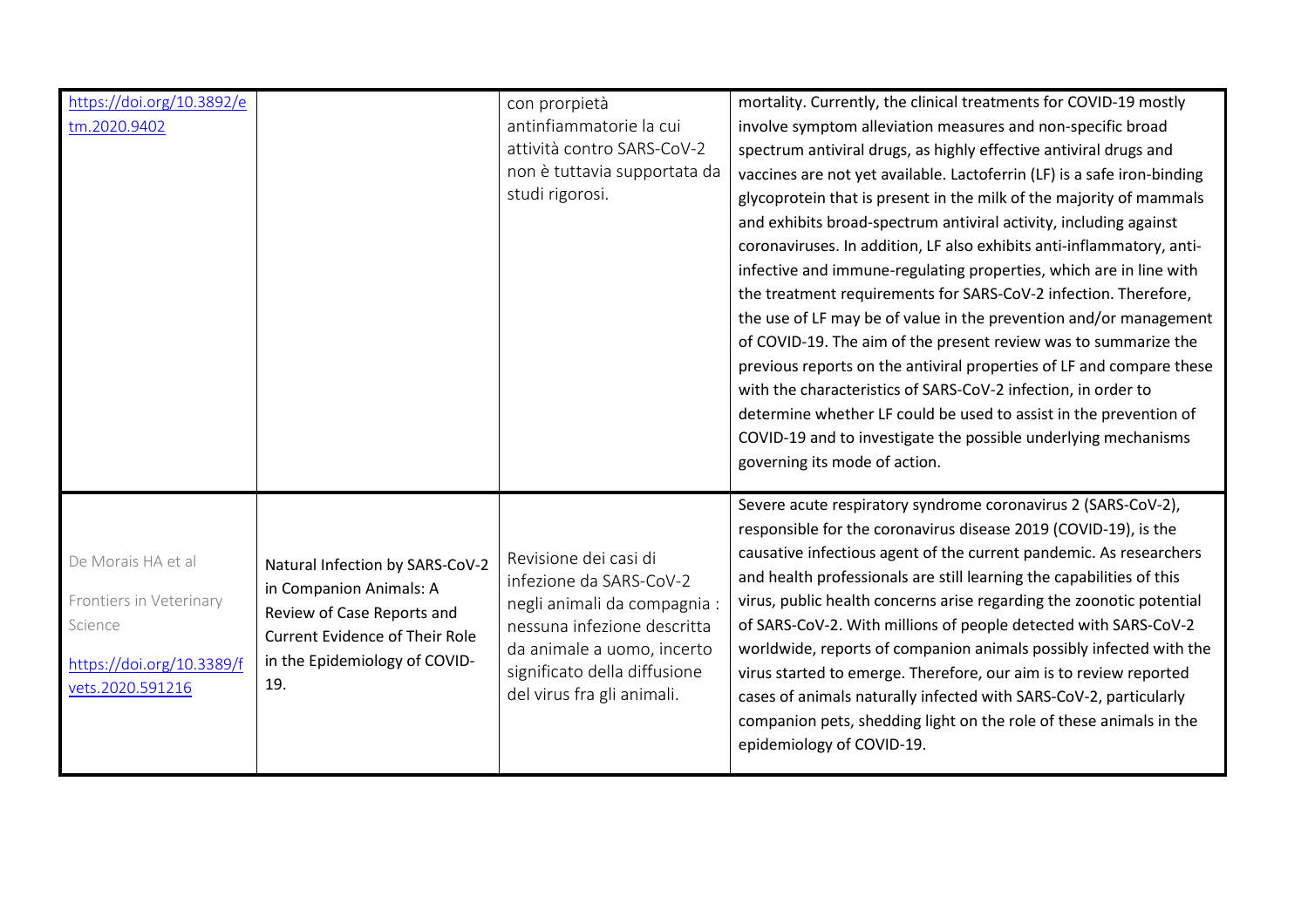| Rochford-Brennan H et al<br>HRB Open Research<br>https://doi.org/10.12688/<br>hrbopenres.13063.2 | Giving voice to those directly<br>affected by the COVID-19<br>pandemic - the experience and<br>reflections of a person with<br>dementia.                              | Cosa significa l'isolamento<br>nel corso della pandemia da<br>COVID-19 per una persona<br>affetta da demenza ?                                           | The coronavirus disease 2019 (COVID-19) pandemic presents<br>unprecedented challenges to society. Behind the daily tally of deaths<br>and cases of infection are individuals and families who are<br>experiencing the ultimate consequence of this disease. Every aspect<br>of our lives has been affected and these affects are amplified for<br>those who have to cocoon and have conditions such as dementia.<br>There is little opportunity to directly hear the experience of those<br>'vulnerable adults' who have been self-isolating for many weeks<br>now. This letter takes the form of a reflective conversation with a<br>person living with dementia. Honouring the principles of public and<br>patient involvement (PPI), it is an attempt to give voice to the<br>experience of one of the many thousands of vulnerable people<br>during the COVID-19 pandemic. As well as describing the effect on<br>her daily life, Helen describes what supports would help at this time.<br>While the focus of attention at the moment is rightly on dealing with<br>the effects of the virus in nursing homes, the many thousands of<br>people living with dementia in the community should not be<br>forgotten. |
|--------------------------------------------------------------------------------------------------|-----------------------------------------------------------------------------------------------------------------------------------------------------------------------|----------------------------------------------------------------------------------------------------------------------------------------------------------|-----------------------------------------------------------------------------------------------------------------------------------------------------------------------------------------------------------------------------------------------------------------------------------------------------------------------------------------------------------------------------------------------------------------------------------------------------------------------------------------------------------------------------------------------------------------------------------------------------------------------------------------------------------------------------------------------------------------------------------------------------------------------------------------------------------------------------------------------------------------------------------------------------------------------------------------------------------------------------------------------------------------------------------------------------------------------------------------------------------------------------------------------------------------------------------------------------------------------|
| Datta SD et al<br>JAMA<br>https://jamanetwork.com<br>/journals/jama/fullarticle/<br>2773338      | A Proposed Framework and<br>Timeline of the Spectrum of<br>Disease Due to SARS-CoV-2<br>Infection<br>Illness Beyond Acute Infection<br>and Public Health Implications | Disamina delle fasi<br>dell'infezione da SARS-CoV-<br>2, incluse le sequele post-<br>acuzie (fasi non<br>invariabilmente presenti in<br>ogni individuo). | Although much of the response to the severe acute respiratory<br>syndrome coronavirus 2 (SARS-CoV-2) pandemic has focused on<br>acute coronavirus disease 2019 (COVID-19) illness, accumulating<br>evidence demonstrates morbidity beyond acute SARS-CoV-2<br>infection. At least 2 other periods of illness appear to be temporally<br>associated with SARS-CoV-2 infection: a rare postacute<br>hyperinflammatory illness and late inflammatory and virological<br>sequelae. These 3 illness periods not only define the temporal<br>course of SARS-CoV-2 infection at the population level but also<br>capture distinct phases of host-viral interaction.                                                                                                                                                                                                                                                                                                                                                                                                                                                                                                                                                          |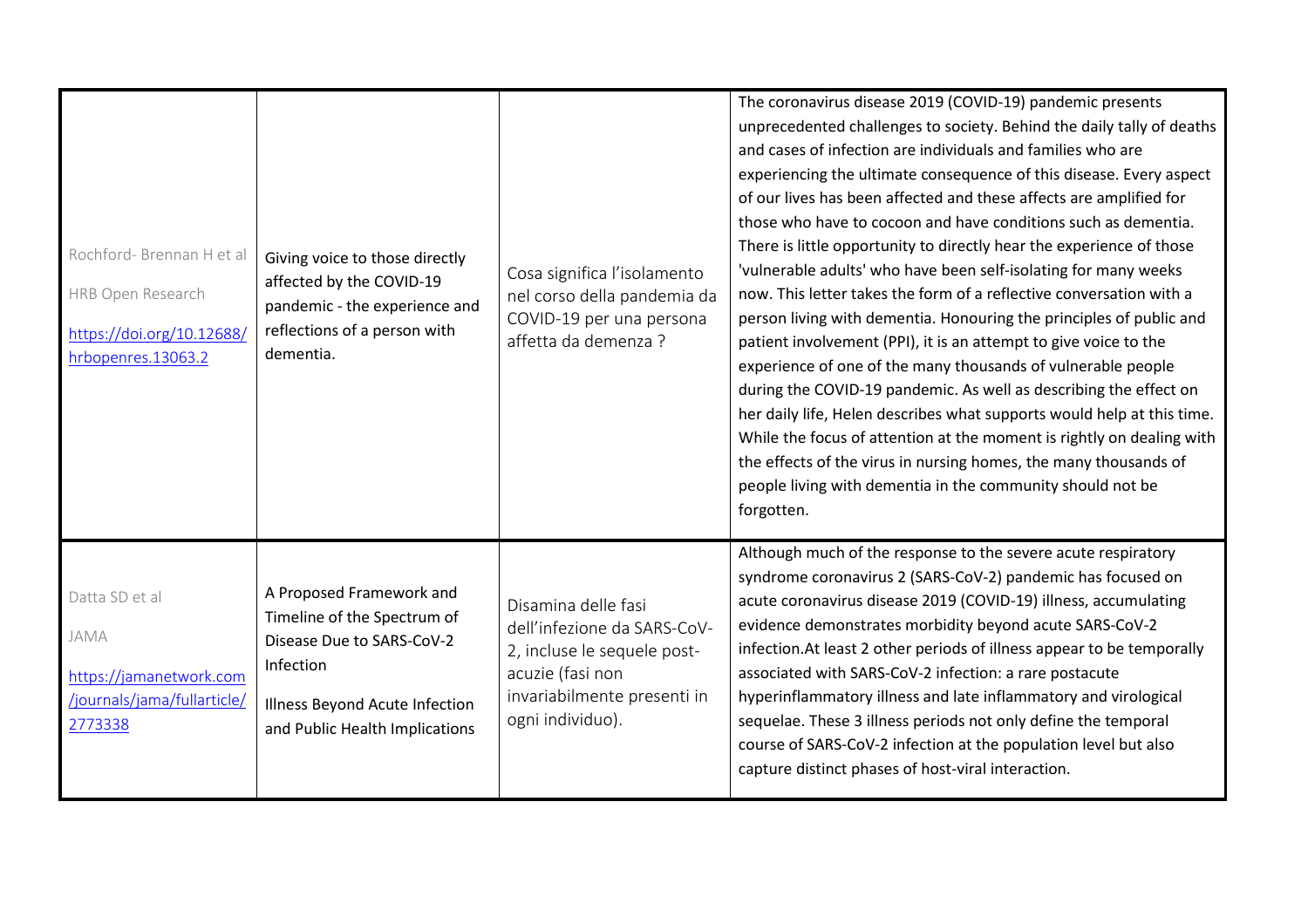|                                                                                                                         |                                                                                              |                                                                                                                                                                            | Figure. Proposed Population-Based Framework for Symptomatic SARS-CoV-2 Infection®<br>Week <sub>2</sub><br>Week 4<br><b>Acute infection (COVID-19)</b><br>Postacute hyperinflammatory illness<br>Late sequela<br>Active viral replication and initial host respons<br>Dysregulated host respon<br>Pathophysiological pathways proposed but unprove<br>Clinical pa<br>Fever, cough, dyspnea, myalgia, headache, sore<br>Gastrointestinal, cardiovascula<br>Cardiovascular, pulmonary, neurological,<br>dermatologic/mucocutaneous, respiratory,<br>psychological manifestations<br>throat, diarrhea, nausea, vomiting, anosmia<br>dysgeusia, abdominal pain<br>neurological, musculoskeletal symptom<br>$\text{Find test } (+)$<br>Viral test (+/-)<br>Viral test and antibody profile uncharacterized<br>ntibody (+) after 2 wk<br>ntibody (+) after 2 wk<br>COVID-19 indicates coronavirus disease 2019; SARS-CoV-2, severe acute respiratory syndrome coronavirus 2.<br>The population-based framework refers to the fact that these illnesses are observed at the population level and not necessarily in any<br>iiven individual                                                                                                                                                                                                                                                                         |
|-------------------------------------------------------------------------------------------------------------------------|----------------------------------------------------------------------------------------------|----------------------------------------------------------------------------------------------------------------------------------------------------------------------------|-------------------------------------------------------------------------------------------------------------------------------------------------------------------------------------------------------------------------------------------------------------------------------------------------------------------------------------------------------------------------------------------------------------------------------------------------------------------------------------------------------------------------------------------------------------------------------------------------------------------------------------------------------------------------------------------------------------------------------------------------------------------------------------------------------------------------------------------------------------------------------------------------------------------------------------------------------------------------------------------------------------------------------------------------------------------------------------------------------------------------------------------------------------------------------------------------------------------------------------------------------------------------------------------------------------------------------------------------------------------------------------------------------------|
| Al-Salameh A et al<br>International Journal of<br>Obesity<br>https://www.nature.com/<br>articles/s41366-020-<br>00721-1 | The association between body<br>mass index class and<br>coronavirus disease 2019<br>outcomes | Il sovrappeso è associato<br>alla degenza in rianimazione<br>ma non al decesso in questo<br>studio retrospettivo su 433<br>pazienti ricoverati per<br>COVID-19 in Francia. | Background/Objectives: A growing body of data suggests that<br>obesity influences coronavirus disease 2019 (COVID-19). Our study's<br>primary objective was to assess the association between body mass<br>index (BMI) categories and critical forms of COVID-19.<br>Subjects/Methods: Data on consecutive adult patients hospitalized<br>with laboratory-confirmed COVID-19 at Amiens University Hospital<br>(Amiens, France) were extracted retrospectively. The association<br>between BMI categories and the composite primary endpoint<br>(admission to the intensive care unit or death) was probed in a<br>logistic regression analysis.<br>Results : In total, 433 patients were included, and BMI data were<br>available for 329: 20 were underweight (6.1%), 95 have a normal<br>weight (28.9%), 90 were overweight (27.4%), and 124 were obese<br>(37.7%). The BMI category was associated with the primary endpoint<br>in the fully adjusted model; the odds ratio (OR) [95% confidence<br>interval (CI)] for overweight and obesity were respectively 1.58<br>[0.77-3.24] and 2.58 [1.28-5.31]. The ORs [95% CI] for ICU<br>admission were similar for overweight (3.16 [1.29-8.06]) and obesity<br>(3.05 [1.25-7.82]) in the fully adjusted model. The unadjusted ORs<br>for death were similar in all BMI categories while obesity only was<br>associated with higher risk after adjustment. |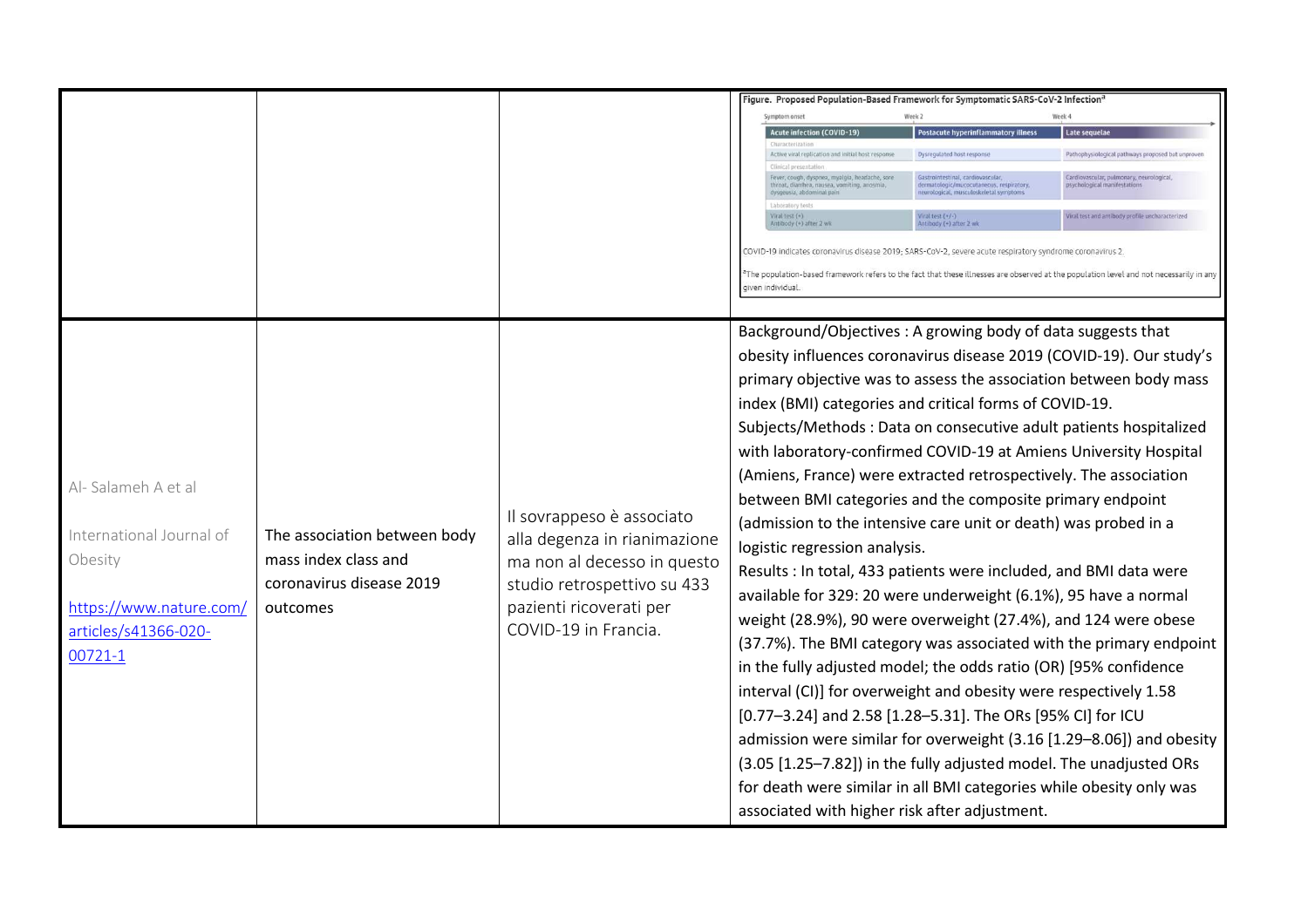|                                                                                                                                                                                                    |                                                                                        |                                                                                                                                                                                                                                                          | Conclusions : Our results suggest that overweight (and not only<br>obesity) is associated with ICU admission, but overweight is not<br>associated with death.                                                                                                                                                                                                                                                                                                                                                                                                                                                                                                                                                                                                                                                                                                                                                                                                                                                                                                                                                                                                                                                                                                              |
|----------------------------------------------------------------------------------------------------------------------------------------------------------------------------------------------------|----------------------------------------------------------------------------------------|----------------------------------------------------------------------------------------------------------------------------------------------------------------------------------------------------------------------------------------------------------|----------------------------------------------------------------------------------------------------------------------------------------------------------------------------------------------------------------------------------------------------------------------------------------------------------------------------------------------------------------------------------------------------------------------------------------------------------------------------------------------------------------------------------------------------------------------------------------------------------------------------------------------------------------------------------------------------------------------------------------------------------------------------------------------------------------------------------------------------------------------------------------------------------------------------------------------------------------------------------------------------------------------------------------------------------------------------------------------------------------------------------------------------------------------------------------------------------------------------------------------------------------------------|
| Meyerholz D et al<br>Journal of Clinical<br>Investigation<br>https://www.jci.org/articl<br>es/view/144807?utm so<br>urce=TrendMD&utm me<br>dium=cpc&utm_campaig<br>n=J_Clin_Invest_TrendM<br>$D_0$ | Does common cold coronavirus<br>infection protect against severe<br>SARS-CoV2 disease? | Commento ad un articolo<br>(precedentemente<br>presentato nella nostra<br>bibliografia) che riporta<br>migliore decorso clinico nei<br>pazienti con COVID-19 e<br>recente infezione da<br>Coronavirus minori:<br>significato e possibili<br>spiegazioni. | The coronavirus disease 2019 (COVID 19) pandemic continues to<br>cause morbidity and mortality. Since severe acute respiratory<br>syndrome coronavirus-2 (SARS-CoV-2) was identified as the cause<br>for COVID 19, some have questioned whether exposure to seasonal<br>common cold coronaviruses (CCCs) could provide tangible<br>protection against SARS-CoV-2 infection or disease. In this issue of<br>the JCI, Sager, et al. examined SARS-CoV-2 infections and outcomes<br>from patients previously tested for CCC as part of a comprehensive<br>respiratory panel using PCR and were segregated into negative<br>(CCC-) or positive (CCC+) exposure. No differences were seen<br>between groups in terms of susceptibility to SARS-CoV-2 infection.<br>However, hospitalized patients with a documented history of CCC+<br>infection had lower rates of ICU admissions and higher rates of<br>survival than hospitalized CCC- patients. While these findings are<br>associative and not causative, they highlight evidence suggesting<br>that previous CCC+ infection may influence the disease course of<br>SARS-CoV-2 infection.<br>CCC <sup>+</sup><br>CCC-<br>Recent CCC exposure<br>group<br>group<br>SARS-CoV2 infection<br><b>ICU</b> admissions<br>or death |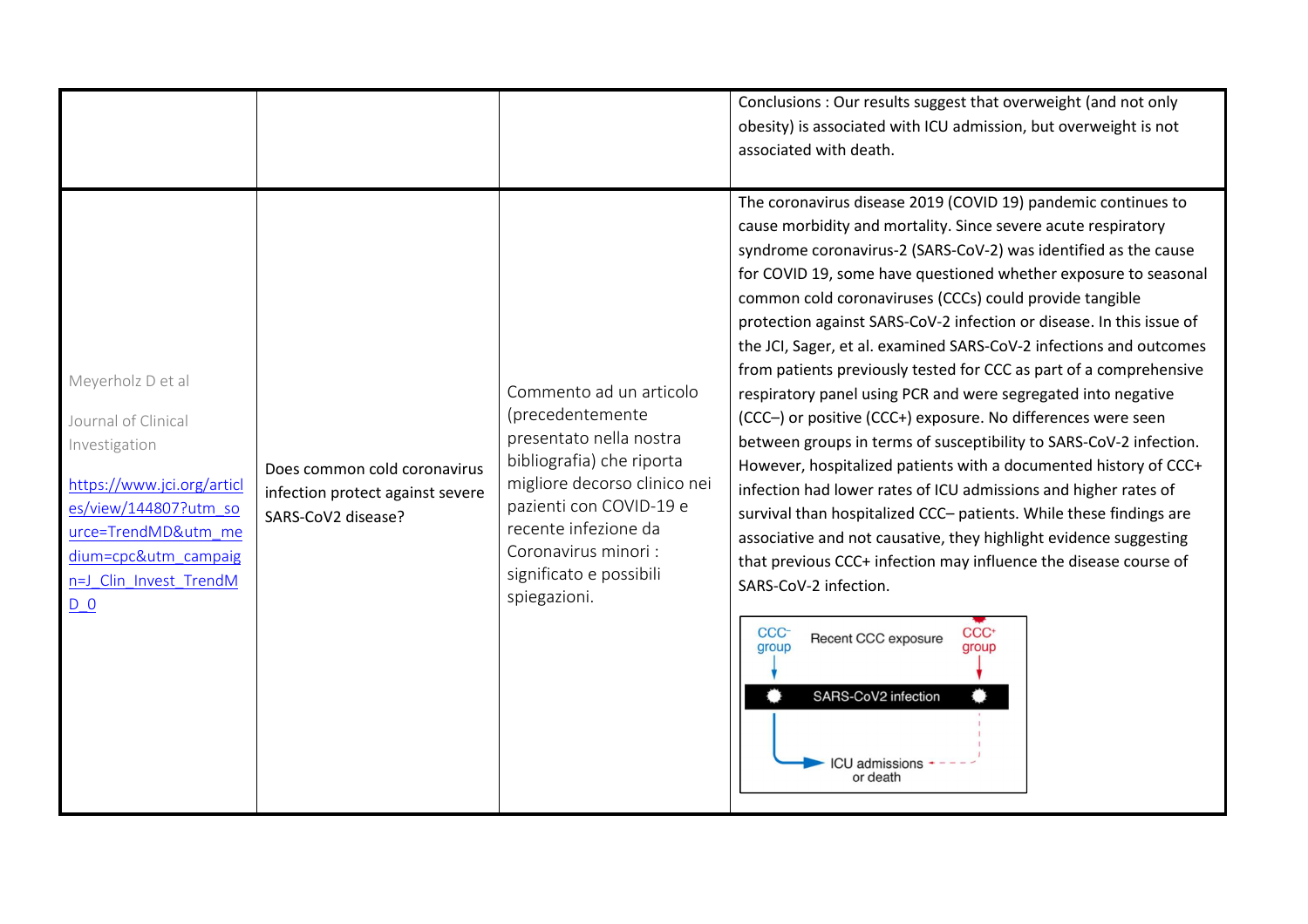|                                                                                                                     |                                                                                                                                            |                                                                                                                                                                                                                                                                                                                                                                                                                     | In March 2020, the World Health Organization (WHO) declared that<br>the COVID-19 outbreak recorded over the previous months could be<br>characterized as a pandemic. The first known Italian SARS-CoV-2<br>positive case was reported on 21 February. In some countries, cases<br>of suspected "COVID-19-like pneumonia" had been reported earlier<br>than those officially accepted by health authorities. This has led                                                                                                                                                                                                                                                                                                                                                                                                                                                                                                                                                                                                                                                                                                                                                                                                                                                                                                                                                                                                                                                                                                                                                                                                                                                             |
|---------------------------------------------------------------------------------------------------------------------|--------------------------------------------------------------------------------------------------------------------------------------------|---------------------------------------------------------------------------------------------------------------------------------------------------------------------------------------------------------------------------------------------------------------------------------------------------------------------------------------------------------------------------------------------------------------------|--------------------------------------------------------------------------------------------------------------------------------------------------------------------------------------------------------------------------------------------------------------------------------------------------------------------------------------------------------------------------------------------------------------------------------------------------------------------------------------------------------------------------------------------------------------------------------------------------------------------------------------------------------------------------------------------------------------------------------------------------------------------------------------------------------------------------------------------------------------------------------------------------------------------------------------------------------------------------------------------------------------------------------------------------------------------------------------------------------------------------------------------------------------------------------------------------------------------------------------------------------------------------------------------------------------------------------------------------------------------------------------------------------------------------------------------------------------------------------------------------------------------------------------------------------------------------------------------------------------------------------------------------------------------------------------|
| Capalbo C et al<br>International Journal of<br>Environmental Research<br>https://doi.org/10.3390/ij<br>erph17228461 | No Evidence of SARS-CoV-2<br>Circulation in Rome (Italy)<br>during the Pre-Pandemic<br>Period: Results of a<br>Retrospective Surveillance. | Esaminando<br>retrospettivamente i 166<br>casi di infezione respiratoria<br>acuta (SARI) di origine non<br>influenzale sottoposti a<br>tampone nasofaringeo in un<br>pronto soccorso di Roma tra<br>novembre 2019 e marzo<br>2020, in nessun caso la<br>ricerca di SARS-CoV-2<br>eseguita a posteriori sul<br>tampone ha dato esito<br>positivo : il virus non<br>sembrava circolare prima<br>dei report ufficiali. | many investigators to check preserved biological or environmental<br>samples to see whether the virus was detectable on dates prior to<br>those officially stated. With regard to Italy, the results of a<br>microbiological screening in sewage samples collected between the<br>end of February and the beginning of April 2020 from wastewaters<br>in Milan (Northern Italy) and Rome (Central Italy) showed presence<br>of SARS-CoV-2. In the present study, we evaluated, by means of a<br>standardized diagnostic method, the SARS-CoV-2 infection<br>prevalence amongst patients affected by severe acute respiratory<br>syndrome (SARI) in an academic hospital located in Central Italy<br>during the period of 1 November 2019-1 March 2020. Overall, the<br>number of emergency room (ER) visits during the investigated<br>period was 13,843. Of these, 1208 had an influenza-like syndrome,<br>but only 166 matched the definition of SARI as stated in the study<br>protocol. A total of 52 SARI cases were laboratory confirmed as<br>influenza: 26 as a type B virus, 25 as a type A, and 1 as both viruses.<br>Although about 17% of the total sample had laboratory or<br>radiological data compatible with COVID-19, all the nasopharyngeal<br>swabs stored underwent SARS-CoV-2 RT-PCR and tested negative.<br>Based on our result, it is confirmed that the COVID-19 pandemic<br>spread did not start prior to the "official" onset in central Italy.<br>Routine monitoring of SARI causative agents at the local level is<br>critical for reporting epidemiologic and etiologic trends that may<br>differ from one country to another and also among different |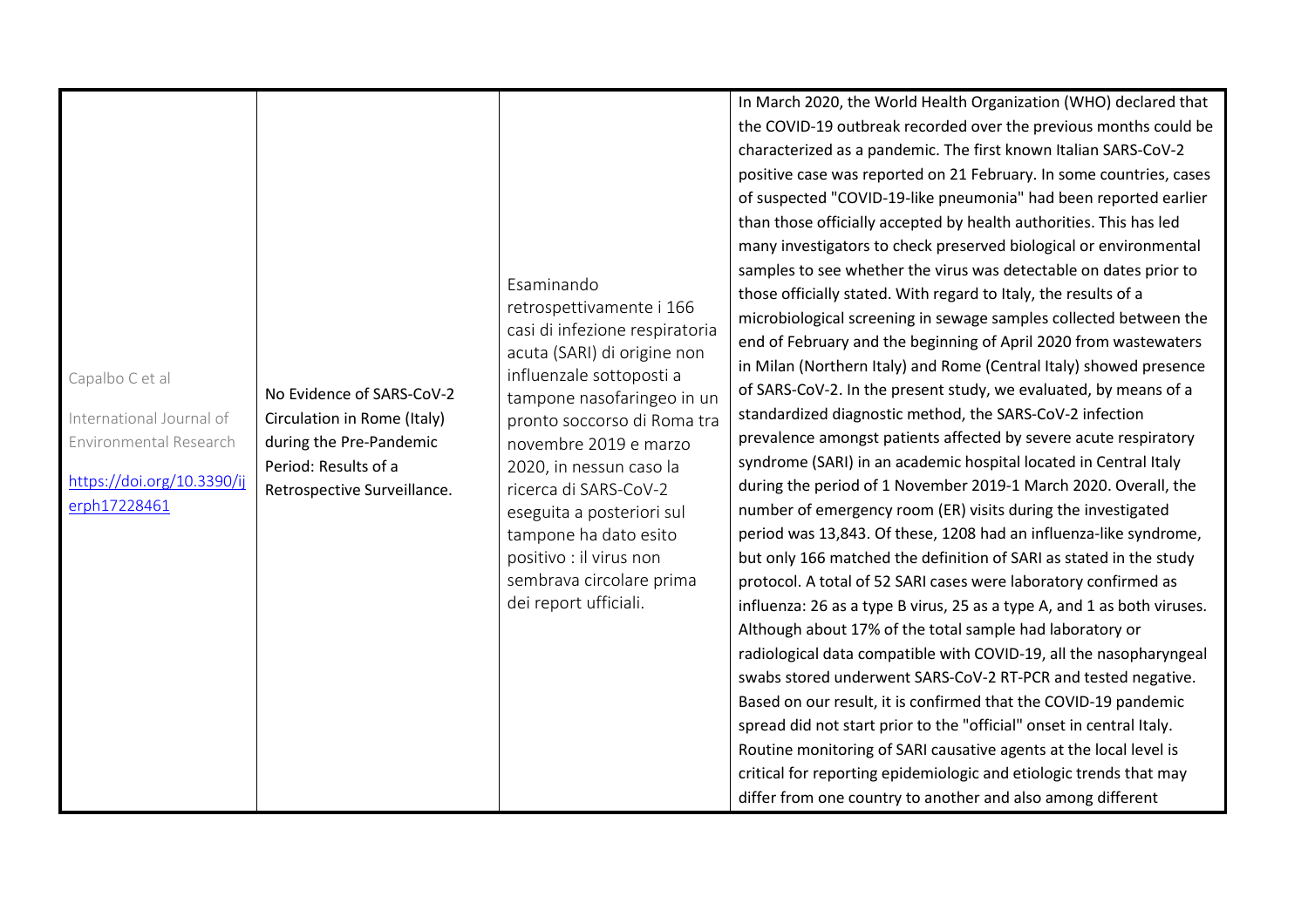|                                                                                                                                                |                                                                                                      |                                                                                                                                                                                          | influenza seasons. This has a practical impact on prevention and<br>control strategies.                                                                                                                                                                                                                                                                                                                                                                                                                                                                                                                                                                                                                                                                                                                                                                                                                                                                                  |
|------------------------------------------------------------------------------------------------------------------------------------------------|------------------------------------------------------------------------------------------------------|------------------------------------------------------------------------------------------------------------------------------------------------------------------------------------------|--------------------------------------------------------------------------------------------------------------------------------------------------------------------------------------------------------------------------------------------------------------------------------------------------------------------------------------------------------------------------------------------------------------------------------------------------------------------------------------------------------------------------------------------------------------------------------------------------------------------------------------------------------------------------------------------------------------------------------------------------------------------------------------------------------------------------------------------------------------------------------------------------------------------------------------------------------------------------|
| The Centers for Disease<br>Control and Prevention<br>https://www.cdc.gov/cor<br>onavirus/2019-<br>ncov/more/masking-<br>science-sars-cov2.html | Scientific Brief: Community Use<br>of Cloth Masks to Control the<br>Spread of SARS-CoV-2             | Il CDC argomenta il<br>supporto all'utilizzo della<br>mascherina multistrato, non<br>valvolata, come forma di<br>protezione dall'infezione da<br>SARS-CoV-2 per tutta la<br>popolazione. | Experimental and epidemiological data support community masking<br>to reduce the spread of SARS-CoV-2. The prevention benefit of<br>masking is derived from the combination of source control and<br>personal protection for the mask wearer. The relationship between<br>source control and personal protection is likely complementary and<br>possibly synergistic14, so that individual benefit increases with<br>increasing community mask use. Further research is needed to<br>expand the evidence base for the protective effect of cloth masks<br>and in particular to identify the combinations of materials that<br>maximize both their blocking and filtering effectiveness, as well as<br>fit, comfort, durability, and consumer appeal. Adopting universal<br>masking policies can help avert future lockdowns, especially if<br>combined with other non-pharmaceutical interventions such as<br>social distancing, hand hygiene, and adequate ventilation. |
| Gu SX et al<br>Nature Reviews<br>Cardiology<br>https://doi.org/10.1038/s<br>41569-020-00469-1                                                  | Thrombocytopathy and<br>endotheliopathy: crucial<br>contributors to COVID-19<br>thromboinflammation. | Interazione fra disfunzione<br>endoteliale, piastrinopatia e<br>attivazione della cascata<br>coagulativa nella patogenesi<br>del danno da SARS-CoV-2.                                    | The core pathology of coronavirus disease 2019 (COVID-19) is<br>infection of airway cells by severe acute respiratory syndrome<br>coronavirus 2 (SARS-CoV-2) that results in excessive inflammation<br>and respiratory disease, with cytokine storm and acute respiratory<br>distress syndrome implicated in the most severe cases. Thrombotic<br>complications are a major cause of morbidity and mortality in<br>patients with COVID-19. Patients with pre-existing cardiovascular<br>disease and/or traditional cardiovascular risk factors, including<br>obesity, diabetes mellitus, hypertension and advanced age, are at<br>the highest risk of death from COVID-19. In this Review, we<br>summarize new lines of evidence that point to both platelet and                                                                                                                                                                                                         |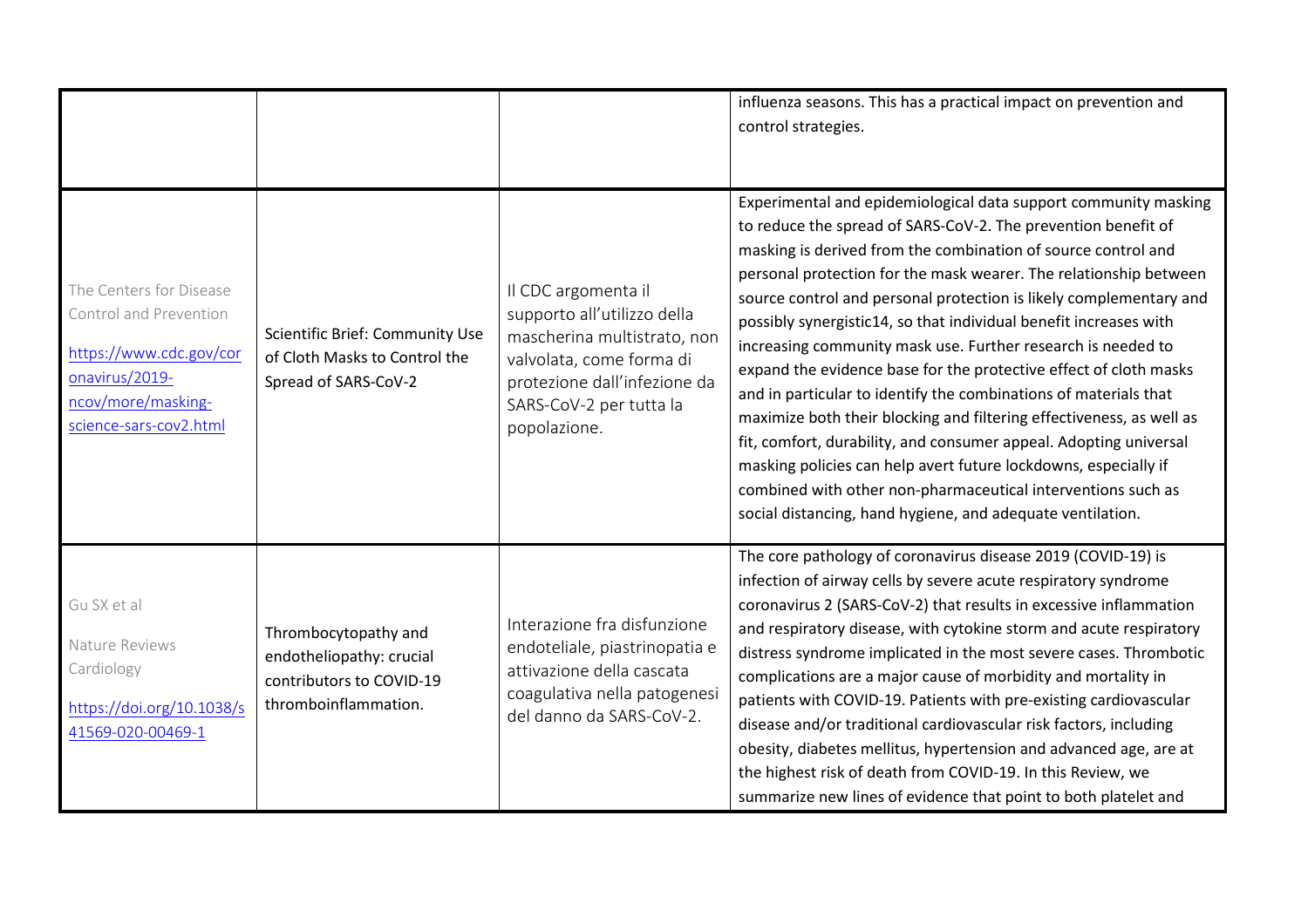|                       |                                |                                                             | endothelial dysfunction as essential components of COVID-19                                                                                                                                                        |
|-----------------------|--------------------------------|-------------------------------------------------------------|--------------------------------------------------------------------------------------------------------------------------------------------------------------------------------------------------------------------|
|                       |                                |                                                             | pathology and describe the mechanisms that might account for the                                                                                                                                                   |
|                       |                                |                                                             | contribution of cardiovascular risk factors to the most severe                                                                                                                                                     |
|                       |                                |                                                             | outcomes in COVID-19. We highlight the distinct contributions of                                                                                                                                                   |
|                       |                                |                                                             | coagulopathy, thrombocytopathy and endotheliopathy to the                                                                                                                                                          |
|                       |                                |                                                             | pathogenesis of COVID-19 and discuss potential therapeutic                                                                                                                                                         |
|                       |                                |                                                             | strategies in the management of patients with COVD-19. Harnessing                                                                                                                                                  |
|                       |                                |                                                             | the expertise of the biomedical and clinical communities is                                                                                                                                                        |
|                       |                                |                                                             | imperative to expand the available therapeutics beyond                                                                                                                                                             |
|                       |                                |                                                             | anticoagulants and to target both thrombocytopathy and                                                                                                                                                             |
|                       |                                |                                                             | endotheliopathy. Only with such collaborative efforts can we better                                                                                                                                                |
|                       |                                |                                                             | prepare for further waves and for future coronavirus-related                                                                                                                                                       |
|                       |                                |                                                             | pandemics.                                                                                                                                                                                                         |
|                       |                                |                                                             |                                                                                                                                                                                                                    |
|                       |                                |                                                             | Fig. 1: COVID-19-associated thromboinflammation.<br>a Normal state<br>b Diabetes, obesity, ageing   c Diabetes, obesity and/or ageing and COVID-19                                                                 |
|                       |                                |                                                             | SARS-CoV-2<br><b>Activated platelet</b><br>Low-dose<br>aspirin                                                                                                                                                     |
|                       |                                |                                                             | · P2Y.<br>inhibitors<br>· Nitric oxide<br>· Prostacyclin<br>· PDE3<br>inhihito<br>Antioxidant<br>Complemen<br>inhibitors<br><b>Statins</b><br>Damaged/dysfunctiona<br>endothelial cell<br>Haemorrhage<br>Endotheli |
|                       |                                |                                                             | OBJECTIVE: Infection with severe acute respiratory syndrome                                                                                                                                                        |
| Nicolai L et al       | Vascular neutrophilic          | L'attivazione intravascolare                                | coronavirus 2 (SARS-CoV-2) can lead to severe pneumonia, but also                                                                                                                                                  |
|                       | inflammation and               | dei neutrofili, richiamati dai<br>monociti, sarebbe uno dei | thrombotic complications and non-pulmonary organ failure. Recent                                                                                                                                                   |
| Journal of Thrombosis | immunothrombosis distinguish   | fattori scatenanti la                                       | studies suggest intravascular neutrophil activation and subsequent                                                                                                                                                 |
| and Haemostasis       | severe COVID-19 from influenza | trombosi nell'infezione                                     | immune cell triggered immunothrombosis as a central                                                                                                                                                                |
|                       | pneumonia.                     | grave da SARS-CoV-2,                                        |                                                                                                                                                                                                                    |
|                       |                                |                                                             | pathomechanism linking the heterogenous clinical picture of                                                                                                                                                        |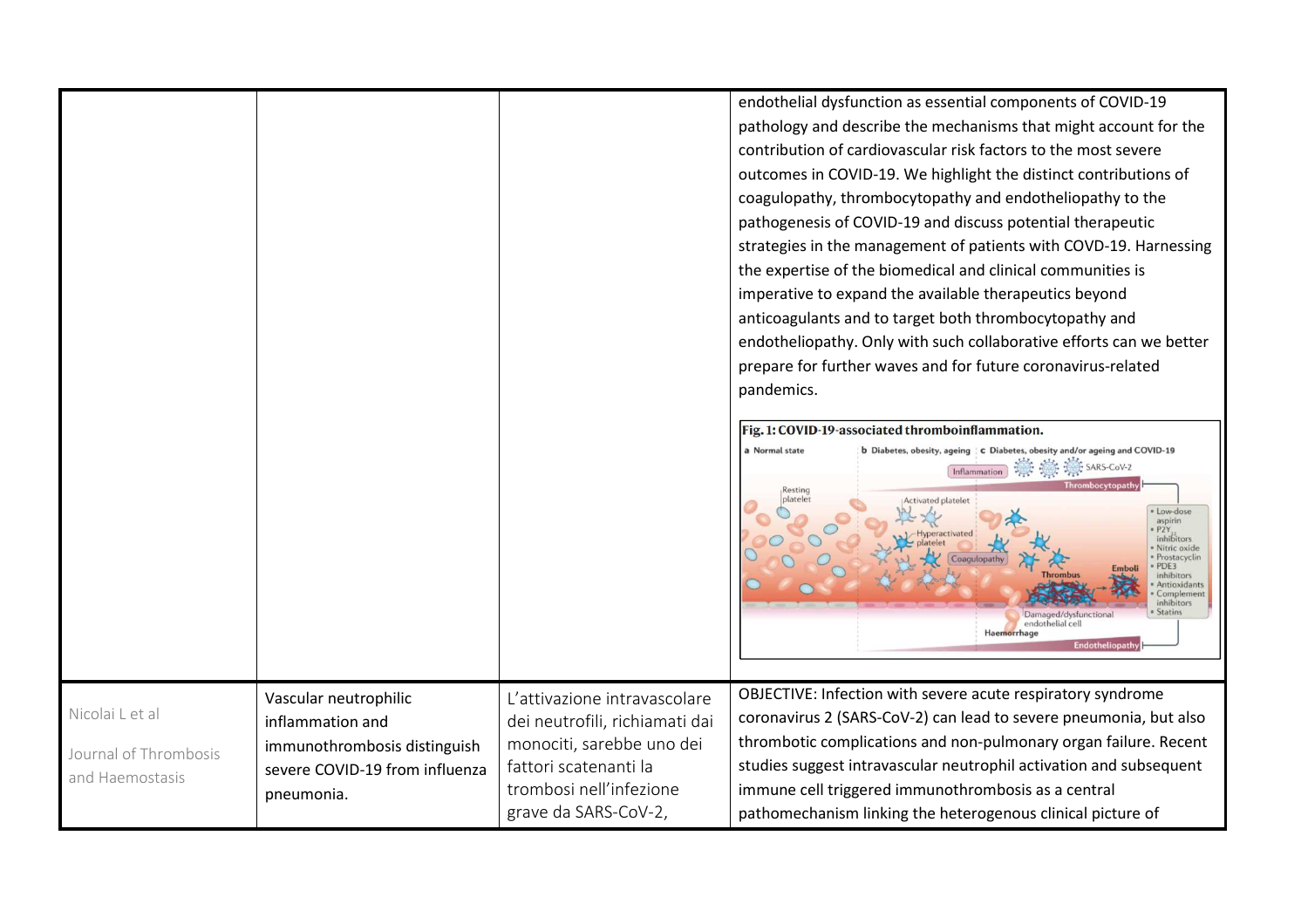| https://doi.org/10.1111/jt | mentre è un fenomeno         | Coronavirus Disease 2019 (COVID-19). We sought to study whether                      |
|----------------------------|------------------------------|--------------------------------------------------------------------------------------|
| h.15179                    | meno evidente nella          | immunothrombosis is a pathognomonic factor in COVID-19 or a                          |
|                            | polmonite influenzale, come  | general feature of (viral) pneumonia, as well as to better understand                |
|                            | dimostrato dal confronto     | its upstream regulation. APPROACH AND RESULTS: By comparing                          |
|                            | autoptico fra 7 pazienti con | histopathological specimens of SARS-CoV-2 with influenza affected                    |
|                            | COVID-19 e 6 con influenza.  | lungs, we show that vascular neutrophil recruitment, NETosis, and                    |
|                            |                              | subsequent immunothrombosis are typical features of severe                           |
|                            |                              | COVID-19, but less prominent in influenza pneumonia. Activated                       |
|                            |                              | neutrophils were typically found in physical association with                        |
|                            |                              | monocytes. To explore this further, we combined clinical data of                     |
|                            |                              | COVID-19 cases with comprehensive immune cell phenotyping and                        |
|                            |                              | bronchoalveolar lavage fluid scRNA-seq data. We show that a                          |
|                            |                              | HLADR(low) CD9(low) monocyte population expands in severe                            |
|                            |                              | COVID-19, which releases neutrophil chemokines in the lung, and                      |
|                            |                              | might in turn explain neutrophil expansion and pulmonary                             |
|                            |                              | recruitment in the late stages of severe COVID-19. CONCLUSIONS: In                   |
|                            |                              | summary, our data underline an innate immune cell axis causing                       |
|                            |                              | vascular inflammation and immunothrombosis in severe SARS-CoV-2                      |
|                            |                              | infection.                                                                           |
|                            |                              |                                                                                      |
|                            |                              | d<br>e<br>C                                                                          |
|                            |                              | $100 -$                                                                              |
|                            |                              | Immunothrombosis (% of vessels)<br>Intravascular Neutrophils<br>g<br>p=0.0507<br>*** |
|                            |                              | $\circ$<br>$\circ$                                                                   |
|                            |                              | $\circ$<br>$\circ$<br>$50-$                                                          |
|                            |                              | NETs/FOV                                                                             |
|                            |                              | $\infty$                                                                             |
|                            |                              | 88                                                                                   |
|                            |                              |                                                                                      |
|                            |                              |                                                                                      |
|                            |                              |                                                                                      |